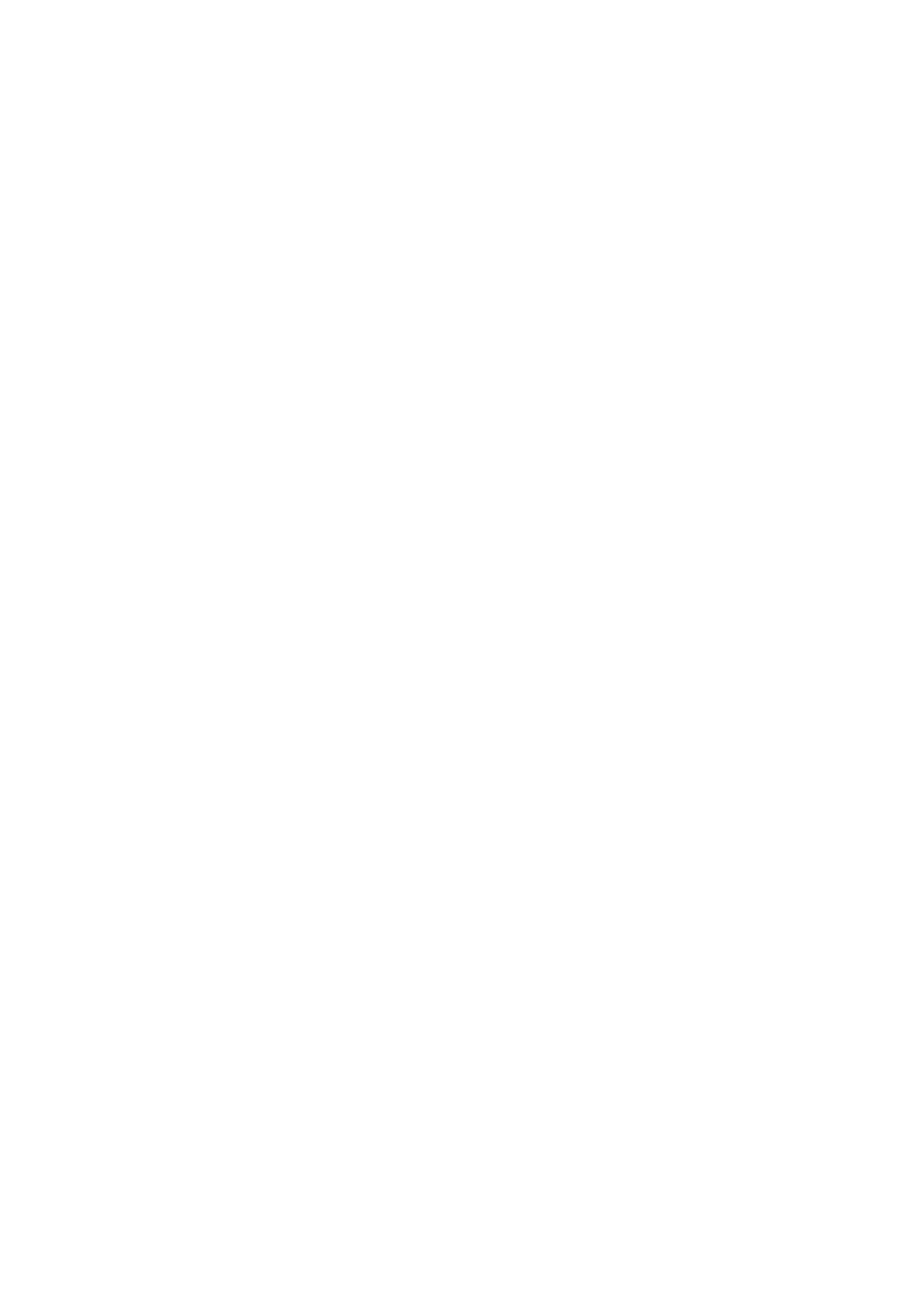## Structured Rank- $(r_1, ..., r_d)$  Decomposition of Function-related Tensors in  $\mathbb{R}^d$

**Boris N. Khoromskij**

Max-Planck-Institute for Mathematics in the Sciences, Inselstr. 22-26, D-04103 Leipzig, Germany. {bokh}@mis.mpg.de

#### **Abstract**

The structured tensor-product approximation of multi-dimensional nonlocal operators by a two-level rank- $(r_1, ..., r_d)$  decomposition of related higher-order tensors is proposed and analysed. In this approach, a construction of the desired approximant to a target tensor is a reminiscence of the *Tucker-type model*, where the canonical components are represented in a fixed (uniform) basis, while the core tensor is given in the *canonical* format. As an alternative, the multi-level nested canonical decomposition is presented. The complexity analysis of the corresponding multi-linear algebra indicates almost linear cost in one-dimensional problem size. The existence of a low Kronecker rank two-level representation is proven for a class of function-related tensors. In particular, we apply the results to *d*-th order tensors generated by the multi-variate functions  $\frac{1}{|x|^2}$ ,  $\frac{1}{|x-y|}$ ,  $e^{-\alpha|x-y|}$ ,  $\frac{e^{-|x-y|}}{|x-y|}$  and  $|x|^{\lambda} sinc(|x||y|)$  with  $x, y \in \mathbb{R}^d$ .

AMS Subject Classification: 65F30, 65F50, 65N35, 65F10 Key words: structured matrices, H-matrices, Kronecker products, higher-order tensors, multi-dimensional integral operators, Newton potential, matrix-valued functions.

## **1 Introduction**

There is a wide range of traditional as well as an increasing number of modern applications involving quantities described by higher-order tensors, which are, in fact, the higher-order analogues of vectors and matrices. Naive numerical implementation of the corresponding multi-linear algebra suffers from the so-called "curse of dimensionality" which can be relaxed by invoking various Kronecker product formats to represent the fully populated tensors which arise. As a result of over more than thirty year developments, nowadays we have several well-established concepts of data-sparse approximation to higher-order tensors, which are based either on the so-called Tucker model [38] or on the CANDECOMP/PARAFAC (CP) decomposition [3, 24]. There are numerous successful applications of the Tucker and CP models in higher-order statistics, independent component analysis, chemometrics, telecommunications, signal processing, data mining, mathematical biology, complexity theory and in many other fields (cf. [35] and references therein).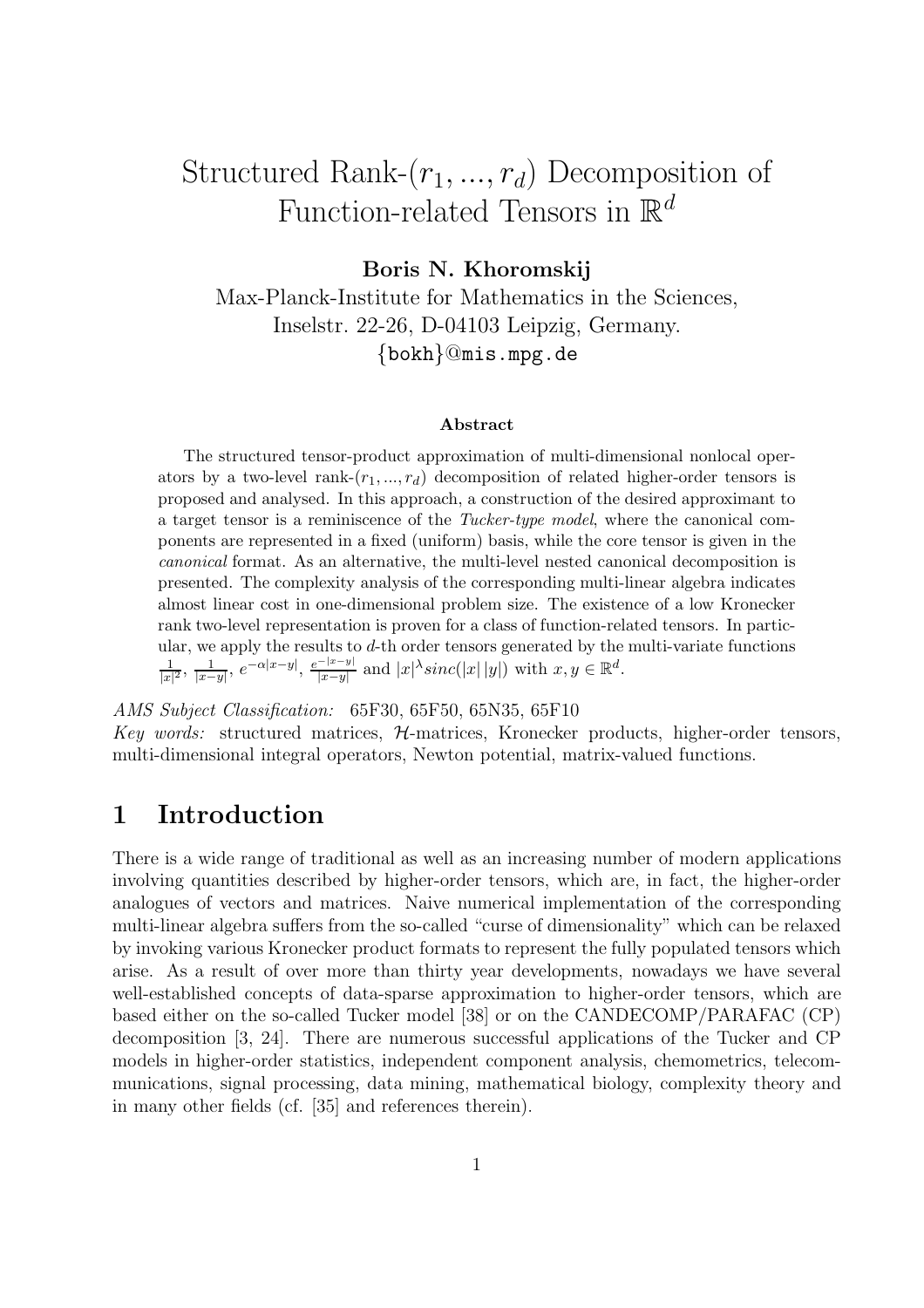Given a d-th order tensor  $\mathcal{A} = [a_{i_1...i_d}] \in \mathbb{C}^{\mathcal{I}}$ , defined on the product index set  $\mathcal{I} =$  $I_1 \times \ldots \times I_d$ , the Tucker model deals with the following approximation

$$
\mathcal{A}_{(\mathbf{r})} = \sum_{k_1=1}^{r_1} \dots \sum_{k_d=1}^{r_d} b_{k_1 \dots k_d} \times_1 V_{k_1}^{(1)} \times_2 \dots \times_d V_{k_d}^{(d)} \equiv \sum_{\mathbf{k}=1}^{\mathbf{r}} b_{\mathbf{k}} \bigotimes_{\ell=1}^d V_{k_\ell}^{(\ell)} \approx \mathcal{A},\tag{1.1}
$$

where the Kronecker factors  $V_{k_{\ell}}^{(\ell)} \in \mathbb{C}^{I_{\ell}}$   $(k_{\ell} = 1, ..., r_{\ell}, \ell = 1, ..., d)$  are complex vectors of the respective size  $n_{\ell} = |I_{\ell}|$ ,  $\mathbf{r} = (r_1, ..., r_d)$  (the Tucker rank) and  $b_{k_1...k_d} \in \mathbb{C}$  (cf. Fig. 1.1 visualising (1.1) for  $d = 3$ ). Here and in the following we use the notation  $\times_{\ell}$  to represent the canonical tensor  $\mathcal{U} \equiv \{u_i\}_{i \in \mathcal{I}} = b \times_1 U^{(1)} \times_2 ... \times_d U^{(d)} \in \mathbb{C}^{\mathcal{I}}$ , defined by  $u_{i_1...i_d} = b \cdot u_{i_1}^{(1)} \cdots u_{i_d}^{(d)}$ with  $U^{(\ell)} \equiv \{u_{i_{\ell}}^{(\ell)}\}_{i_{\ell} \in I_{\ell}} \in \mathbb{C}^{I_{\ell}}.$ 

Without loss of generality, we assume that the vectors  ${V_{k_{\ell}}^{(\ell)}}$  are orthonormal, i.e.,

$$
\langle V_{k_{\ell}}^{(\ell)}, V_{m_{\ell}}^{(\ell)} \rangle = \delta_{k_{\ell}, m_{\ell}}, \quad k_{\ell}, m_{\ell} = 1, ..., r_{\ell}; \ \ell = 1, ..., d,
$$

where  $\delta_{k_{\ell},m_{\ell}}$  is Kronecker's delta. In the following, we denote by  $\mathcal{T}_{r}$  the set of tensors parametrised by (1.1) (i.e.,  $\mathbf{V}^{(\ell)} = [V_1^{(\ell)} V_2^{(\ell)} \dots V_{r_\ell}^{(\ell)}]$  is an orthogonal matrix for  $\ell = 1, ..., d$ ). We use the shortening in notation

$$
\mathcal{A}_{(\mathbf{r})} = \mathcal{B} \times_1 \mathbf{V}^{(1)} \times_2 \mathbf{V}^{(2)} \dots \times_d \mathbf{V}^{(d)},
$$
\n(1.2)

with tensors  $\mathbf{V}^{(\ell)} \in \mathbb{R}^{I_{\ell} \times r_{\ell}}$  and  $\mathcal{B} = \{b_{k}\} \in \mathbb{R}^{r_{1} \times ... \times r_{d}}$ , where the latter is called the core tensor. Notice that the representation of elements  $A \in \mathcal{T}_{r}$  is still not unique due to the rotational uncertainty in the core tensor  $\beta$  (cf. Remark 2.5).



Figure 1.1: Visualisation of the Tucker model for a third-order tensor.

The canonical CP model is a simplified version of a *general* decomposition (1.1) (i.e., without orthogonality constraint) defined by

$$
\mathcal{A}_{(r)} = \sum_{k=1}^{r} b_k \times_1 V_k^{(1)} \times_2 \dots \times_d V_k^{(d)} \equiv \sum_{k=1}^{r} b_k \bigotimes_{\ell=1}^d V_k^{(\ell)} \approx \mathcal{A}, \quad b_k \in \mathbb{C},
$$
 (1.3)

where the Kronecker factors  $V_k^{(\ell)} \in \mathbb{C}^{I_\ell}$  are unit-norm vectors. Indeed, the decomposition (1.3) can be viewed as a special case of the Tucker model (1.1), where  $r = r_1 = ... = r_d$  and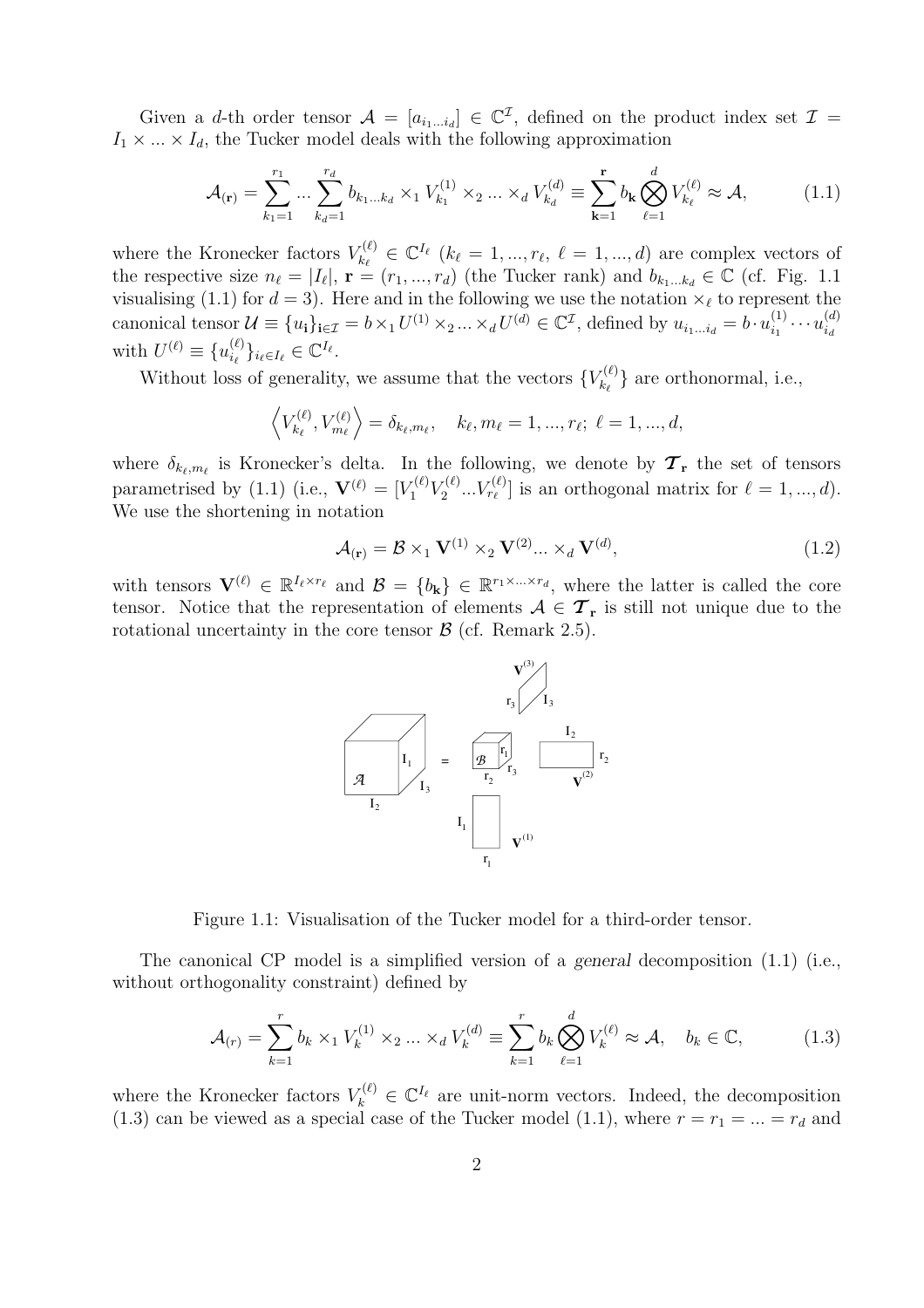$b_{k_1...k_d} = 0$  unless  $k_1 = k_2 = ... = k_d$ , i.e., only the super-diagonal of  $\mathcal{B} = \{b_k\}$  is non-zero. In this case we say  $\mathcal{B} = diag\{b_1, ..., b_r\}$  with  $b_k = b_{k...k}$ .

The trilinear CP-decomposition is visualised in Fig. 1.2. The minimal number  $r$  in the



Figure 1.2: Visualisation of the CP-decomposition for a third-order tensor.

representation (1.3) is called the Kronecker rank of a given tensor  $\mathcal{A}_{(r)}$ ; under moderate assumptions, the corresponding decomposition is unique (cf. [29, 30]). We denote by  $\mathcal{C}_r$ the set of component-wise normalised tensors parametrised by  $(1.3)$  and by  ${\cal C}_r^{\perp} \subset {\cal C}_r$  the corresponding subset of orthogonally decomposable tensors (i.e., the matrices  $[V_1^{(\ell)}, ..., V_r^{(\ell)}]$  $(\ell = 1, ..., d)$  are orthogonal). If we let  $r = r_{\ell}, n = n_{\ell}$  ( $\ell = 1, ..., d$ ) then both the CP- and Tucker models require only  $drn$  numbers to represent the canonical components plus r (resp.  $r<sup>d</sup>$ ) memory units for the core tensor. Notice that the Tucker decomposition can be viewed as CP representation with  $r_{CP} = r_1 \cdots r_d$ .

Methods of optimised data-sparsity discussed in the present paper are mainly oriented toward FEM/BEM applications for partial differential and integral equations in  $\mathbb{R}^d$ , manyparticle modelling based on the electronic Schrödinger [41] and Hartree-Fock equations, evolution Schrödinger equations [32, 27] (molecular dynamics), financial mathematics and stochastic PDEs [33, 34], operator equations in Banach spaces [12, 13] etc.. In such applications the parameter d is usually associated with the spatial dimension.

The feasibility of any tensor decomposition method is naturally limited by:

- (a) robustness and complexity of computing the canonical components;
- (b) data-sparsity and complexity of tensor-tensor operations;
- (c) its range of applications.

Clearly, the efficiency of a numerical implementation crucially depends on the particular purposes of the multi-linear algebra (say, the component identification, matrix-vector or matrix-matrix operations, computation of matrix-valued functions, etc.).

The main computational problem is an approximation of a given higher-order tensor  $\mathcal{A}_0$ in a certain set of low-rank structured tensors *S*. In particular, *S* may be one of the classes  $\mathcal{T}_r$ ,  $\mathcal{C}_r$  or  $\mathcal{C}_r^{\perp}$ . The most general approach is to derive the components of  $\mathcal{A}_{(r)}$  (resp.  $\mathcal{A}_{(r)}$ ) by straightforward minimization of the syndratic sect functional  $f(A)$ ,  $||A||^2$   $||A||^2$ by straightforward minimisation of the quadratic *cost functional*  $f(A) := ||A - A_0||^2$ ,

$$
\mathcal{A}_{(\mathbf{r})} = \operatorname{argmin} ||\mathcal{A} - \mathcal{A}_0||^2, \tag{1.4}
$$

over all rank-**r** (resp. rank-*r*) tensors  $A \in S$ . Here and in the following we make use of the Frobenius (energy) norm  $\|\mathcal{A}\| := \sqrt{\langle \mathcal{A}, \mathcal{A} \rangle}$  induced by the inner product  $\langle \mathcal{A}, \mathcal{B} \rangle :=$  $\sum$  $(i_1,...,i_d) \in \mathcal{I}$ <br>  $k_1,...,k_d$  $a_{i_1...i_d}b_{i_1...i_d}$ . The maximum-norm is defined by  $||\mathcal{A}||_{\infty} := \max_{\mathbf{i} \in \mathcal{I}} |a_{\mathbf{i}}|$ . Relying on the

beneficial features of the tensor-product arithmetic (cf. [26]), the approximation process can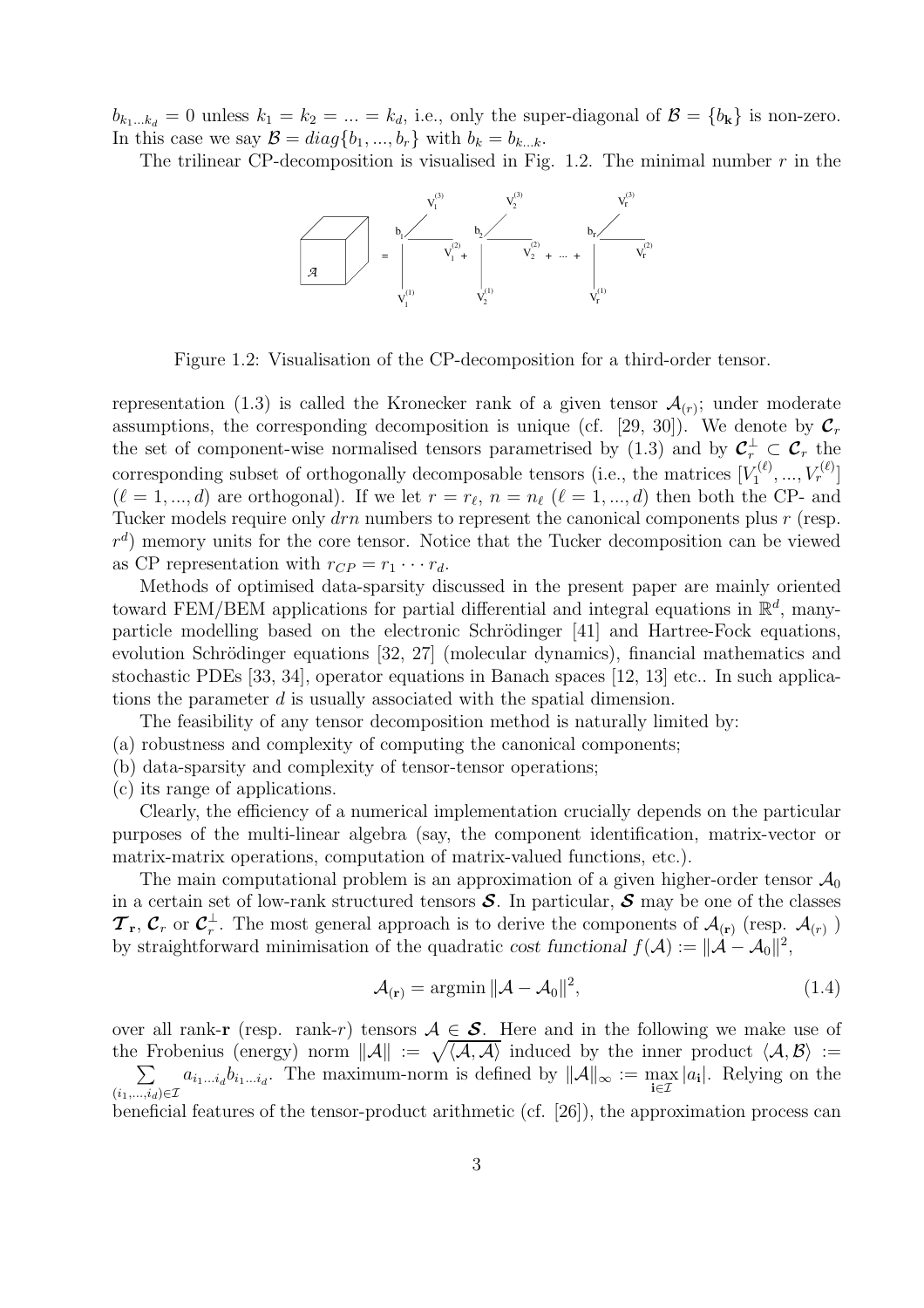be simplified dramatically if the target tensor  $\mathcal{A}_0$  already has a data-sparse representation, say,  $A_0 \in \mathcal{T}_{\mathbf{R}}$  or  $A_0 \in \mathcal{C}_R$  with  $R \ll n^d$  (resp. max<sub> $\ell$ </sub>  $R_{\ell} \ll n$ ) (see the discussion in §3.3).

There are *algebraic, analytically-based and combined strategies* for computing a Kronecker tensor-product decomposition of a higher-order tensor. *Algebraic* methods are the most general ones. However, they are known to have intrinsic limitations due to (a) multiple local minima of the cost functional, (b) degeneracy of a minimiser (typical for the CP model), (c) high-dimensional nonlinear optimisation. *Analytically-based representation* methods are efficient for a special class of function-related operators/tensors, while all the difficulties accompanying algebraic methods are addressed as soon as one requires further tensor-tensor operations. *Combined* methods are designed to take advantage of both algebraic and analytic approaches, and, at the same time, to relax their limitations.

Tensor decompositions can be beneficially combined with different well-structured matrix/tensor formats which may include H-matrices, low-rank, Toeplitz/circulant or Fourier based matrices, wavelet sparsity etc. (see the Table below). The hierarchical Kronecker tensor-product (HKT) matrix format (cf. [22, 20]) provides an extension of the CP-model to the case of matrices associated with higher-order tensors. The key idea of an analyticallybased HKT-model is a data-sparse hierarchical representation of low-dimensional matrix components corresponding to the canonical factors. The *analytic component estimates* are mainly based on the approximation of a *univariate* generating function by exponential sums.

In the present paper we propose two combined models, which extend the general CP and Tucker decompositions to the case of matrices associated with higher-order tensors. First, we introduce the so-called multi-level nested CP model which generally exhibits larger tensor rank, but provides robust numerical schemes since it avoids nonlinear minimisation (cf. §2.2). This tensor format is denoted by  $\mathcal{C}_{T(\mathcal{I}),L}$ , where L is the depth of recursion corresponding to the product cluster tree  $T(\mathcal{I})$ .

In the second approach, using a combined strategy, we extend the general Tucker model to the case of matrices associated with higher-order tensors by imposing a certain a-priori structure on the canonical components (e.g., representation in a uniform basis) and combining this with a rank- $q$  CP decomposition of the core tensor. This tensor class will be denoted by  $\mathcal{T}_{(\mathcal{U},\mathbf{r},q)}$ , so that

$$
\boldsymbol{\mathcal{T}}_{(\mathcal{U},\mathbf{r},q)}\subset \boldsymbol{\mathcal{T}}_{\mathbf{r}},\quad\text{with }\mathcal{B}\in\boldsymbol{\mathcal{C}}_q.
$$

For each  $A \in \mathcal{T}_{(\mathcal{U},\mathbf{r},q)}$ , the core tensor  $\mathcal{B} \in \mathcal{C}_q$  of the size  $\mathbb{R}^{r_1 \times \ldots \times r_d}$  contains at most  $q(r_1 + \cdots + r_d)$  $\cdot+r_d$ ) entries (representation coefficients) instead of  $r_1r_2\cdots r_d$ . In the applications considered in this paper, we are able to prove  $r = \max_{\ell} r_{\ell} = O(|\log \varepsilon| \log n)$ . Since  $\mathcal B$  is represented by a rank-q CP model, the overall complexity is of the order  $O(rqd)$  independently of n. Another version of the two-level structure is specified by the choice  $\mathcal{B} \in \mathcal{T}_{q}$ .

In this approach the canonical components can be constructed analytically dwelling upon the tensor-product sinc-interpolation of *multi-variate* (generating) function. Since the core tensor is supposed to have a small size, its CP decomposition can be performed by combining analytic approximations (initial guess) with nonlinear minimisation methods.

Motivations for developing the  $\mathcal{T}_{(\mathcal{U},\mathbf{r},q)}$ -model are its applicability to a more general class of discrete nonlocal operators (not necessarily generated by shift-invariant kernels), the possibility to reduce its numerical complexity (logarithmic in both n and  $\varepsilon$ ) and at the same time, it seems to provide more flexibility in the construction of efficient numerical implemen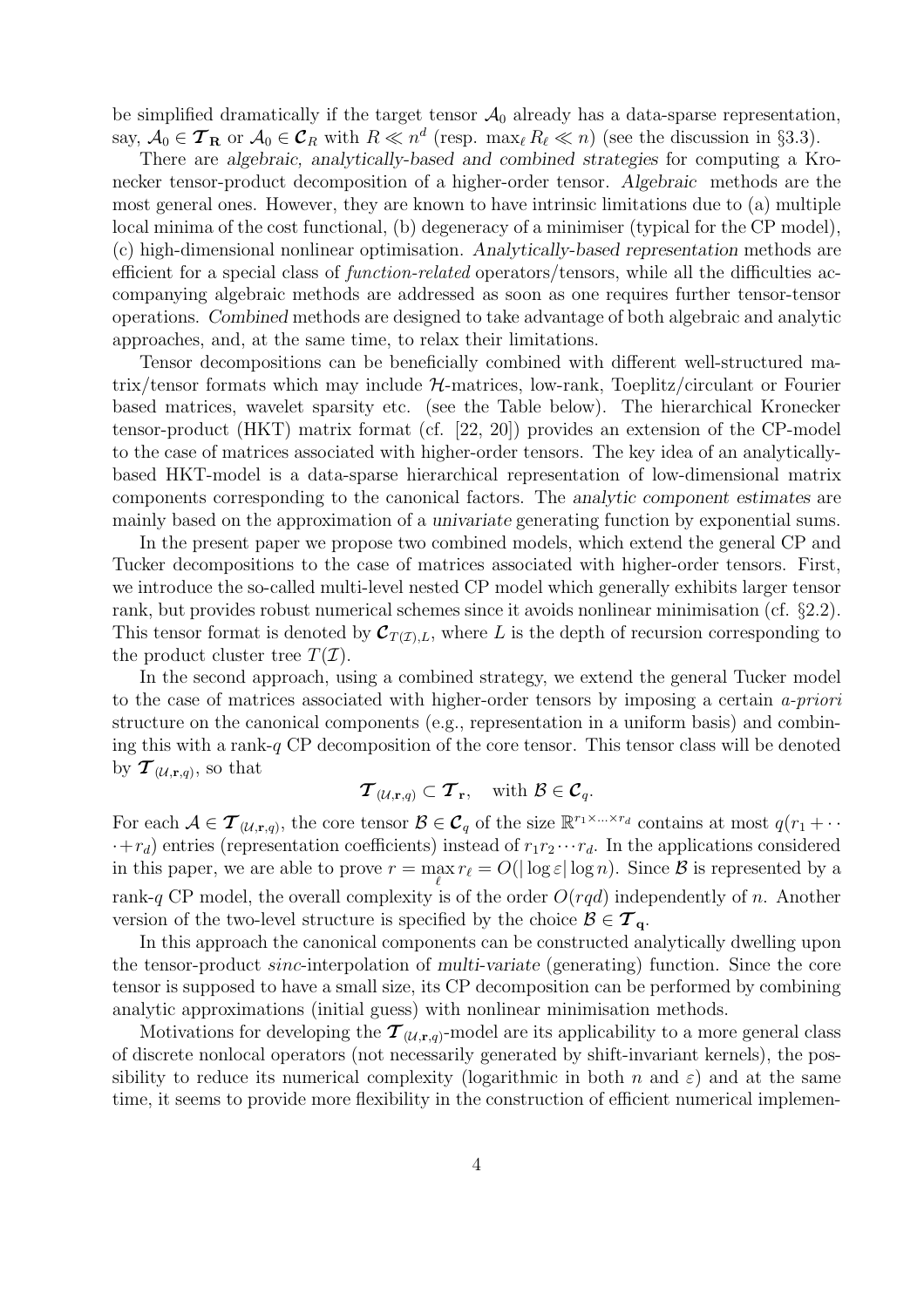tations (the canonical decomposition applies only to *low-dimensional* tensors). Notice that all of our constructions can be generalised to complex-valued tensors.

This paper mainly focuses on the following issues:

- Brief survey of modern tensor decomposition techniques.
- Construction of a two-level rank- $(r_1, ..., r_d)$  matrix/tensor format based on model (1.1) as well as the multi-level nested CP model.
- Complexity analysis of matrix/tensor arithmetic in the proposed formats.
- Rank estimates for the considered decompositions applied to a class of functiongenerated tensors, provided with numerical experiments.

In the following table we collect the computational characteristics of different tensorproduct models considered in this paper. Here ALS means the alternative least squares iteration.

|                  | Model   Notation                      | $Memory/A \cdot x$             | $A \cdot B$               | Comp. tools                    |
|------------------|---------------------------------------|--------------------------------|---------------------------|--------------------------------|
| Canonical - CP   | ${\cal C}_r$                          | drn                            | $drn^2$                   | $ALS/\overline{\text{Newton}}$ |
| HKT - CP         | ${\cal C}_{{\cal H},r}$               | $dr\sqrt{n}\log^q n$           | $drn \log^q n$            | Analytic (quadr.)              |
| Nested - CP      | ${\mathcal C}_{T(I),L}$               | $\overline{dr^{\log d}n + rd}$ | $\overline{dr^{\log d}}n$ | $SVD/QR/orthog.$ iter.         |
| Tucker           | $T_{\rm r}$                           | $r^d + drn$                    |                           | Orthogonal ALS                 |
| Two-level Tucker | $\bm{T}_{(\mathcal{U},\mathbf{r},q)}$ | $drq/drr_0qn^2$                | $dr^2q^2$<br>(mem.)       | Analyt. $(interp.) + CP$       |
|                  |                                       |                                |                           |                                |

Structured Kronecker product models (d-th order tensors of size  $n<sup>d</sup>$ )

The rest of the paper is organised as follows. Section 2 describes the L-level nested rank-  $(r_1, ..., r_L)$  and the two-level rank- $(r_1, ..., r_d)$  Tucker tensor formats, addresses complexity issues and discusses some numerical aspects of the traditional and new approaches. In particular, in Section 2.1, we recall the main features of the HKT matrix decomposition. Section 3 addresses computational aspects of the CP and the Tucker models. The main result is presented in section 3.2 which derives the Lagrange equations for the cost functional specifying the orthogonal Tucker decomposition. In Section 4, we apply the results to d-th order tensors generated by the multi-variate functions  $\frac{1}{|x|^2}$ ,  $\frac{1}{|x-y|}$ ,  $e^{-\alpha|x-y|}$  and  $\frac{e^{-|x-y|}}{|x-y|}$  with  $x, y \in \mathbb{R}^d$ , and present some numerical illustrations.

## 2 Nested CP and Rank- $(r_1, ..., r_d)$  Decompositions

In §2, we introduce and analyse a class of nested rank- $(r_1, ..., r_L)$  and the two-level rank- $(r_1, ..., r_d)$  tensor decompositions based on the structured versions of a CP and Tucker models, respectively.

#### **2.1 Rank-**r **Matrix Decomposition via the HKT-Format**

We consider the representation problem for a class of real-valued square matrices related to discrete multi-dimensional operators posed in  $\mathbb{R}^d$ , such that  $A \in \mathbb{R}^{N \times N}$ ,  $N = n^d$ . In general, such matrices can be interpreted as high-order fully populated tensors which makes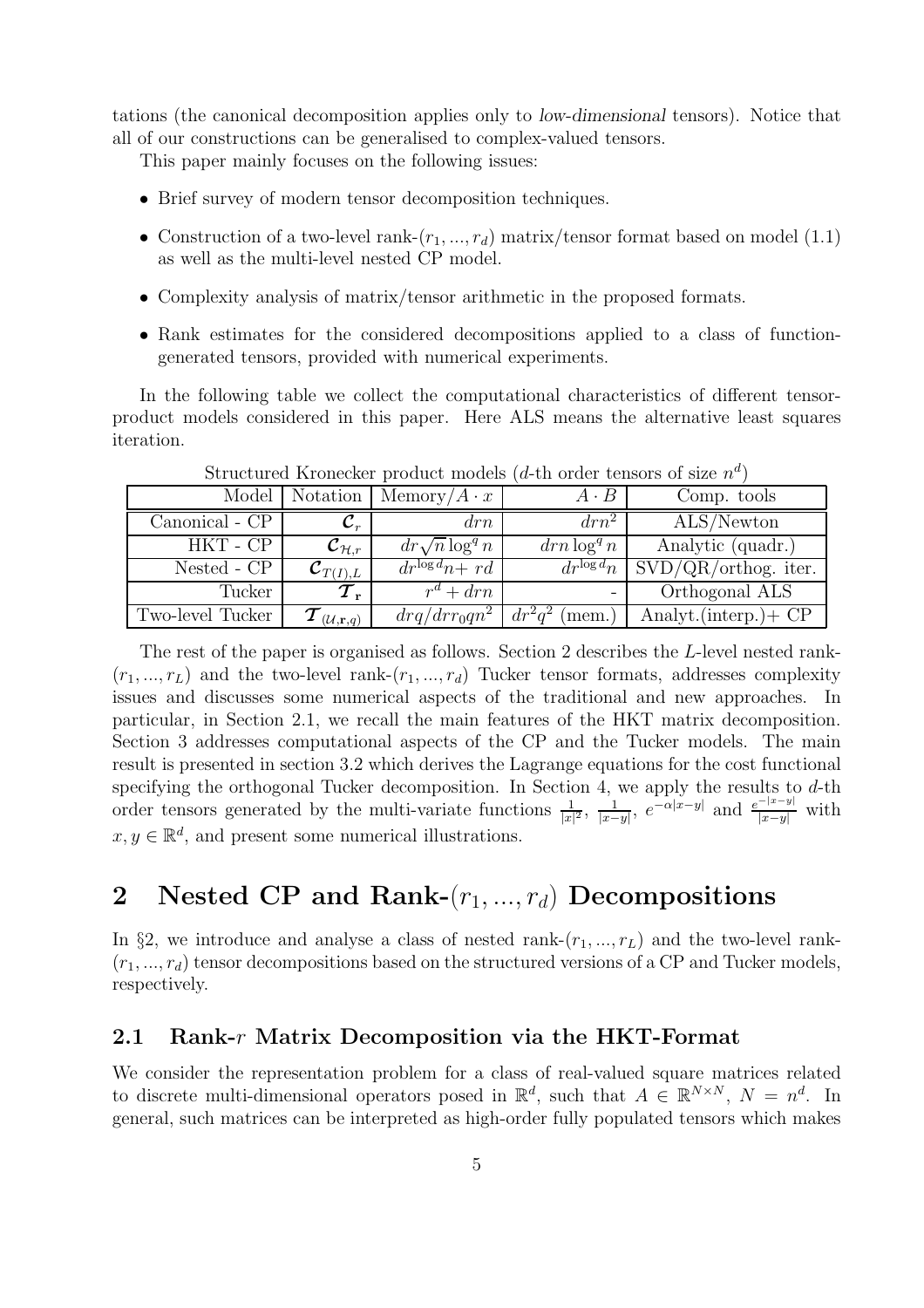the standard matrix arithmetic almost non-feasible. To overcome this difficulty, one needs numerically tractable data-sparse representations of high-dimensional tensors which arise.

The hierarchical Kronecker tensor-product (HKT) format as proposed in [22, 20] reads

$$
A = \sum_{k=1}^{r} b_k V_k^{(1)} \otimes \dots \otimes V_k^{(d)}, \quad b_k \in \mathbb{R},
$$
\n(2.1)

where the Kronecker factors  $V_k^{(\ell)} \in \mathbb{R}^{n \times n}$  are H-matrices (see [15]-[19] for the definition, approximation properties and applications of  $H$ -matrices). We recall that the Kronecker product of matrices  $A \otimes B$ , is defined as a block matrix  $[a_{ij}B]$ , provided that  $A = [a_{ij}]$ . The operation "⊗" can be applied to arbitrary rectangular matrices (in particular, to row or column vectors) and in the multi-factor version as in (2.1).

We write  $A \in \text{HKT}_{(r,s)}$  if A is of the form  $(2.1)$  and  $V_k^{(\ell)}$  have a hierarchical block<br>titioning (independent of b) with blocks of papk at most a Again the minimal number partitioning (independent of  $k$ ) with blocks of rank at most s. Again the minimal number of Kronecker-product terms r involved, is referred to as the Kronecker rank of the matrix (tensor) at issue.

Approximations of function-related matrices by matrices of the form (2.1) were first studied in [22], [39]. The main result of these papers are estimates of the form  $r = O(\log^2 \varepsilon)$ and  $r = O(|\log \varepsilon| \log n)$ , where  $\varepsilon$  is a prescribed approximation accuracy. However, if there is no structure in the Kronecker factors then the storage is  $O(drn^2)$ , while the matrix-matrix complexity is  $O(d r^2 n^3)$ , which may be far from being satisfactory. A possible remedy is the hierarchical (H-matrix) approximation to the Kronecker factors (HKT-approximations) with the advantage of rigorously proved existence theorems [22] with estimates of the form  $r = O(\log^2 \varepsilon), s = O(\log \varepsilon^{-1}).$ 

If  $A \in \text{HKT}_{(r,s)}$  then only the  $V_k^{(\ell)}$  need to be stored. Since, by definition, they have the *H*-format, we arrive at the following complexity bounds (the linear complexity is  $O(n^d)$ ):

- the storage for A is  $O(drsn \log n)$ , indicating the *superlinear compression property*;
- multiplication of A by a rank- $r_1$  vector  $x = \sum_{k=1}^{r_1}$  $k=1$  $b_k x_k^{(1)} \otimes ... \otimes x_k^{(d)}$  requires  $O(drr_1sn\log n)$ operations;
- the complexity of the matrix-matrix multiplication is  $O(dr^2n \log^q n)$ .

In this paper we prove existence results for the low Kronecker rank approximations for a general class of matrices related to functions which are characterised in terms of their Laplace transform.

## **2.2** Multi-level Nested Rank- $(r_1, ..., r_L)$  CP Model with  $L = \log_2 d$

In this section, we discuss the decomposition of general tensors  $A \in \mathbb{R}^{\mathcal{I}}$ . As in the previous section, in the matrix case, we use the standard Kronecker product operation ⊗ instead of  $\times_{\ell}$ . For ease of presentation, we assume that  $d = 2^L$  with  $L = \log_2 d \in \mathbb{N}$ . Generalisation to the case of arbitrary  $d > 2$  is straightforward.

Let  $I_d := \{1, ..., 2^L\}$  and let  $T(I_d)$  be a binary cluster tree of  $I_d$ . On the tensor-product index set I, we introduce the associated cluster tree  $T(\mathcal{I})$ , such that for each  $\sigma \in T(I_d)$  we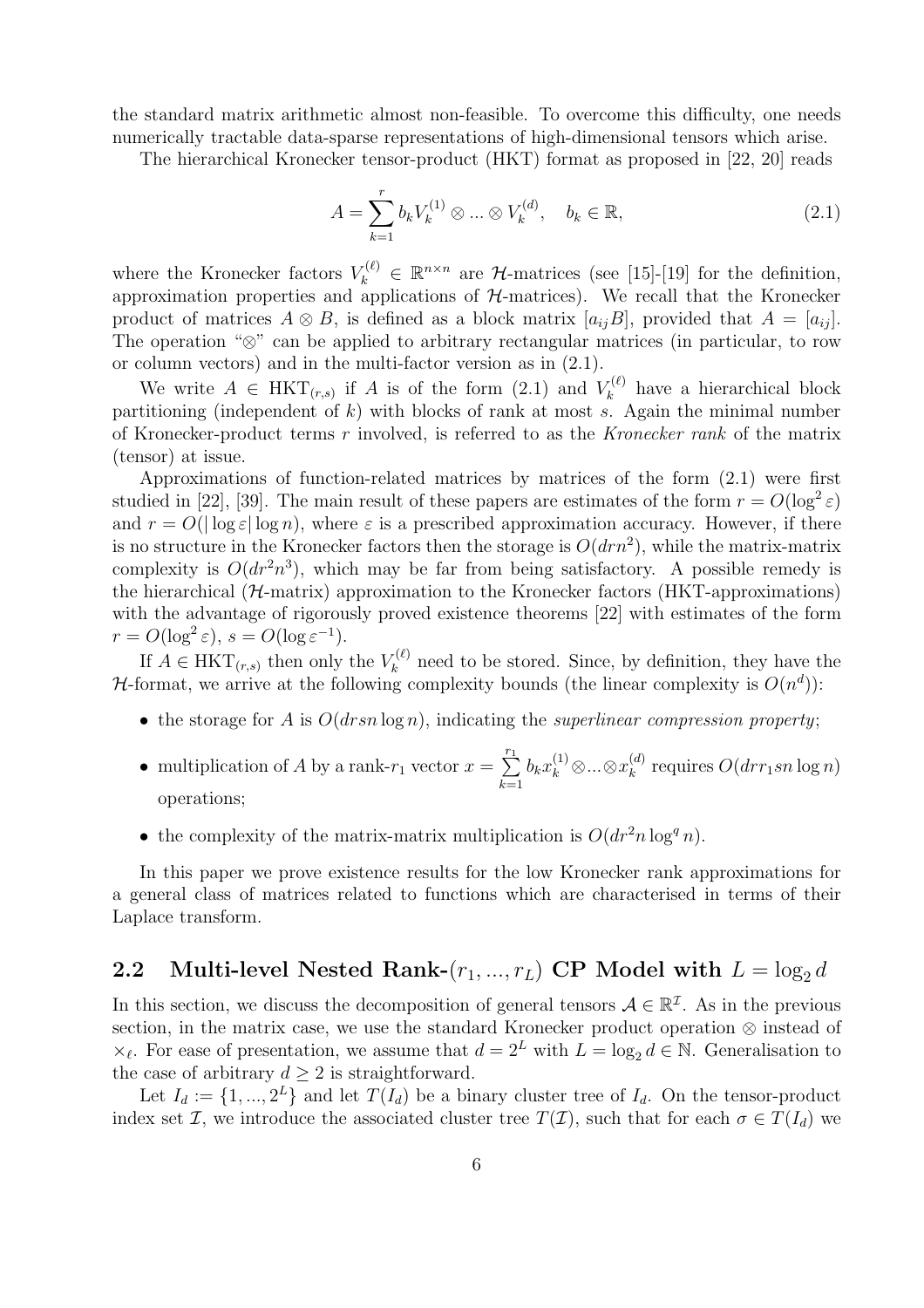define  $\tau_{\sigma} \in T(\mathcal{I})$  by  $\tau_{\sigma} = \times_{\ell \in \sigma} I_{\ell}$ . By construction, we have  $T(\mathcal{I}) := \{T^{(\ell)}(\mathcal{I})\}_{\ell=0}^L$ , where  $T^{(\ell)}(\mathcal{I})$ ,  $\tau_{\sigma} = \{T^{(\ell)}(\mathcal{I})\}_{\ell=0}^L$ , where  $T^{(\ell)}(\mathcal{I}) := \{ \tau_i^{(\ell)} : 1 \leq i \leq 2^{\ell} \}$  with standard definition for the clusters  $\tau_i^{(\ell)}$  on level  $\ell$ ,

$$
\tau_i^{(\ell)} := \{ (i-1) * 2^{L-\ell}, (i-1) * 2^{L-\ell} + 1, ..., i * 2^{L-\ell} - 1 \}.
$$

In particular,  $T^{(0)}(\mathcal{I}) = \mathcal{I}$  is the root,  $T^{(L)}(\mathcal{I})$  forms the set of leaves and  $\tau_i^{(\ell)} = \tau_{2i-1}^{(\ell+1)} \times \tau_{2i}^{(\ell+1)}$ , where  $\tau_{2i-1}^{(\ell+1)}$ ,  $\tau_{2i}^{(\ell+1)}$  are the sons of  $\tau_i^{(\ell)}$  ( $\ell < L$ ).<br>Assume we are given a cluster tree  $T(\mathcal{T})$ .

Assume we are given a cluster tree  $T(\mathcal{I})$  of depth L and the set of rank parameters  $r_1, ..., r_L \in \mathbb{N}$ . We introduce the multi-level nested CP model as a class of tensors  $\mathcal{A}^{(0)}$  $\mathbb{R}^{T^{(0)}(\mathcal{I})}$ , defined via a recursive sequence of two-fold Kronecker products, which finally builds the nested decomposition.

Given the components on level  $L$  (i.e., on the leaves). We proceed recursively, i.e. for each  $\ell = 1, ..., L$ , we represent the corresponding Kronecker factors  $U_{m_{\ell-1}}^{(j)} \in \mathbb{R}^{\tau_j^{(\ell-1)}}$   $(1 \leq j \leq 2^{\ell-1})$ by

$$
U_{m_{\ell-1}}^{(j)} = \sum_{m_{\ell}=1}^{r_{\ell}} \mu_{m_{\ell}}^{(j)} U_{m_{\ell}}^{(2j-1)} \otimes U_{m_{\ell}}^{(2j)} \quad \text{with} \ \ U_{m_{\ell}}^{(2j-1)} \in \mathbb{R}^{\tau_{2j-1}^{(\ell)}}, \ U_{m_{\ell}}^{(2j)} \in \mathbb{R}^{\tau_{2j}^{(\ell)}},\tag{2.2}
$$

where  $\tau_{2j-1}^{(\ell)}$  and  $\tau_{2j}^{(\ell)}$  are the sons of  $\tau_j^{(\ell-1)}$ , and  $\mu_{m_\ell}^{(j)} \in \mathbb{R}$ . On zero level, i.e. for  $\ell = 0$ , define

$$
\mathcal{A}^{(0)} \equiv U_{m_0}^{(0)} = \sum_{m_1=1}^{r_1} \mu_{m_1}^{(1)} U_{m_1}^{(1)} \otimes U_{m_1}^{(2)} \quad \text{with} \ \ U_{m_1}^{(1)} \in \mathbb{R}^{\tau_1^{(1)}}, \ U_{m_1}^{(2)} \in \mathbb{R}^{\tau_2^{(1)}}, \tag{2.3}
$$

where  $\tau_1^{(1)}$  and  $\tau_2^{(1)}$  are the sons of  $\tau_1^{(0)} = T^{(0)}(\mathcal{I})$ , and  $\mu_{m_1}^{(1)} \in \mathbb{R}$ .<br>We denote by  $\mathcal{C}_{\text{min}}$  the set of tensors parametrised as above

We denote by  $\mathcal{C}_{T(\mathcal{I}),L}$  the set of tensors parametrised as above by the recursive construction of depth L.

*Example 2.1.* Let  $d = 8$ . Then  $L = 3$  and a three-level nested CP model  $(2.2)$  -  $(2.3)$ reads as

$$
\mathcal{A}^{(0)} = \sum_{m_1=1}^{r_1} \mu_{m_1}^{(1)} U_{m_1}^{(1)} \otimes U_{m_1}^{(2)}
$$

with

$$
U_{m_1}^{(1)} = \sum_{m_2=1}^{r_2} \mu_{m_2}^{(1)} \left( \sum_{m_3=1}^{r_3} \mu_{m_3}^{(1)} U_{m_3}^{(1)} \otimes U_{m_3}^{(2)} \right) \otimes \left( \sum_{m_3=1}^{r_3} \mu_{m_3}^{(2)} U_{m_3}^{(3)} \otimes U_{m_3}^{(4)} \right)
$$
  

$$
U_{m_1}^{(2)} = \sum_{m_2=1}^{r_2} \mu_{m_2}^{(2)} \left( \sum_{m_3=1}^{r_3} \mu_{m_3}^{(3)} U_{m_3}^{(5)} \otimes U_{m_3}^{(6)} \right) \otimes \left( \sum_{m_3=1}^{r_3} \mu_{m_3}^{(4)} U_{m_3}^{(7)} \otimes U_{m_3}^{(8)} \right).
$$

In the matrix case we just have  $\mathcal{I} = \mathcal{I}_x \times \mathcal{I}_y$  and  $T(\mathcal{I}) := \{T^{(\ell)}(\mathcal{I})\}_{\ell=0}^L$  with  $T^{(\ell)}(\mathcal{I}) =$ <br> $(T \times T^{(\ell)}(\mathcal{I})$ . The corresponding matrix  $A \in \mathcal{C}_{\text{min}}$  operator as  $A \cdot \mathbb{P}^{\mathcal{I}_x}$ .  $T^{(\ell)}(\mathcal{I}_x) \times T^{(\ell)}(\mathcal{I}_y)$ . The corresponding matrix  $A \in \mathcal{C}_{T(\mathcal{I}),L}$  operates as  $A : \mathbb{R}^{\mathcal{I}_x} \to \mathbb{R}^{\mathcal{I}_y}$ .

Obviously, the Kronecker rank of the recursive decomposition (2.3) is  $r_1 r_2^{2^1} r_3^{2^2} ... r_L^{2^{L-1}}$ (that is  $r^{d-1}$  if  $r = r_1 = ... = r_L$ ).

**Definition 2.1** A d-th order tensor is called super-symmetric if it is invariant under arbitrary permutations of indices in  $\{1, ..., d\}$ .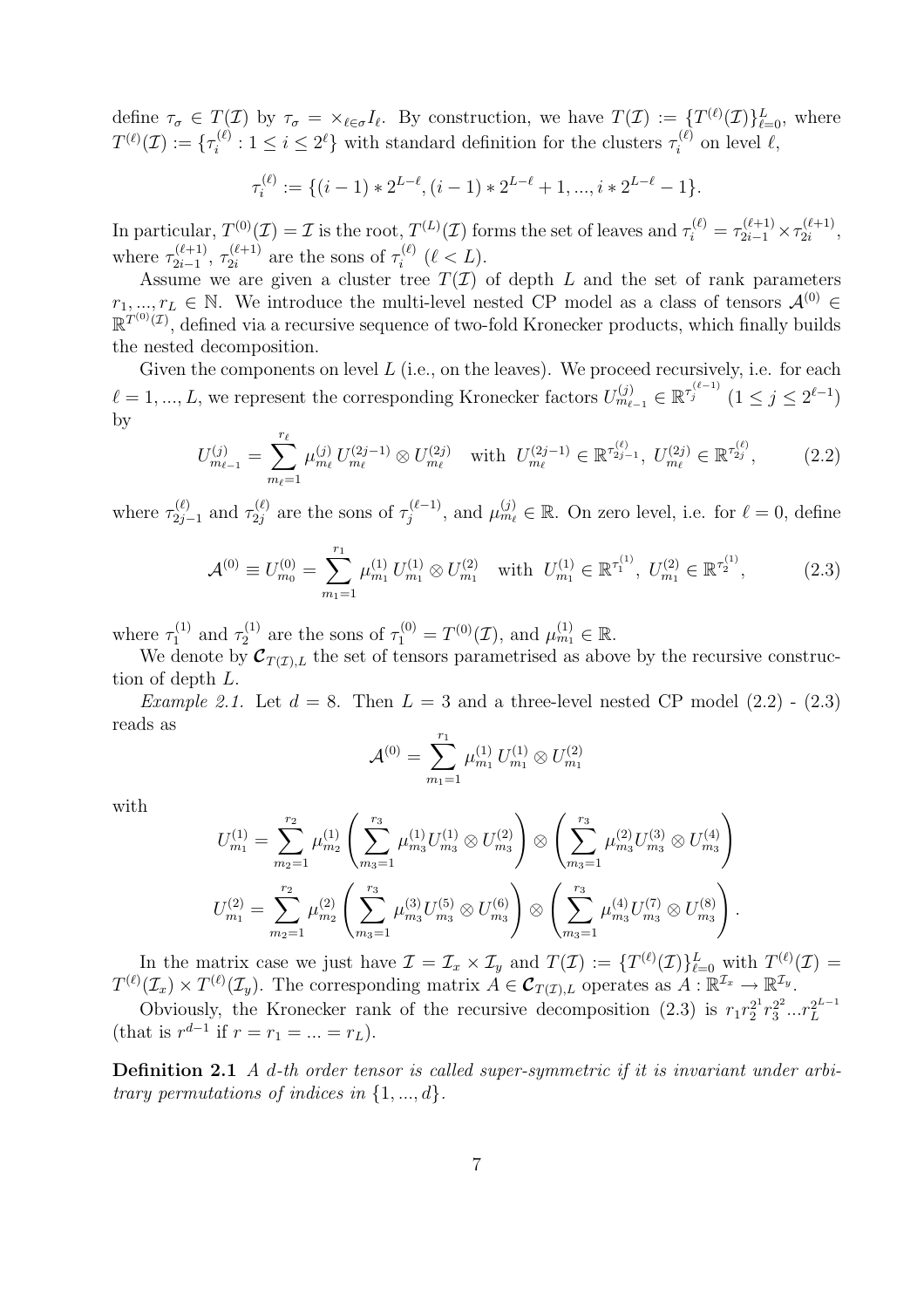Examples of super-symmetric tensors include those generated by translation invariant functions (cf. §4).

The following Lemma shows the effective rank reduction via (2.2), (2.3).

**Lemma 2.2** The storage for  $A \in \mathcal{C}_{T(\mathcal{I}),L}$  can be estimated by  $O(dr_1...r_Ln + \sum_{\ell=1}^{\infty}$ L  $\ell=1$  $r_{\ell}2^{\ell-1}), \text{ while}$ 

for a super-symmetric tensor we arrive at the memory consumption  $O(r_1...r_L n+\sum_{\ell=1}^L n_\ell n_\ell)$  $r_{\ell}).$ 

 $_{r}^{\ell=1}$ In the matrix case, a multiplication of  $A \in C_{T(\mathcal{I}),L}$  by a rank-r<sub>0</sub> vector requires  $O(dr_0r_1...r_Ln^2)$  operations. Let  $A_1, A_2 \in \mathcal{C}_{T(\mathcal{I}),L}$  and suppose  $r = r_1 = ... = r_L$ , then both  $A_1A_2$  and the Hadamard matrix product  $A_1 \odot A_2$  can be computed (and stored) in  $O(dr^{2L}n^3)$ operations.

Proof. The storage demand is a direct consequence of the L-level recursive construction. Let  $\mathbf{x} \in \mathcal{C}_{T(\mathcal{I}_x),L}$  and suppose (for ease of exposition) that  $\mathbf{x} = x_1 \otimes ... \otimes x_d$ , i.e.,  $r_1 = ... = r_L = 1$ holds. Then a product Ax can be calculated recursively in L steps starting from the leaves of  $T(\mathcal{I})$ , which proves the desired matrix-vector complexity. In the case of general rank, similar arguments apply.

To analyse matrix-matrix operations, we notice that the product of two rank- $(r_1, ..., r_L)$ matrices is a rank- $(r_1^2, ..., r_L^2)$  matrix. Since the matrix-matrix product on the leaves (level  $I$ ) costs  $O(n^3)$  the result follows L) costs  $O(n^3)$ , the result follows.

Notice that any tensor  $A \in \mathcal{C}_r$  (see the CP decomposition (1.3)) is a particular case of the rank- $(r_1, ..., r_L)$  representation with  $r_1 = r, r_2 = ... = r_L = 1$ . Hence, the existence of a lowrank CP approximation also implies the existence of a low-rank nested CP decomposition. Moreover, it provides a lower bound for  $r, r_1 \le r$  ( $r_1$  is computable by SVD). For efficient SVD calculation via subspace iteration, the first-level rank  $r_1$  can be a-priori estimated based on some analytic arguments. However, a possible drawback of the nested decomposition is the expensive SVD since in general the parameters  $r_2, ..., r_L$  cannot be estimated a priori. Thus, the numerical efficiency of this heuristic model generally depends on the specific application.

## **2.3 General Rank-**(r1, ..., r*d*) **Matrix Decomposition**

Let  $A \in \mathbb{R}^{\mathcal{I} \times \mathcal{I}}$  be a real-valued matrix defined on the index set  $\mathcal{I} := I_1 \times ... \times I_d$  with  $I_{\ell} = \{1, ..., n_{\ell}\}.$  A matrix A can be multiplied with a vector  $X \in \mathbb{R}^{\mathcal{I}}$ , so that  $AX \in \mathbb{R}^{\mathcal{I}}$ .

A matrix A (resp. a vector X) can also be regarded as a d-th order tensor  $A \in \mathbb{R}^{I_1^2 \times ... \times I_d^2}$ (resp.  $\mathcal{X} \in \mathbb{R}^{I_1 \times \ldots \times I_d}$ ).

We make use of the multi-index notation  $\mathbf{i} := (i_1, ..., i_d) \in \mathcal{I}$ .

**Definition 2.3** We introduce the following rank- $(r_1, ..., r_d)$  tensor-product matrix format

$$
\mathcal{A} = \sum_{k_1=1}^{r_1} \dots \sum_{k_d=1}^{r_d} b_{k_1 \dots k_d} V_{k_1}^{(1)} \otimes \dots \otimes V_{k_d}^{(d)} \in \mathbb{R}^{I_1^2 \times \dots \times I_d^2},
$$
\n(2.4)

where the Kronecker factors  $V_{k_\ell}^{(\ell)} \in \mathbb{R}^{I_\ell \times I_\ell}$ ,  $k_\ell = 1, ..., r_\ell$ ,  $\ell = 1, ..., d$ , are matrices of a certain structure (say, H-matrix, wavelet based format, Toeplitz/circulant, low-rank, etc.). Here  $\mathbf{r} = (r_1, ..., r_d)$  is again called the Kronecker rank.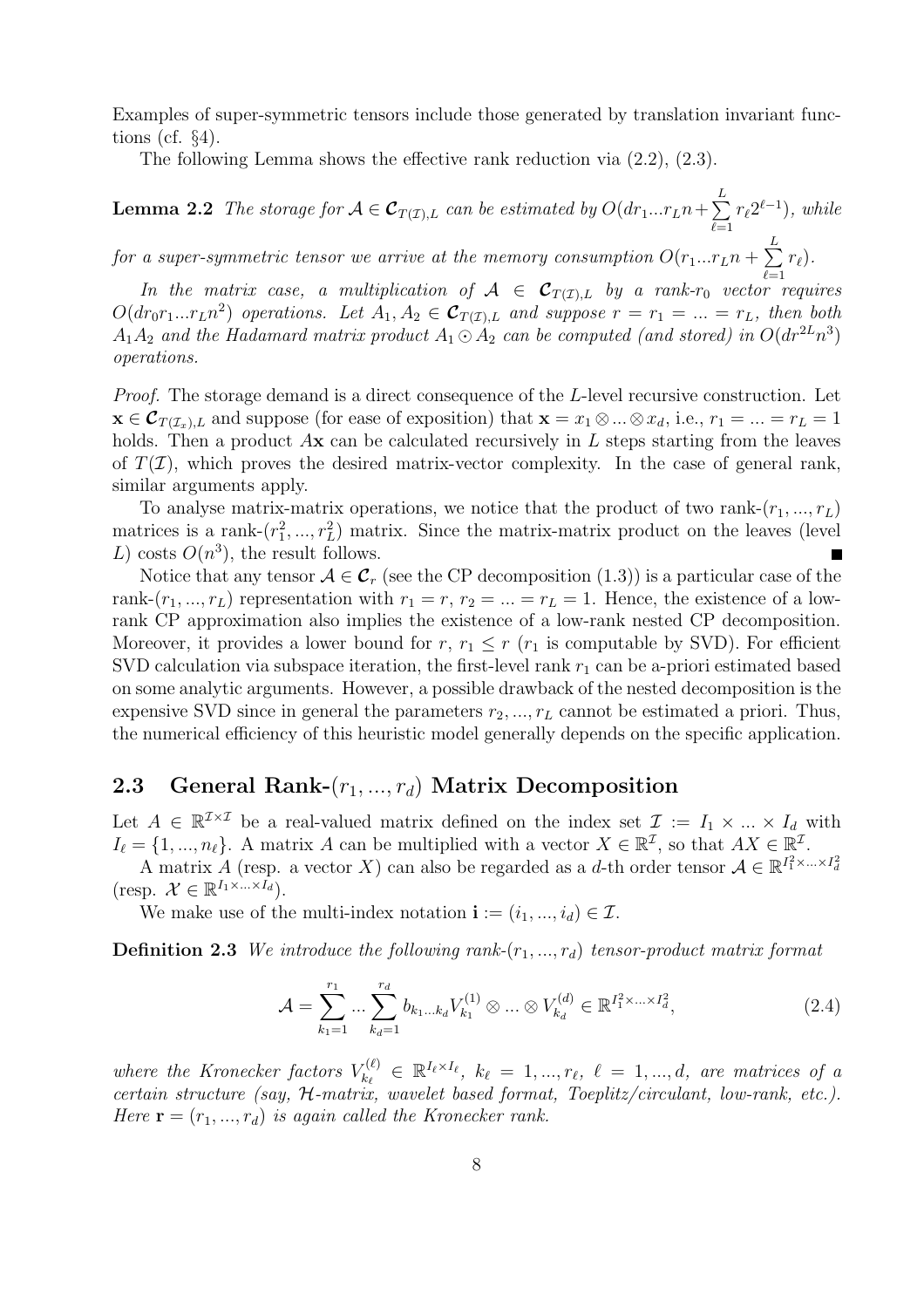The matrix representation by the format (2.4) is a model reduction which is a generalisation of low-rank approximation of matrices, corresponding to the case  $d = 2$ .

**Remark 2.4** The matrix representation (2.4) is a reminiscence of the Tucker decomposition of multi-dimensional tensors (cf.  $(1.1)$ ), while  $(2.1)$  comply with the CP model (cf.  $(1.3)$ ).

With the help of the so-called *n*-mode tensor-matrix product (cf.  $[5]$ ), we introduce the short notation

$$
\mathcal{A} = \mathcal{B} \times_1 \mathbf{V}^{(1)} \times_2 \mathbf{V}^{(2)} \dots \times_d \mathbf{V}^{(d)} \equiv \mathcal{B} \times_{\mathbf{r}} \{ \mathbf{V} \},
$$
\n(2.5)

with tensors  $\mathbf{V}^{(\ell)} \in \mathbb{R}^{I_{\ell} \times I_{\ell} \times r_{\ell}}$  and  $\mathcal{B} = \{b_{k}\} \in \mathbb{R}^{r_{1} \times ... \times r_{d}}$ , where the latter is the core tensor. We denote matrices by uppercase letters, e.g., A, and tensors by calligraphic letters, e.g., B. Besides, we set  $A = [A_1 A_2 ...]$ , where  $A_i$  is the *i*th column matrix/vector of A, e.g.,  $\mathbf{V}^{(\ell)} = [V_1^{(\ell)} V_2^{(\ell)} \dots V_{r_\ell}^{(\ell)}]$ . Notice that in the case  $d = 2$ , the representation (2.5) is a multilinear equivalent of a matrix factorisation, i.e., we have

$$
A = \mathcal{B} \times_1 \mathbf{V}^{(1)} \times_2 \mathbf{V}^{(2)} \equiv \mathbf{V}^{(1)} \cdot \mathcal{B} \cdot \mathbf{V}^{(2)^T}, \quad \mathcal{B} \in \mathbb{R}^{r_1 \times r_2}.
$$

Similarly to the class of tensors  $\mathcal{T}_{\mathbf{r}}$  in the Tucker model, i.e., if the components  $V_{k_\ell}^{(\ell)} \in$  $\mathbb{R}^{I_{\ell}}$  in (1.1) are mutually orthogonal vectors of an arbitrary structure  $(\mathbf{V}^{(\ell)} \in \mathbb{R}^{I_{\ell} \times r_{\ell}})$  are orthogonal matrices), we introduce the notation  $A \in \mathcal{T}_{\mathcal{H},\mathbf{r}}$  for the multi-linear matrix class with the canonical components having hierarchical structure.

**Remark 2.5** The orthonormality assumption in the Tucker model (1.1) is no constraint. But even with this assumption, the core tensor is still not uniquely defined since each transformation

$$
\mathbf{V}^{(\ell)} \rightarrow \widetilde{\mathbf{V}}^{(\ell)} := S^{(\ell)} \mathbf{V}^{(\ell)},
$$

$$
\mathcal{B} \rightarrow \widetilde{\mathcal{B}} := \mathcal{B} \times_1 S^{(1)^T} \times \dots \times_d S^{(d)^T}
$$

represents the same tensor A for any choice of orthogonal matrices  $S^{(\ell)} \in \mathbb{R}^{r_{\ell} \times r_{\ell}}, \ell = 1, ..., d$ . In turn, due to the orthogonality requirement, the CP model  $(1.3)$  can be retrieved from  $(1.1)$ only in the special case of orthogonally decomposable tensors.

Clearly, we have

$$
\mathcal{C}_r = \mathcal{T}_{\mathbf{r}} \quad \text{if } r = 1; \quad \mathcal{C}_r^{\perp} \subset \mathcal{T}_{\mathbf{r}}, \quad \mathcal{C}_r \not\subset \mathcal{T}_{\mathbf{r}} \quad \text{if } r \geq 2.
$$

Hence, in general, the CP decomposition (1.3) cannot be retrieved by rotation and "diagonal" truncation of the Tucker model.

We simplify the complexity analysis and set  $r_{\ell} = r$ ,  $n_{\ell} = n$  ( $\ell = 1, ..., d$ ); the general case can be treated completely similarly.

**Lemma 2.6** The storage cost for  $A \in \mathcal{T}_{\mathcal{H},\mathbf{r}}$  is estimated by  $O(drsn\log n) + r^d$ , while for super-symmetric tensor we arrive at the memory consumption  $O(rsn \log n) + \frac{r^d}{d}$ .

Multiplication by a rank-r<sub>0</sub> vector requires  $O(drr_0sn \log n)$  operations. Let  $A_1, A_2 \in \mathcal{T}_{\mathcal{H},\mathbf{r}}$ . Then both the  $A_1A_2$  and the Hadamard matrix product  $A_1 \odot A_2$  can be computed and stored in  $O(dr^2s^2n \log n) + r^{2d}$  operations.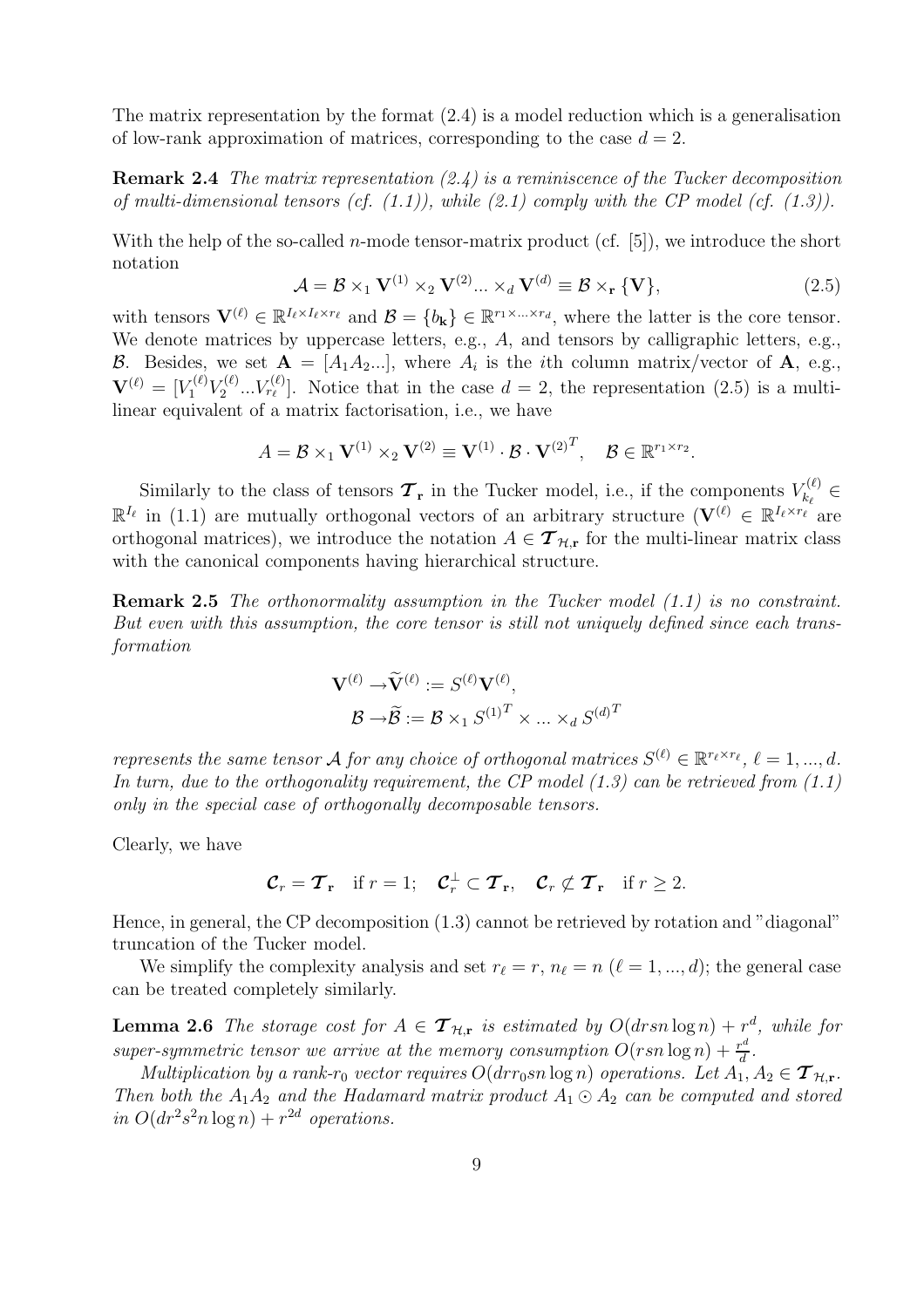*Proof.* The storage requirement for A is trivial. Let  $\mathcal{X} = x_1 \times_2 ... \times_d x_d$  with  $x_\ell \in \mathbb{R}^{I_\ell}$ . Then

$$
\mathcal{A}\mathcal{X} \equiv \mathcal{B} \times_1 \mathbf{V}^{(1)} \times_2 \mathbf{V}^{(2)} \dots \times_d \mathbf{V}^{(d)}\mathcal{X} = \mathcal{B} \times_1 \mathbf{V}^{(1)}x_1 \times_2 \mathbf{V}^{(2)}x_2 \dots \times_d \mathbf{V}^{(d)}x_d
$$

implies the second assertion. Now we set

$$
A_1 = \mathcal{B} \times_1 \mathbf{V}^{(1)} \times_2 \mathbf{V}^{(2)} \dots \times_d \mathbf{V}^{(d)}, \quad A_2 = \mathcal{C} \times_1 \mathbf{U}^{(1)} \times_2 \mathbf{U}^{(2)} \dots \times_d \mathbf{U}^{(d)},
$$

to obtain the representation

$$
\mathcal{A}_1\mathcal{A}_2 = \left(\sum_{\mathbf{k}=1}^{\mathbf{r}} b_{\mathbf{r}} \bigotimes_{\ell=1}^d V_{k_{\ell}}^{(\ell)}\right) \left(\sum_{\mathbf{m}=1}^{\mathbf{r}} c_{\mathbf{r}} \bigotimes_{\ell=1}^d U_{m_{\ell}}^{(\ell)}\right) = \sum_{\mathbf{k}=1}^{\mathbf{r}} \sum_{\mathbf{m}=1}^{\mathbf{r}} b_{\mathbf{k}} c_{\mathbf{m}} \bigotimes_{\ell=1}^d V_{k_{\ell}}^{(\ell)} U_{m_{\ell}}^{(\ell)},
$$

which includes  $dr^2$  canonical components, and where the core tensor  ${b_kc_m}$  has  $(r^2)^d = r^{2d}$ entries. Analogously, for the Hadamard product we have

$$
\mathcal{A}_1 \odot \mathcal{A}_2 = \left(\sum_{k=1}^{\mathbf{r}} b_{\mathbf{r}} \bigotimes_{\ell=1}^d V_{k_{\ell}}^{(\ell)}\right) \odot \left(\sum_{\mathbf{m}=1}^{\mathbf{r}} c_{\mathbf{r}} \bigotimes_{\ell=1}^d U_{m_{\ell}}^{(\ell)}\right)
$$

$$
= \sum_{k=1}^{\mathbf{r}} \sum_{\mathbf{m}=1}^{\mathbf{r}} b_{\mathbf{k}} c_{\mathbf{m}} \bigotimes_{\ell=1}^d V_{k_{\ell}}^{(\ell)} \odot U_{m_{\ell}}^{(\ell)},
$$

and take into account that the Hadamard product of two  $H$ -matrices has linear-logarithmic cost (cf. [26]). This completes our proof.

As already noticed, a CP decomposition (2.1) can be viewed as a special case of a generalised Tucker decomposition (2.4), where  $r = r_1 = ... = r_d$  and only the super-diagonal of  $\beta$ is non-zero. In this case we introduce the notation  $A \in \mathcal{C}_{I \times I,r}$  or more specifically  $A \in \mathcal{C}_{\mathcal{H},r}$ if the canonical components are matrices of the generic or  $H$ -matrix structure, respectively (in particular, we can now identify  $HKT_{(r,s)} \equiv \mathcal{C}_{\mathcal{H},r}$ ). Notice that from the numerical point of view, a CP decomposition can generally not be retrieved by "diagonal" truncation of the Tucker model (cf. Remark 2.5) since

(a) both formats might have rather different sets of canonical components  $\{V\}$ ,

(b) the corresponding decompositions usually realise distinct local minima of the cost functional (cf. §3).

In the following we introduce more economical formats by imposing a certain data-sparse structure on the core tensor  $\beta$  on the one hand, and by specifying a priori the set of structured matrices  $V_k^{(\ell)}$  in the format  $\mathcal{C}_{\mathcal{H},r}$  on the other hand.

### **2.4 Two-level Rank-**(r1, ..., r*d*) **Decomposition**

As soon as the tensor-product representation of function-related operators is concerned, both decompositions (2.1) and (2.4) rely on a deep connection to the separable approximation of a multi-variate analytic/asymptotically smooth functions with point singularities (see [20, 26] concerning  $(2.1)$ . In particular,  $(2.4)$  can be derived by using tensor-product interpolation with respect to some fixed system of approximating functions (say, *sinc*-functions, plain waves, interpolating wavelets) which indicates that one can adapt some fixed basis to represent the canonical components. In this way, the entries  $b_{\mathbf{k}}$  are specified by the trace of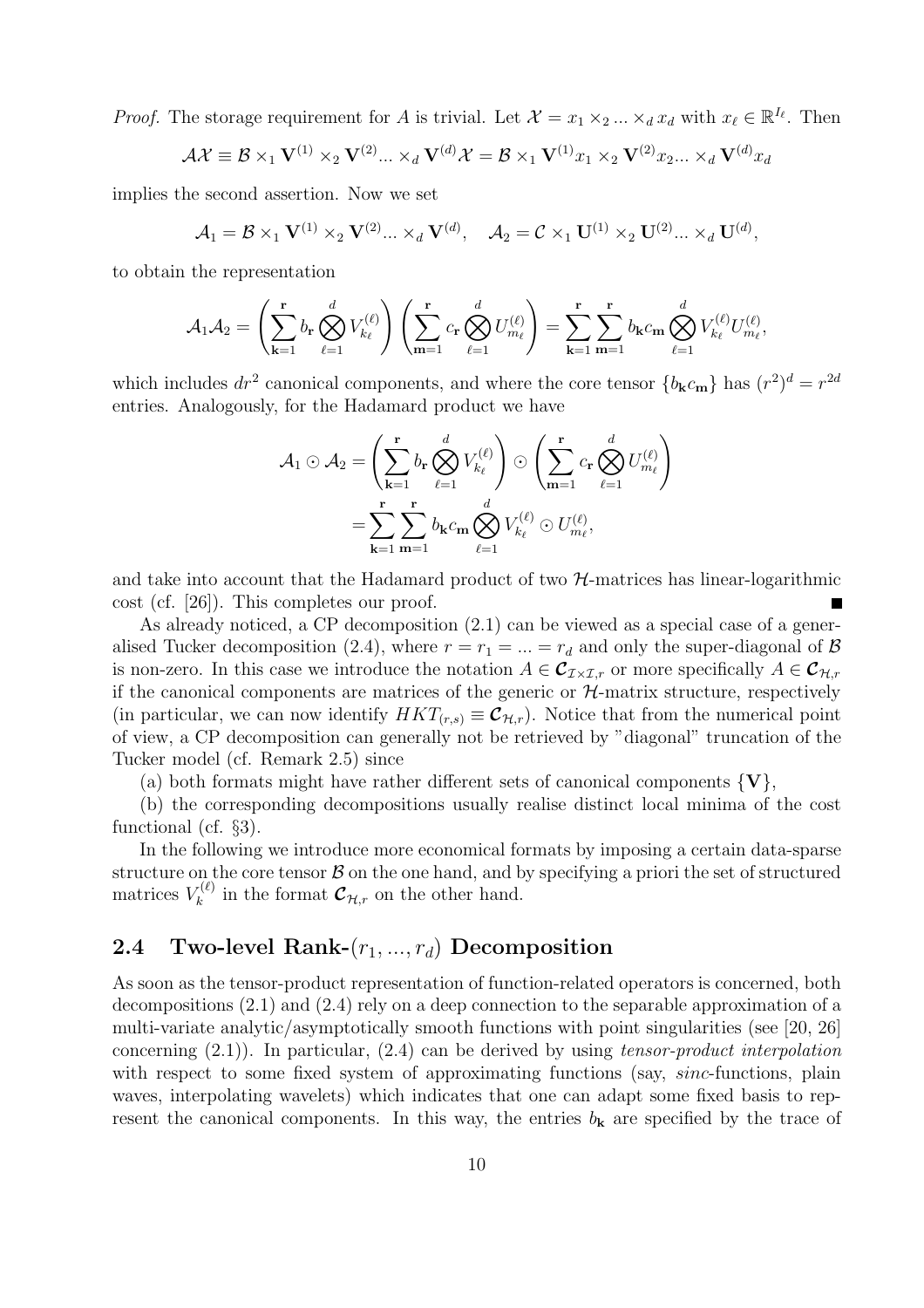the approximating function on an interpolation grid, hence, in turn, the core tensor can be again represented in a certain data-sparse format. Based on the above observation, we come to the new concept of the *multi-level (telescopic) decomposition* of type (2.4).

First, we introduce the two-level matrix/tensor decomposition of type  $(1.1)$ ,  $(2.4)$ .

**Definition 2.7** Let A have the form (1.1) with canonical components  $\mathbf{V}^{(\ell)} \in \mathbb{R}^{I_{\ell} \times r_{\ell}} \in \{\mathcal{U}\},\$ where the matrices  $\{U\}$  span some fixed basis which does not depend on A (uniform basis), while the core tensor  $\mathcal{B} = \{b_k\} \in \mathbb{R}^{r_1 \times \ldots \times r_d}$  is represented by the rank-q CP decomposition (2.1). Then we say that A allows a two-level rank- $(\mathbf{r}, q)$  decomposition and denote  $\mathcal{A} \in$  $\mathcal{T}_{(\mathcal{U}(\mathcal{I}),\mathbf{r},q)} \equiv \mathcal{T}_{(\mathcal{U},\mathbf{r},q)}$ . Respectively, introducing a similar definition for matrices in (2.4), we denote the new formats as  $A \in \mathcal{T}_{(\mathcal{U}(\mathcal{I} \times \mathcal{I}),\mathbf{r},q)}$ .

The example of a uniform basis is given by structured matrices generated by a fixed set of basis functions (say, uniform  $H$ -matrices/low-rank matrices).

**Lemma 2.8** The storage for  $A \in \mathcal{T}_{(\mathcal{U}(\mathcal{I}\times\mathcal{I}),\mathbf{r},q)}$  is estimated by  $O(d\mathbf{r}q)$  with  $r =$ <br>morths and The multiplication by a rank n yester of sixe  $p^d$  requires  $O(d\mathbf{r}q, q^2)$  $\max\{r_1, ..., r_d\}$ . The multiplication by a rank-r<sub>0</sub> vector of size  $n^d$  requires  $O(drr_0qn^2)$ operations.

Let  $A_1, A_2 \in \mathcal{T}_{(\mathcal{U}(\mathcal{I} \times \mathcal{I}), \mathbf{r}, q)}$  then the matrix-product  $A_1 A_2$  can be stored in  $O(dq^2r^2)$  memory units provided that a certain "product" basis  $\{\mathcal{U}\}\$ is already precomputed. The inner product

of two matrices (tensors),  $\langle A_1, A_2 \rangle$ , can be computed in  $q^2 n \prod_{\ell=1}^d$  $(2r_{\ell}+1)$  operations.

In the case of super-symmetric tensors the factor  $d$  can be removed from the complexity estimates.

*Proof.* If  $A \in \mathcal{T}_{(\mathcal{U}(\mathcal{I}\times\mathcal{I}),\mathbf{r},q)}$  then only the core tensor need to be stored. Since, by definition the latter has the CP tensor-format in R**<sup>r</sup>**, i.e.,

$$
\mathcal{B} = \sum_{k=1}^{q} \lambda_k \times_1 B_k^{(1)} \times_2 \dots \times_d B_k^{(d)}, \quad \lambda_k \in \mathbb{R},
$$
\n(2.6)

where  $B_k^{(\ell)} \in \mathbb{R}^r$ , the desired storage requirements follow. The analysis for the matrix-vector product is straightforward due to the relation

$$
\mathcal{B} \times_1 \mathbf{V}^{(1)} x_1 \times_2 \mathbf{V}^{(2)} x_2 \dots \times_d \mathbf{V}^{(d)} x_d = \sum_{k=1}^q \lambda_k \times_1 B_k^{(1)} \mathbf{V}^{(1)} x_1 \times_2 \dots \times_d B_k^{(d)} \mathbf{V}^{(d)} x_d.
$$

To prove the matrix-matrix complexity, we set

$$
A_1 = \mathcal{B} \times_1 \mathbf{U}^{(1)} \times_2 \mathbf{U}^{(2)} \dots \times_d \mathbf{U}^{(d)}, \quad A_2 = \mathcal{C} \times_1 \mathbf{V}^{(1)} \times_2 \mathbf{V}^{(2)} \dots \times_d \mathbf{V}^{(d)}.
$$

The representation  $(2.6)$  now implies (same for  $A_2$ )

$$
\mathcal{A}_1 = \sum_{k=1}^q \lambda_k \bigotimes_{\ell=1}^d \mathbf{U}^{(\ell)} B_k^{(\ell)}.
$$
\n(2.7)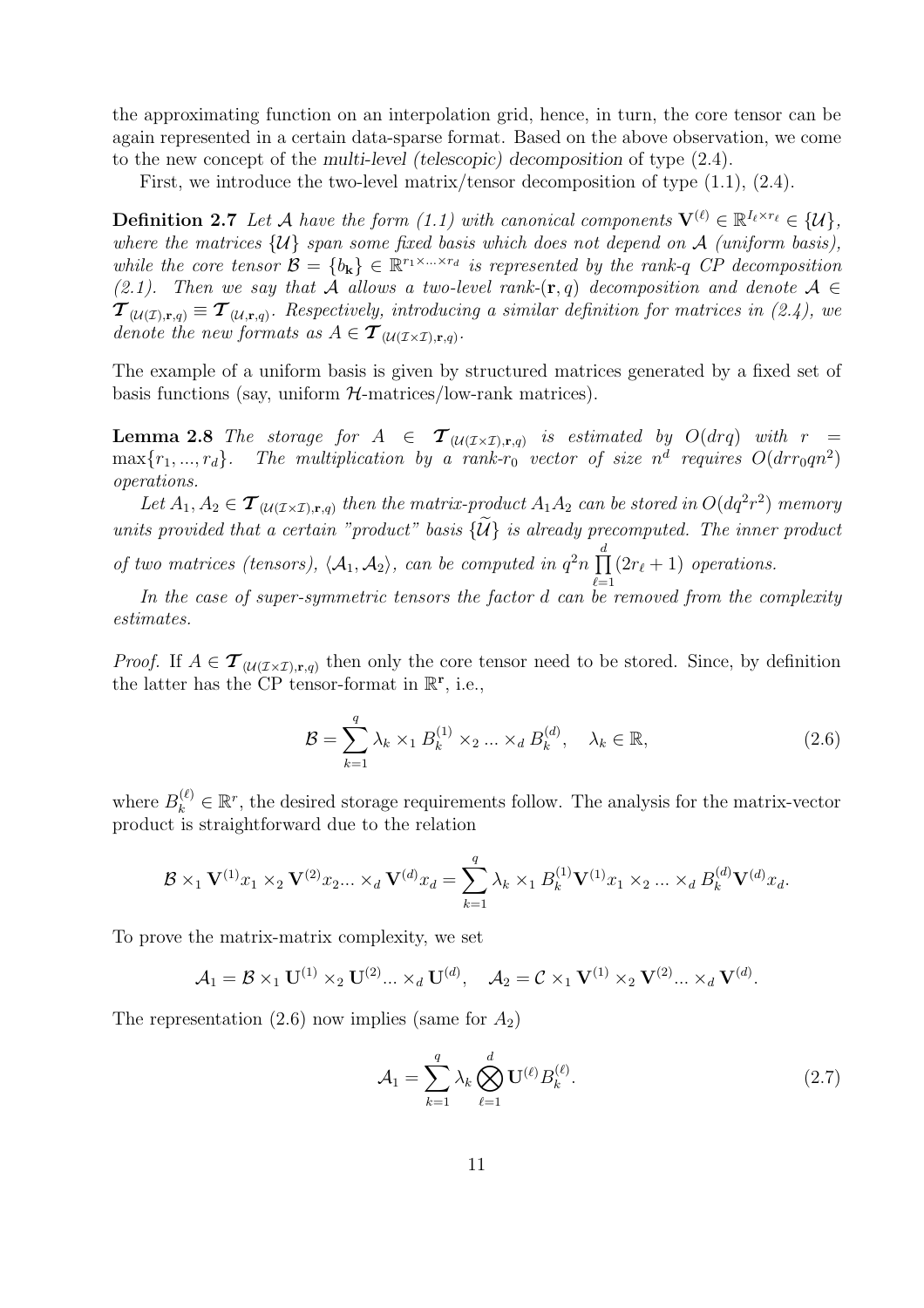In fact, substituting (2.6) in (2.4) and setting  $B_k^{(\ell)} = \{b_{k,k_\ell}\}_{k_\ell=1}^{r_\ell}$  lead to

$$
\mathcal{A}_1 = \sum_{k=1}^q \lambda_k \left( \sum_{k_1=1}^{r_1} \dots \sum_{k_d=1}^{r_d} b_{k,k_1} \dots b_{k,k_d} \times_1 U_{k_1}^{(1)} \times_2 \dots \times_d U_{k_d}^{(d)} \right)
$$
  
= 
$$
\sum_{k=1}^q \lambda_k \times_1 \left( \sum_{k_1=1}^{r_1} b_{k,k_1} U_{k_1}^{(1)} \right) \times_2 \dots \times_d \left( \sum_{k_d=1}^{r_d} b_{k,k_d} U_{k_d}^{(d)} \right)
$$
  
= 
$$
\sum_{k=1}^q \lambda_k \bigotimes_{\ell=1}^d \mathbf{U}^{(\ell)} B_{k}^{(\ell)}.
$$

Imposing (2.7), we finally obtain

$$
\begin{split} \mathcal{A}_{1}\mathcal{A}_{2} & =\left(\sum_{k=1}^{q}\lambda_{k}\bigotimes_{\ell=1}^{d}\mathbf{U}^{(\ell)}B^{(\ell)}_{k}\right)\left(\sum_{m=1}^{q}\mu_{m}\bigotimes_{\ell=1}^{d}\mathbf{V}^{(\ell)}C^{(\ell)}_{m}\right) \\ & =\sum_{k=1}^{q}\sum_{m=1}^{q}\lambda_{k}\mu_{m}\left(\bigotimes_{\ell=1}^{d}\mathbf{U}^{(\ell)}B^{(\ell)}_{k}\mathbf{V}^{(\ell)}C^{(\ell)}_{m}\right) \\ & =\sum_{k=1}^{q}\sum_{m=1}^{q}\lambda_{k}\mu_{m}\bigotimes_{\ell=1}^{d}\left(\sum_{k_{\ell}=1}^{r}\sum_{m_{\ell}=1}^{r}b_{k,k_{\ell}}c_{k,m_{\ell}}U^{(\ell)}_{k_{\ell}}V^{(\ell)}_{m_{\ell}}\right), \end{split}
$$

where  $\{\lambda_k \mu_m\}$  has  $q^2$  entries. In turn, assuming that the matrices  $U_{k_\ell}^{(\ell)} V_{m_\ell}^{(\ell)}$  can be stored a *priori*, we need only  $r^2$  coefficients to represent each canonical component in the product matrix. To prove the inner product complexity (say, in the matrix case) we note that

$$
\left\langle \bigotimes_{\ell=1}^d U^{(\ell)}, \bigotimes_{\ell=1}^d V^{(\ell)} \right\rangle := \prod_{\ell=1}^d \left\langle U^{(\ell)}, V^{(\ell)} \right\rangle.
$$

Then the result follows from the representation

$$
\langle A_1, A_2 \rangle := \sum_{k=1}^q \sum_{m=1}^q \lambda_k \mu_m \left\langle \bigotimes_{\ell=1}^d \mathbf{U}^{(\ell)} B_k^{\ell}, \bigotimes_{\ell=1}^d \mathbf{V}^{(\ell)} C_m^{\ell} \right\rangle
$$
  
= 
$$
\sum_{k=1}^q \sum_{m=1}^q \lambda_k \mu_m \prod_{\ell=1}^d \left\langle \mathbf{U}^{(\ell)} B_k^{\ell}, \mathbf{V}^{(\ell)} C_m^{\ell} \right\rangle.
$$

In the case of super-symmetric tensors we just take into account that the canonical components coincide for different  $\ell = 1, ..., d$  and the same holds for the core tensor. Г

We can observe that the proposed combination of a CP decomposition (to represent the core tensor) with a fixed basis  $\{U\}$  (to represent the canonical components) reduces dramatically the memory demands. Even more important, it also improves the computational complexity of the numerical approximation (cf. §4).

If the dimension  $\mathbf r$  of  $\mathcal B$  is still large enough, one can introduce a next-level decomposition of the core tensor which leads to the *multi-level ("telescopic") version of the method*.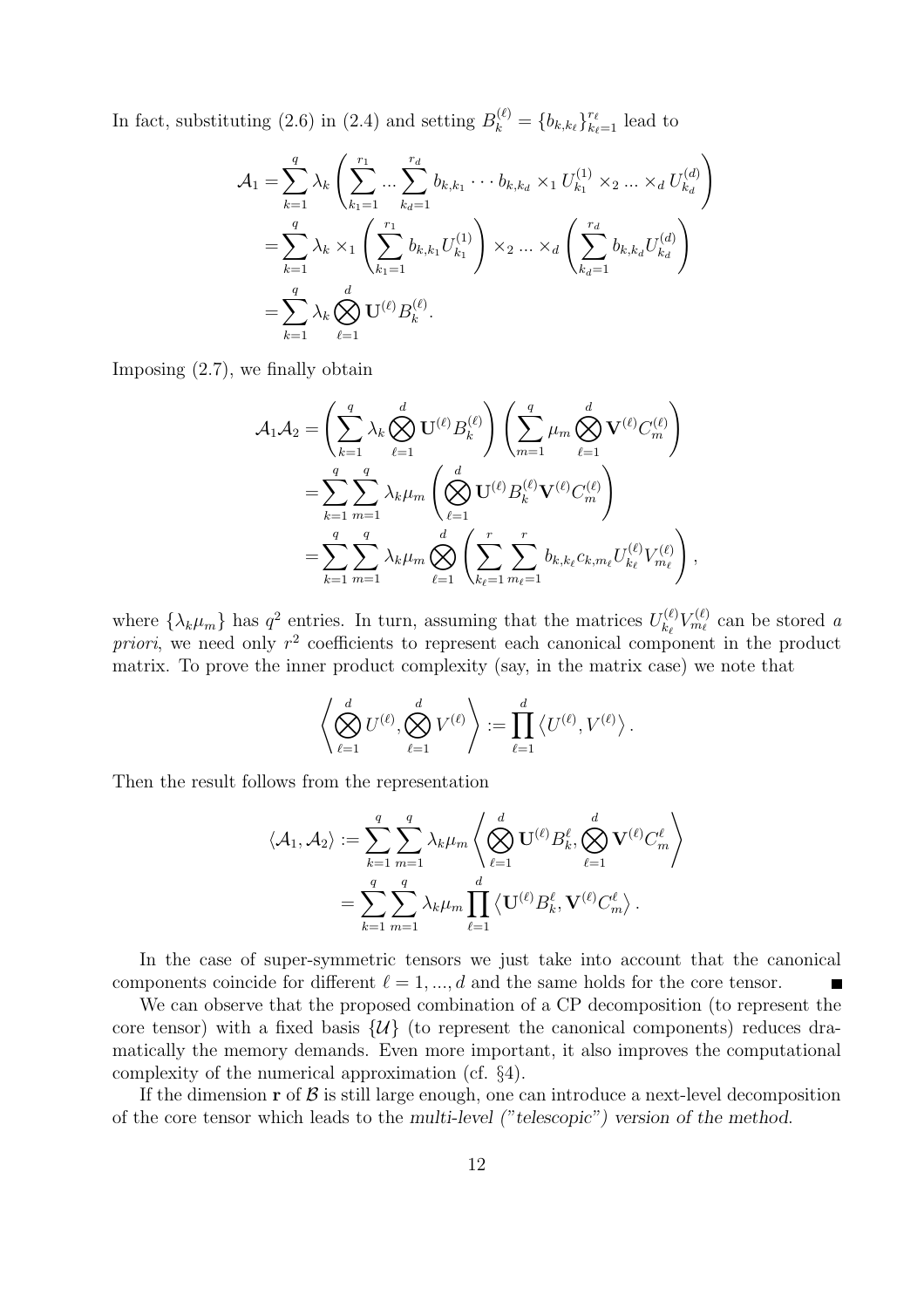*Example 2.2.* The familiar sparse grid methods in  $\mathbb{R}^d$  can be interpreted as the Tucker decomposition with the fixed tensor-product hierarchical basis of size  $n^d$  to represent the canonical components endowed with the "hyperbolic cross" selection of nonzero elements in the core tensor B of the full size  $n^d$ , where  $r_\ell = n$  ( $\ell = 1, ..., d$ ). The approximability features in this format rely on the regularity with respect to square integrable mixed weak derivatives leading to an  $O(n \log^{d-1} n)$  estimate on the number of nonzero elements in the "compressed" tensor  $\beta$ .

*Example 2.3.* The tensor-product *sinc* interpolation method (cf. [20]) corresponds to the Tucker model, where the canonical components are represented in the tensor-product sinc-basis, while the fully populated core tensor  $\mathcal B$  has a reduced size, e.g.,  $r_\ell = |\log \varepsilon| \log n$  $(\ell = 1, ..., d)$ . In this way, a sparsification strategy is based on the application of the classical Kotelnikov-Whittaker-Shannon *sampling theorem* (originally applied to band limited signals) to analytic, exponentially decaying multi-variate functions.

The tensor decompositions described in Sections  $2.2 - 2.4$  can be applied to the following classes of operators/tensors:

- Tensors generated by a class of analytic functions,
- Integral operators with analytic/asymptotically smooth kernels,
- Matrix-valued functions, e.g.,  $A^{-1}$ ,  $A^{\alpha}$ ,  $\exp(A)$ .

In this paper we analyse approximation methods for function-generated tensors. Further applications will be discussed elsewhere.

## **3 Computational Aspects of CP and Tucker Models**

In this section we give a brief survey on the existing iterative methods to approximately compute the CP or Tucker decompositions of a given tensor  $A_0 \in \mathbb{R}^{\mathcal{I}}$ . The latter might be already presented in the CP format but with rather large Kronecker rank  $r_0$  which can be reduced via certain algebraic/analytic/combined approximations.

#### **3.1 CP Decomposition**

The most general approach is to derive CP-components by straightforward minimisation of the quadratic cost functional

$$
f(\mathcal{A}) := \|\mathcal{A} - \mathcal{A}_0\|^2 \to \min
$$
\n(3.1)

over all rank-r tensors  $A \in \mathcal{C}_r$ , which will be parametrised as in (1.3) and with the constraints  $||V_k^{(\ell)}|| = 1$   $(k = 1, ..., r; \ell = 1, ..., d).$ 

To find the local minima of (3.1), Newton-type algorithms can be applied to the Lagrange equation corresponding to the unconstrained minimisation problem: Find  $A \in \mathcal{C}_r$  and the Lagrange multipliers  $\lambda^{(k,\ell)} \in \mathbb{R}$  such that

$$
\langle \mathcal{A} - \mathcal{A}_0, \mathcal{A} - \mathcal{A}_0 \rangle + \sum_{k=1}^r \sum_{\ell=1}^d \lambda^{(k,\ell)} \left( \|V_k^{(\ell)}\|^2 - 1 \right) \to \min. \tag{3.2}
$$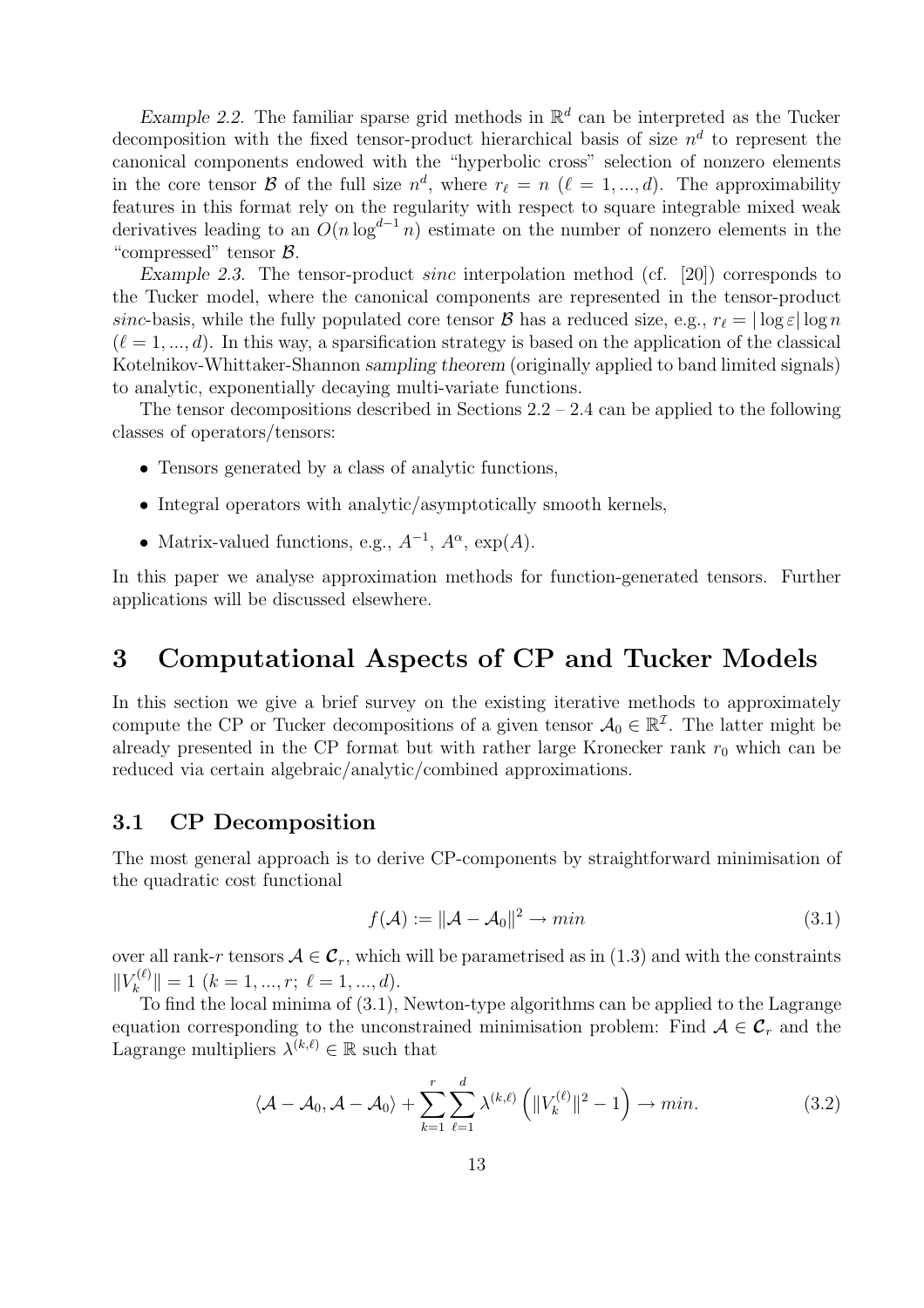In the case of satisfactory convergence behaviour (in presence of good initial guess) the complexity of one Newton's iteration may be estimated at least by  $O(dr^2n + r^d)$ .

As second common approach, one can resort to an alternative least-squares (ALS) algorithm which is as follows: let  $B = diag{b_1, ..., b_d}$  in (1.3) and assume that all matrices  $\mathbf{V}^{(\ell)}$ ,  $\ell \neq m$ , are fixed. Then (3.1) is a quadratic expression in the components of the matrix  $\mathbf{V}^{(m)} \cdot B$ , hence we obtain a classical least-squares problem. To drive the solution toward the local minima, an ALS iteration repeats this procedure for each component  $m = 1, ..., d$ until convergence (or termination). The components of  $B = \text{diag}\{b_1, ..., b_d\}$  are obtained by normalisation of the columns  $V_k^{(m)}$   $(k = 1, ..., r)$  to unit-length.

**Remark 3.1** In general, the convergence analysis of both Newton's and ALS schemes is still an open question. The intrinsic difficulty to achieve the robust convergence of such nonlinear iterations is due to the well-known effect of degeneracy of a minimising sequence (if  $d > 2$ , the corresponding set  $\mathcal{C}_r$  of structured tensors is no longer closed). For example, the FD matrix representation  $A \in \mathbb{R}^{n^3 \times n^3}$  to the 3D Laplace operator is given by a tensor of the Kronecker rank three,

$$
A := V \otimes I \otimes I + I \otimes V \otimes I + I \otimes I \otimes V, \quad V, I \in \mathbb{R}^{n \times n},
$$

where I is the  $n \times n$  identity matrix and  $V = tridiag\{-1, 2, -1\}$ . It can be approximated with any tolerance  $\varepsilon > 0$  by a tensor of rank two,

$$
A_k := I \otimes I \otimes (V - kI) + k(I + \frac{1}{k}V) \otimes (I + \frac{1}{k}V) \otimes I,
$$
  

$$
A - A_k = \frac{1}{k}V \otimes V \otimes I \to 0, \quad \text{as } k \to \infty.
$$

However, the minimising sequence  $A_k$  does not converge as  $k \to \infty$ . Surprisingly, the Tucker rank of the FD "d-dimensional Laplacian"

$$
A:=V\otimes I\otimes \ldots \times I+I\otimes V\otimes \ldots \otimes I+\ldots +I\otimes I\otimes \ldots \otimes V\in \mathbb{R}^{n^d\times n^d},\quad V,I\in \mathbb{R}^{n\times n},
$$

is equal to  $\mathbf{r} = (2, 2, ..., 2) \in \mathbb{N}^d$  independent of d (the proof is the direct application of the higher-order SVD). On the other hand, the Kronecker rank of A is  $r = d$ .

Notice that in the case of orthogonally decomposable tensors in  $\mathcal{C}_r^{\perp}$  the incremental rank-1 approximation algorithm correctly computes its CP representation (cf. [28, 42] concerning the convergence theory). However, in spite of their attractive computational features, the orthogonally decomposable tensors usually do not provide a low-rank approximation in the considered applications.

Now we look in more detail to the simple special case of a CP model that is the best rank-1 approximation, since it is an important ingredient in typical multi-linear algebra algorithms. To derive the corresponding Lagrange equations we notice that due to the normalisation  $||A||^2 = b_1^2$ , the minimisation problem (3.2) appears to be equivalent to the dual problem of maximising the generalised Bayleigh quotient over the unit norm vectors (eliminates h) maximising the *generalised Rayleigh quotient* over the unit-norm vectors (eliminates  $b_1$ ),

$$
\left| \mathcal{A}_0 \times_1 V^{(1)^T} \times_2 \dots \times_d V^{(d)^T} \right|^2 - \sum_{\ell=1}^d \lambda^{(\ell)} \left( \|V^{(\ell)}\|^2 - 1 \right) \to \max. \tag{3.3}
$$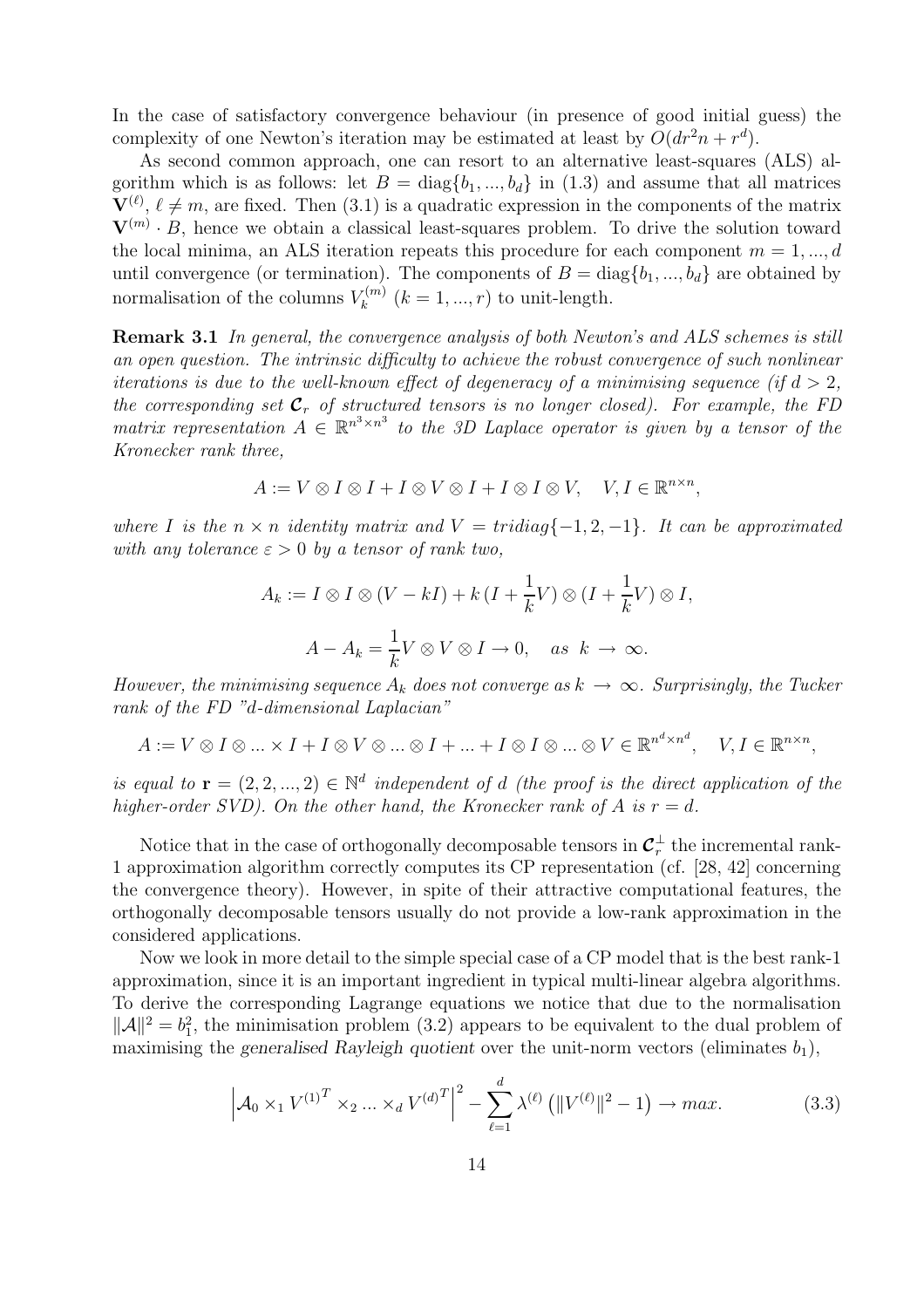For any solution of this problem, the corresponding scalar  $b_1$  can be chosen as a minimiser of  $t^2 - 2ta_0$  with  $a_0 = \mathcal{A}_0 \times_1 V^{(1)^T} \times ... \times_d V^{(d)^T}$  that is  $b_1 = a_0$ . Differentiating (3.3) with respect to  $V^{(m)}$   $(1 \le m \le d)$  leads to the equations

$$
a_0 \mathcal{A}_0 \times_1 V^{(1)^T} \dots \times_{m-1} V^{(m-1)^T} \times_{m+1} V^{(m+1)^T} \dots \times_d V^{(d)^T} = \lambda^{(m)} V^{(m)},
$$

which imply  $\lambda^{(m)} = b_1^2$ . Finally, the Lagrange equations read as (cf. [5])

$$
\mathcal{A}_0 \times_1 V^{(1)^T} \dots \times_{m-1} V^{(m-1)^T} \times_{m+1} V^{(m+1)^T} \dots \times_d V^{(d)^T} = b_1 V^{(m)},
$$
  

$$
\mathcal{A}_0 \times_1 V^{(1)^T} \times_2 \dots \times_d V^{(d)^T} = b_1,
$$
  

$$
||V^{(m)}|| = 1 \quad (1 \le m \le d).
$$

The above system of Lagrange equations can be solved by an ALS algorithm, so that in each step the approximant to the scalar  $b_1$  and the estimate of the vectors  $V^{(m)}$  ( $m = 1, ..., d$ ) are optimised, while the rest vector-components with  $\ell \neq m$  are kept constant. This is a higher-order generalisation of the *power method* for matrices [14]. The ALS method for the best rank-1 approximation is proved to have locally linear convergence rate (cf. [42]). Alternatively, one can apply Newton's type method which provides locally quadratic convergence.

### **3.2 Orthogonal Rank-**(r1, ..., r*d*) **Decomposition**

In general, the numerical complexity of the Tucker model depends heavily on the size of data-array  $\mathcal A$  which may require substantial computational resources (see [35] for related discussion).

In the case of an orthogonal rank- $(r_1, ..., r_d)$  decomposition (i.e., all  $\mathbf{V}^{(\ell)} = [V_1^{(\ell)} V_2^{(\ell)} ... V_{r_\ell}^{(\ell)}]$  $(\ell = 1, ..., d)$  are orthogonal matrices), the minimisation problem  $(3.1)$  is constrained to all rank-**r** tensors  $A \in \mathcal{T}_r$ . Introducing the Stiefel manifold

$$
\mathcal{V}_{n,r} := \{ Y \in \mathbb{R}^{n \times r} : Y^T Y = I \in \mathbb{R}^{r \times r} \},
$$

we can impose the componentwise constraints as  $\mathbf{V}^{(\ell)} \in \mathcal{V}_{\ell} := \mathcal{V}_{n_{\ell},r_{\ell}} (\ell = 1,...,d)$ . As in the case of rank-1 approximation, the core tensor can be eliminated from (3.2). For given components  $\mathbf{V}^{(\ell)}$ , we denote

$$
\mathcal{B}^{(-m)} = \mathcal{A}_0 \times_1 \mathbf{V}^{(1)^T} \dots \times_{m-1} \mathbf{V}^{(m-1)^T} \times_{m+1} \mathbf{V}^{(m+1)^T} \dots \times_d \mathbf{V}^{(d)^T}
$$

and let  $\mathbf{B}^{(-m)} \in \mathbb{R}^{n_m \times \overline{r}_m}$  be the corresponding matrix representation, where  $\overline{r}_m = \prod_{i=1}^d \overline{r}_i$  $\ell = 1, \overline{\ell} \neq m$  $r_{\ell}$ .

**Lemma 3.2** For given  $A_0 \in \mathbb{R}^{I_1 \times ... \times I_d}$ , the minimisation problem (3.2) on  $\mathcal{T}_r$  is equivalent to the dual maximisation problem

$$
g(\mathbf{V}^{(1)}, ..., \mathbf{V}^{(d)}) := \left\| \mathcal{A}_0 \times_1 \mathbf{V}^{(1)T} \times_2 ... \times_d \mathbf{V}^{(d)T} \right\|^2 \to \max \tag{3.4}
$$

over a set of canonical components  $\mathbf{V}^{(\ell)} \in \mathbb{R}^{|I_{\ell}| \times r_{\ell}}$  from the Stiefel manifold, i.e.,  $\mathbf{V}^{(\ell)} \in \mathcal{V}_{\ell}$  $(\ell = 1, ..., d).$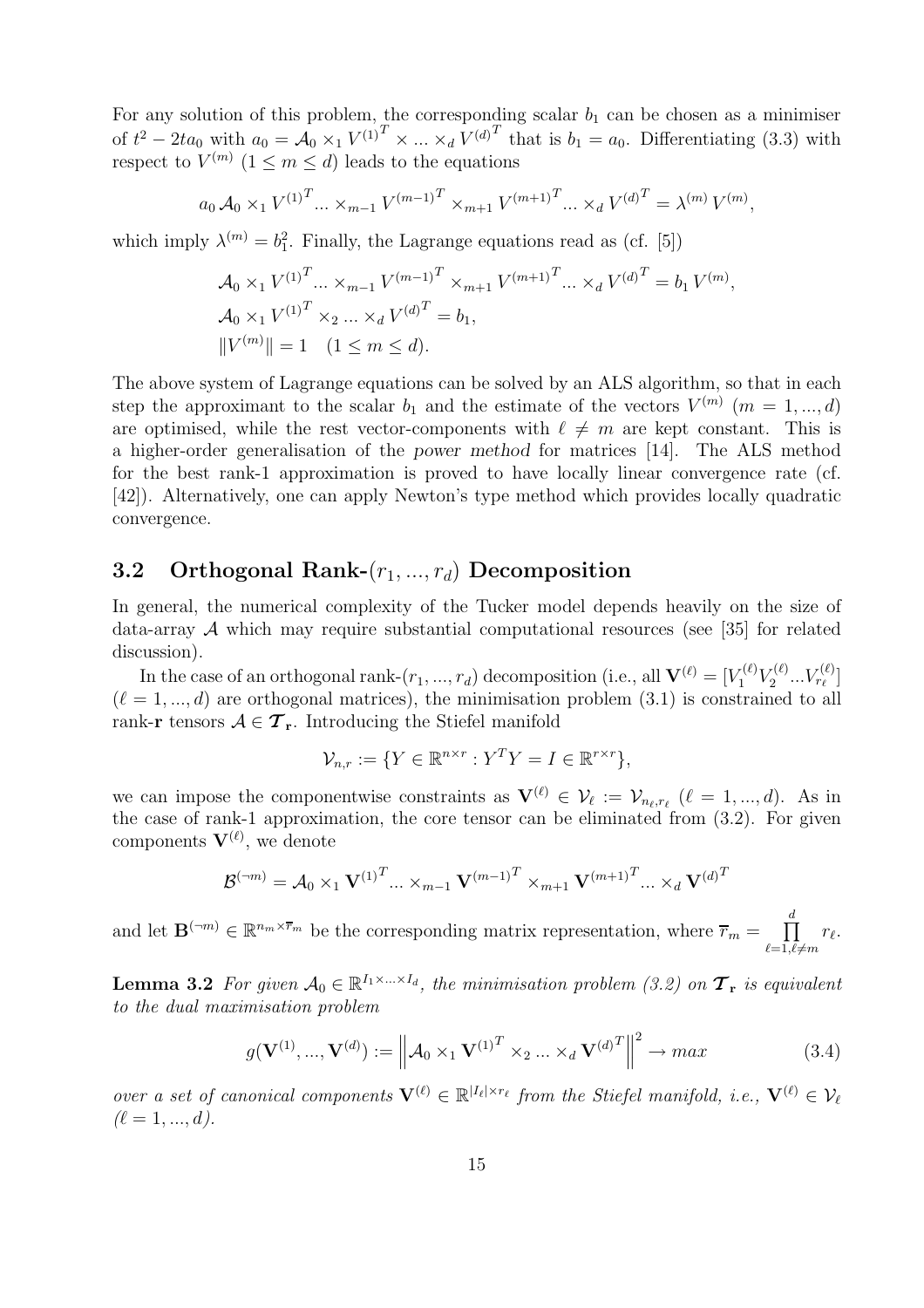The problem  $(3.4)$  has at least one global maximum. At each extremal point the corresponding Lagrange equations read as  $(1 \le m \le d)$ 

$$
2(\mathbf{I} - \mathbf{V}^{(m)}\mathbf{V}^{(m)^{T}}) \cdot \mathbf{B}^{(\neg m)} \cdot \mathbf{B}^{(\neg m)^{T}} \cdot \mathbf{V}^{(m)} = 0.
$$
 (3.5)

Under the compartibility condition

$$
r_m \le \prod_{\ell=1,\ell \ne m}^d r_\ell \quad (1 \le m \le d) \tag{3.6}
$$

equation (3.5) is solvable for any  $m = 1, ..., d$ . For given matrices  $\mathbf{V}^{(m)}$  ( $m = 1, ..., d$ ), the tensor  $\beta$  that minimises (3.2) is represented by

$$
\mathcal{B} = \mathcal{A}_0 \times_1 \mathbf{V}^{(1)^T} \times_2 \dots \times_d \mathbf{V}^{(d)^T} \in \mathbb{R}^{r_1 \times \dots \times r_d},\tag{3.7}
$$

providing the equation  $f(\mathcal{A}) + g(\mathcal{A}) = ||\mathcal{A}_0||^2$ .

*Proof.* First and last assertions are the direct consequences of Theorem 4.2 [5].

Existence of the global maximum follows from the compactness of the Stiefel manifold  $\mathcal{V}_{\ell}$  with respect to the Frobenius norm.

Justification of the Lagrange equation is based on the standard variational arguments. Notice that in the matrix notations the function  $q$  takes the form

$$
g(\mathbf{V}^{(1)},...,\mathbf{V}^{(d)})=\left\langle \mathbf{B}^{(-m)^T}\cdot\mathbf{V}^{(m)},\mathbf{B}^{(-m)^T}\cdot\mathbf{V}^{(m)} \right\rangle.
$$

To calculate the derivative of g over the Stiefel manifold  $\mathcal{V}_m$ , first, we take into account that the tangent space at  $V \in \mathcal{V}_m$  is given by

$$
\mathcal{T}_V \mathcal{V}_m = \{ \delta \in \mathbb{R}^{n_m \times r_m} : \delta^T V + V^T \delta = 0 \}.
$$

Second, making use of the orthogonal projections  $\mathbf{V}^{(m)}\mathbf{V}^{(m)}^T$  and  $\mathbf{I} - \mathbf{V}^{(m)}\mathbf{V}^{(m)}^T$  onto the space spanned by columns of  $V^{(m)}$ , and onto its orthogonal complement, respectively, we are able to represent any (constraint) variation in the tangent space  $\delta_{\mathcal{T}} \in \mathcal{T}_{V} \mathcal{V}_{m}$  over the arbitrary variation  $\delta \in \mathbb{R}^{n_m \times r_m}$  by

$$
\delta_{\mathcal{T}} = (\mathbf{I} - \mathbf{V}^{(m)} \mathbf{V}^{(m)^{T}}) \delta.
$$
\n(3.8)

In fact, since the orthogonality  $\mathbf{V}^{(m)T}\mathbf{V}^{(m)} = \mathbf{I}$ , it is readily seen that

$$
\delta_{\mathcal{T}}^T \mathbf{V}^{(m)} + \mathbf{V}^{(m)^T} \delta_{\mathcal{T}} = \delta^T (\mathbf{I} - \mathbf{V}^{(m)} \mathbf{V}^{(m)^T}) \mathbf{V}^{(m)} + (\mathbf{V}^{(m)^T} \mathbf{I} - \mathbf{V}^{(m)} \mathbf{V}^{(m)^T}) \delta
$$
  
= 
$$
\delta^T (\mathbf{V}^{(m)} - \mathbf{V}^{(m)} \mathbf{V}^{(m)^T} \mathbf{V}^{(m)}) + (\mathbf{V}^{(m)^T} - \mathbf{V}^{(m)^T} \mathbf{V}^{(m)} \mathbf{V}^{(m)^T}) \delta
$$
  
= 0.

With  $\delta_{\mathcal{T}} \in \mathcal{T}_{\mathbf{V}^{(m)}} \mathcal{V}_m$  being an arbitrary variation in the tangent space, with the properties of a scalar product and using relation  $(3.8)$ , we derive equations for the Frechét derivative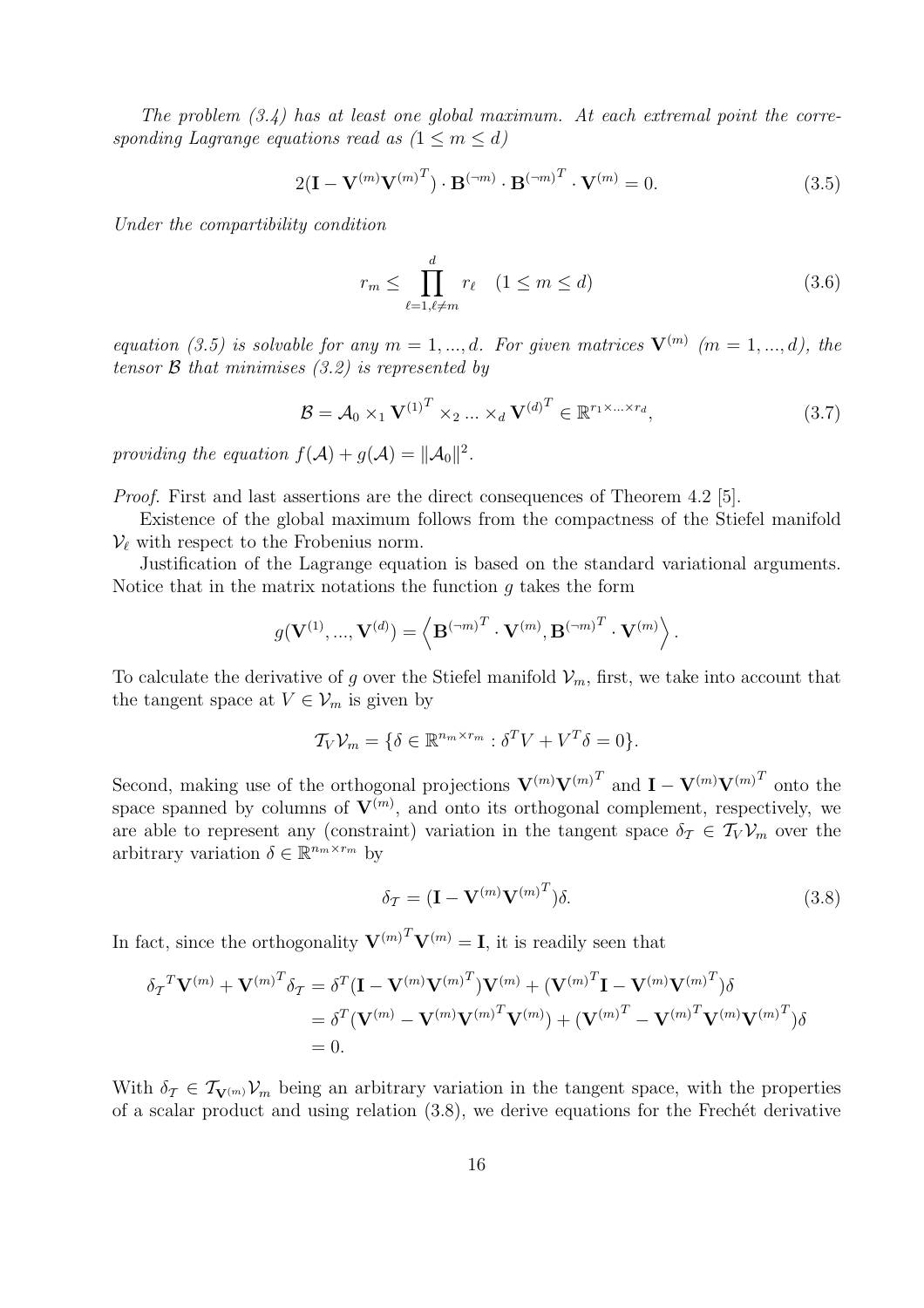in  $\mathbf{V}^{(m)}$ ,

$$
g(\mathbf{V}^{(1)},...,\mathbf{V}^{(m)} + \delta_{\mathcal{T}},...,\mathbf{V}^{(d)}) - g(\mathbf{V}^{(1)},...,\mathbf{V}^{(m)},...\mathbf{V}^{(d)})
$$
  
\n
$$
\approx 2 \left\langle \mathbf{B}^{(-m)^{T}} \cdot \mathbf{V}^{(m)}, \mathbf{B}^{(-m)^{T}} \cdot \delta_{\mathcal{T}} \right\rangle
$$
  
\n
$$
= 2 \left\langle \mathbf{B}^{(-m)} \cdot \mathbf{B}^{(-m)^{T}} \cdot \mathbf{V}^{(m)}, (\mathbf{I} - \mathbf{V}^{(m)}\mathbf{V}^{(m)^{T}})\delta \right\rangle
$$
  
\n
$$
= 2 \left\langle (\mathbf{I} - \mathbf{V}^{(m)}\mathbf{V}^{(m)^{T}}) \cdot \mathbf{B}^{(-m)} \cdot \mathbf{B}^{(-m)^{T}} \cdot \mathbf{V}^{(m)}, \delta \right\rangle \quad \forall \delta \in \mathbb{R}^{n_{m} \times r_{m}}.
$$

Now the equation (3.5) follows.

Furthermore, since we are looking for the solution of (3.5) which is given by an orthonomal basis for the dominant subspace of the m-mode space spanned by columns of  $\mathbf{B}^{(-m)}$ , the compartibility relation (3.6) appears as the necessary and sufficient condition for solvability of the arising SVD.

It is readily seen that in the case of rank-1 approximation (i.e.,  $\mathbf{r} = 1$ ) the system of the Lagrange equations  $(3.5)$  is equivalet to those presented in  $\S 3.1$ .

Based on Lemma 3.2 a rank- $(r_1, ..., r_d)$  approximation can be calculated by the orthogonal ALS iteration (see, e.g., [5] for the particular computational scheme). The following algorithm consists of three steps, where the iteration phase (Step II) includes solving of equation (3.5) for different components.

Algorithm  $\mathbf{ALS}(\mathcal{T}_r)$ .

*Step I*: Compute the initial guess (options: the analytic approximation, truncation of the so-called higher-order SVD, an approximation with smaller Tucker/Kronecker rank).

*Step II*: For each index  $m = 1, ..., d$ , the ALS algorithm optimises the canonical component  $\mathbf{V}^{(m)}$  by solving equation (3.5), while the other matrix-components  $\mathbf{V}^{(\ell)}$ ,  $\ell \neq m$ , are kept constant. *Termination criterion:* fixed number of iterations or control the current increment. *Step III*: Compute the core tensor via (3.7).

This scheme is a higher-order extension of the *orthogonal iteration* for matrices [14].

The Newton-type algorithm can be also applied to the system of Lagrange equations (3.5). For successful convergence of a nonlinear iteration, the initial guess should belong to the attraction region of the global optimum (see Step I above).

**Remark 3.3** The complexity of the minimisation algorithm can be reduced dramatically if the target tensor  $A_0$  is already represented in the format with the moderate Kronecker ranks  $R_{\ell}$  such that  $Cn \geq R_{\ell} > r_{\ell}$  ( $\ell = 1, ..., d$ ).

Further complexity reduction is possible if one looks for the canonical components represented in the fixed basis (the latter may depend on the input-tensor) and if, at the same time, one can sparsify the core tensor. In the following, we focus on the analysis of a two-level structured rank- $(r_1, ..., r_d)$  decomposition which can be applied to certain function-related matrices/tensors and to the corresponding discrete nonlocal operators.

## **3.3 Multi-level Rank-**(r1, ..., r*L*) **and Two-level Rank-**(**r**, q) **Models**

*A multi-level rank-* $(r_1, ..., r_L)$  *CP decomposition* can be computed by successive application of SVD (if there is no a-priori information on the Kronecker rank) or by the orthogonal iteration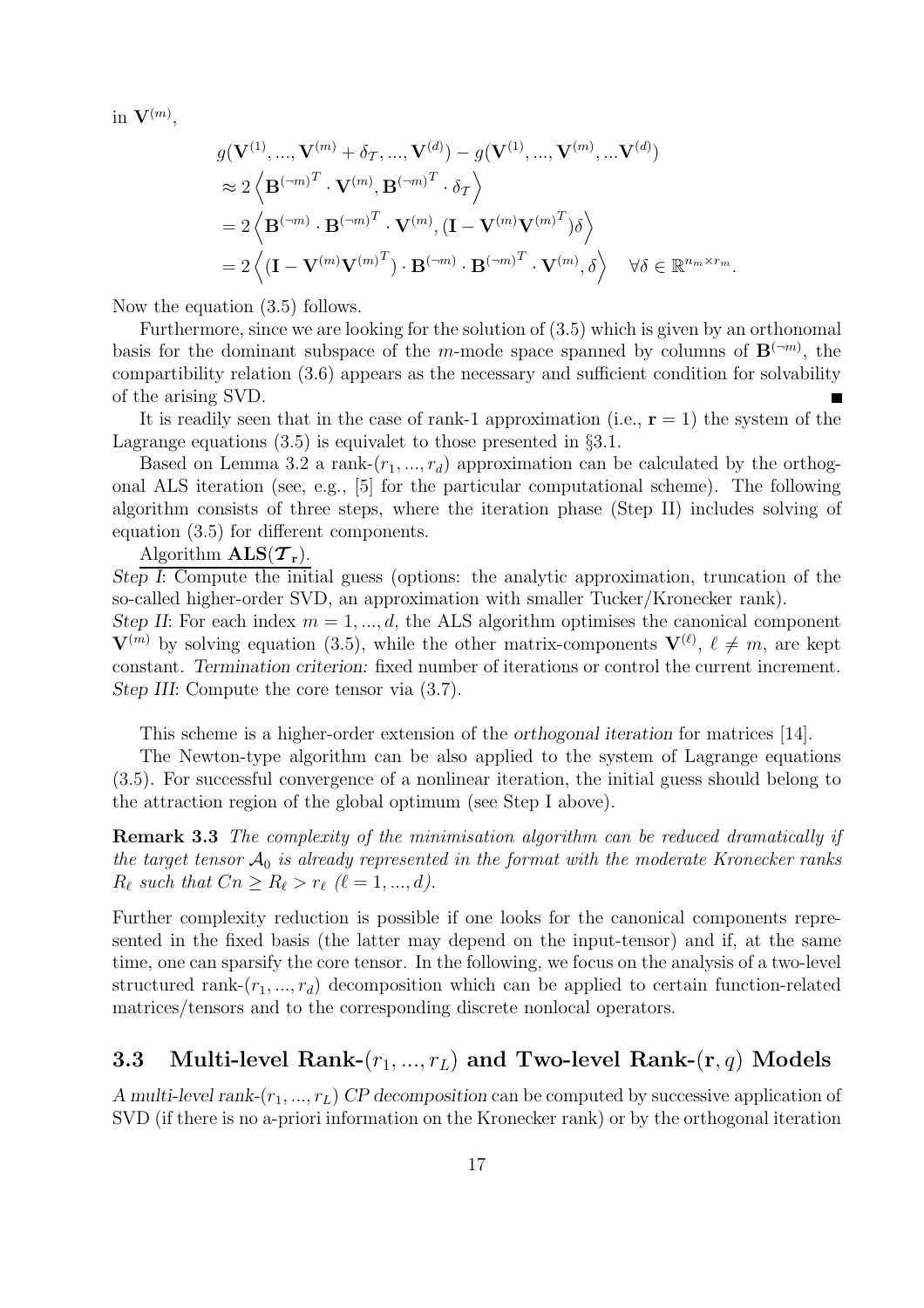with some fixed rank  $r_{\ell}$  on each level. The corresponding simplifications are standard if the target tensor is already represented with moderate Kronecker ranks  $R_{\ell}, n \leq R_{\ell} > r_{\ell}$ .

*Problem independent basis.* A two-level rank- $(\mathbf{r}, q)$  model can be computed using an interpolation process with respect to the fixed basis on the first level (say, Sinc- or waveletinterpolation) and then applying an analytic-algebraic method to compute the CP decomposition to the low-dimensional core tensor of size  $r_1 \times ... \times r_d$ . For moderate problems, the first-level decomposition can also be computed by the orthogonal ALS iteration as described in §3.2.

*Problem dependent basis*. The "fixed basis" can be adapted to the problem by truncation of the higher-order SVD (cf. [4]) applied to the target tensor. Again, one can benefit if the latter is already represented in the tensor-form with rather small Kronecker ranks  $R_{\ell} > r_{\ell}$ , the QR-decomposition of the corresponding unfolding matrices can be applied for each dimension  $\ell = 1, ..., d$ . The data-sparse representation of the core tensor is along the line as above.

## **4 Approximating Function Generated Tensors**

In this section we discuss the low Kronecker rank approximation of a special class of higherorder tensors arising as certain "discretisations" of multi-variate functions. They will be called function-generated tensors (FGTs). FGTs directly appear from

(a) the representation of multi-variate functions (say, solutions or right-hand sides in FEM/BEM discretisations in  $\mathbb{R}^d$ ;

- (b) the representation of "local potentials" acting as a multiplication operator;
- $(c)$  Nyström, collocation or Galerkin discretisations of integral operators;
- (d) the approximation to some analytic matrix-valued functions.

#### **4.1 Basic Definitions**

In the following we define FGTs corresponding to the Nyström/collocation and Galerkin discretisations.

In the case of an interpolation method, we let  $\mathcal{I}_{\ell} = I_{\ell,1} \times ... \times I_{\ell,p}$  be the product index set, where we use multi-indices  $\mathbf{i}_{\ell} = (i_{\ell,1},...,i_{\ell,p}) \in \mathcal{I}_{\ell}$  ( $\ell = 1,...,d$ ) with the components  $i_{\ell,m} \in \{1,...,n\}$  (m = 1, ..., p). Furthermore, let  $\omega_{\ell}$  be a uniform rectangular grid on  $\Pi :=$  $[a_0, b_0]^p$ ,  $a_0, b_0 > 0$ , indexed by  $\mathcal{I}_{\ell}$ , and let  $\{\zeta_{i_1}^{(1)}, ..., \zeta_{i_d}^{(d)}\}$  with  $\mathbf{i}_{\ell} \in \mathcal{I}_{\ell}$  ( $\ell = 1, ..., d$ ), be a set of collocation points living on the tensor-product lattice  $\omega_{\mathbf{d}} := \omega_1 \times ... \times \omega_d$  in a hypercube<br>  $\Omega := \Pi^d \in \mathbb{R}^{\mathbf{d}}$  with  $\mathbf{d} = dp$  so that  $(\zeta_{i_1}^{(1)}, ..., \zeta_{i_d}^{(d)}) \in \mathcal{I}^{(\mathbf{d})} := \mathcal{I}_1 \times ... \times \mathcal{I}_d$ . We also  $|\mathbf{i}_{\ell}| = \max_{m \leq p} |i_{\ell,m}|$  and similarly for  $|\mathbf{i}|$ ,  $\mathbf{i} = (i_1, ..., i_d)$ . In our applications we have  $d \geq 2$ with some fixed  $p = 1, 2, 3$ .

**Definition 4.1** (Collocation case,  $FGT(C)$ ). Given a multi-variate function  $q : \Omega \to \mathbb{R}$ , we introduce the collocation-type FGT of order d by

$$
\mathcal{A} \equiv \mathcal{A}(g) := [a_{\mathbf{i}_1 \dots \mathbf{i}_d}] \in \mathbb{R}^{\mathcal{I}_1 \times \dots \times \mathcal{I}_d} \quad with \quad a_{\mathbf{i}_1 \dots \mathbf{i}_d} := g(\zeta_{\mathbf{i}_1}^{(1)}, \dots, \zeta_{\mathbf{i}_d}^{(d)}). \tag{4.1}
$$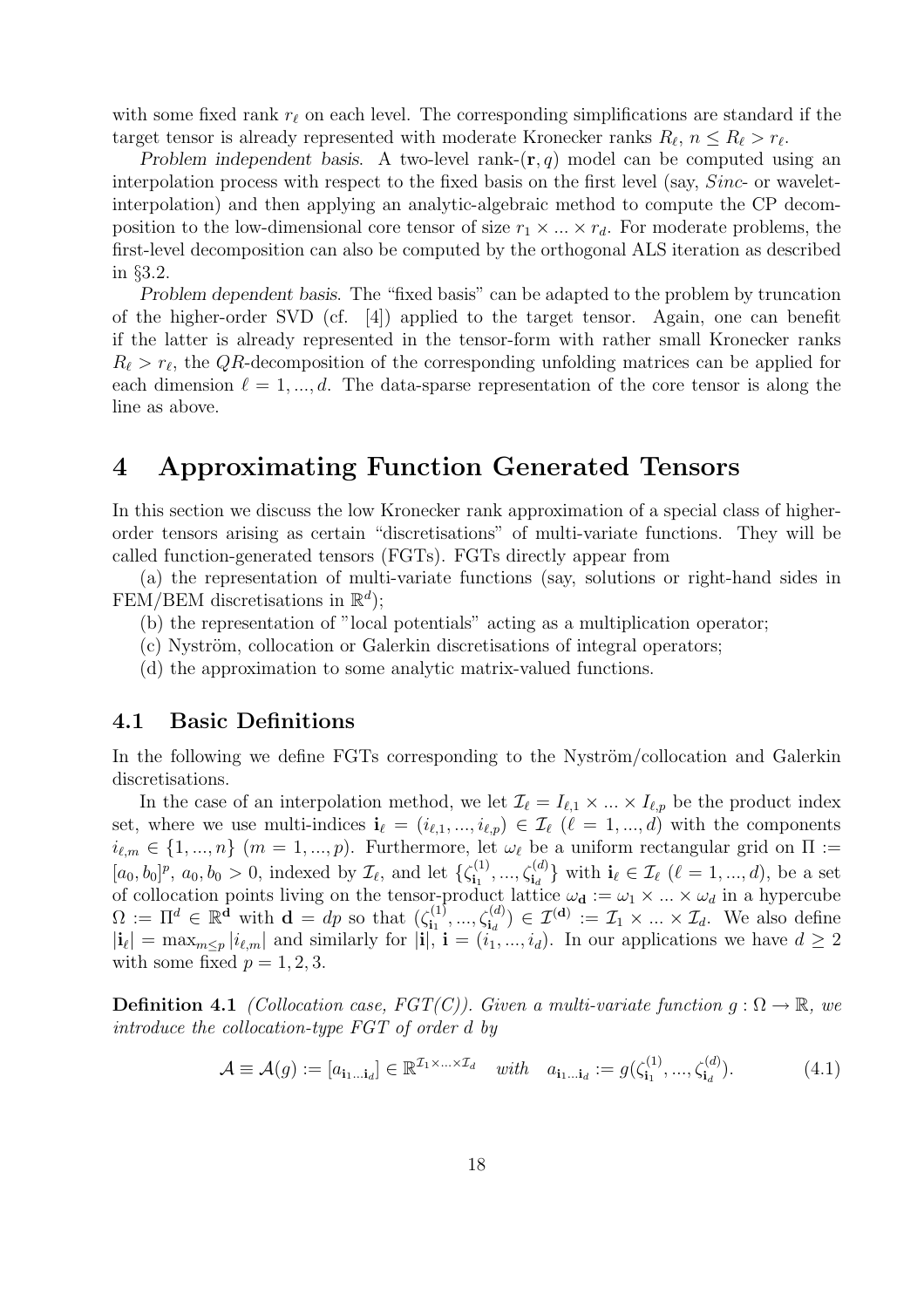In the case of Galerkin schemes we make use of tensor-product test functions

$$
\phi^{\mathbf{i}}(x_1, ..., x_d) = \prod_{\ell=1}^d \phi_\ell^{i_\ell}(x_\ell), \quad \mathbf{i} = (i_1, ..., i_d) \in \mathbb{R}^{\mathcal{I}_1 \times ... \times \mathcal{I}_d}, \ i_\ell \in I_n := \{1, ..., n\},\tag{4.2}
$$

and  $\psi^{\mathbf{j}}$  with  $\mathbf{j} = (j_1, ..., j_d) \in \mathbb{R}^{\mathcal{J}_1 \times ... \times \mathcal{J}_d}$ ,  $j_\ell \in I_n$ , of the similar product form.

**Definition 4.2** (Galerkin case, FGT(G)). Given a multi-variate function  $g : \Omega \times \Omega \to \mathbb{R}$ with  $\Omega \in \mathbb{R}^d$ , and a tensor-product basis set  $(4.2)$ , we let  $p = 2$ ,  $\zeta^{(\ell)} = (x_\ell, y_\ell)$ ,  $\mathbf{m}_\ell = (i_\ell, j_\ell) \in$  $\mathcal{M}_{\ell}$  and introduce the Galerkin-type d-th order FGT by  $\mathcal{A} \equiv \mathcal{A}(g) := [a_{\mathbf{m}_1...\mathbf{m}_d}] \in \mathbb{R}^{\mathcal{M}_1 \times ... \times \mathcal{M}_d}$ with.

$$
a_{\mathbf{m}_1...\mathbf{m}_d} := \int_{\Omega \times \Omega} g(\zeta^{(1)}, ..., \zeta^{(d)}) \phi^{\mathbf{i}}(x_1, ..., x_d) \psi^{\mathbf{j}}(y_1, ..., y_d) dx dy.
$$
 (4.3)

In various applications, the function  $g$  is analytic in all variables except a "small" set of singularity points given either by a hyper-plane  $\mathcal{S}(g) := \{ \zeta \in \Omega : \zeta^{(1)} = \zeta^{(2)} = ... = \zeta^{(d)} \}$  or by a single point  $\mathcal{S}(g) := \{ \zeta \in \Omega : \zeta^{(1)} = \zeta^{(2)} = ... = \zeta^{(d)} = 0 \}.$ 

In the numerical calculations involving nonlocal/integral operators (e.g., arising from the Hartree-Fock and Boltzmann equations),  $n$  may vary from several hundreds to several thousands, therefore, for  $d \geq 3$ , a naive "entry-wise" representation to the tensor A in (4.1) amounts to substantial computer resources (at least of the order  $O(n^{dp})$ ).

Some examples of multi-variate functions are given in §4.4.

#### **4.2 Kronecker Rank in CP Decomposition**

We recall that the CP-type decompositions like  $(1.3)$  (or  $(2.1)$ ) in the matrix case) can be derived by using a corresponding separable expansion of the generating function  $g$  (see [20, 22] for more details). Assume that we are given a set of approximating functions  $\{\Phi_k^{\ell} : \mathbb{R}^p \to \mathbb{R}\}$  $(\ell = 1, ..., d).$ 

**Proposition 4.3** Suppose that a multi-variate function  $q : \Omega \to \mathbb{R}$  can be approximated by a separable expansion with respect to  $\{\Phi_k^{\ell}\},$ 

$$
g_r(\zeta) := \sum_{k=1}^r \mu_k \Phi_k^{(1)}(\zeta^{(1)}) \cdots \Phi_k^{(d)}(\zeta^{(d)}) \approx g(\zeta), \quad \zeta^{(\ell)} \in \mathbb{R}^p, \quad \ell = 1, ..., d,
$$
 (4.4)

where  $\mu_k \in \mathbb{R}$ . Then the FGT(C) defined by the CP decomposition (1.3) via  $\mathcal{A}_r := \mathcal{A}(g_r)$  as in Def. 4.1 with  $b_k = \mu_k$ , and with

$$
V_k^{(\ell)} = \{\Phi_k^{(\ell)}(\zeta_{i_\ell}^{(\ell)})\}_{i_\ell \in \mathcal{I}_\ell} \in \mathbb{R}^{\mathcal{I}_\ell},\tag{4.5}
$$

and the  $FGT(G)$ , corresponding to the choice,

$$
V_k^{(\ell)} = \int \Phi_k^{(\ell)}(\zeta_{\mathbf{i}_\ell}^{(\ell)}) \phi_\ell^{i_\ell}(x_\ell) \psi_\ell^{j_\ell}(y_\ell) dx_\ell dy_\ell \in \mathbb{R}^{\mathcal{I}_\ell \times \mathcal{J}_\ell}, \quad \ell = 1, ..., d, \quad k = 1, ..., r,
$$
 (4.6)

both provide the error estimate  $\|\mathcal{A}(g) - \mathcal{A}_{(r)}(g_r)\|_{\infty} \leq C \|g - g_r\|_{L^{\infty}(\Omega)}$ , where  $C = 1$  in the FGT(C) case.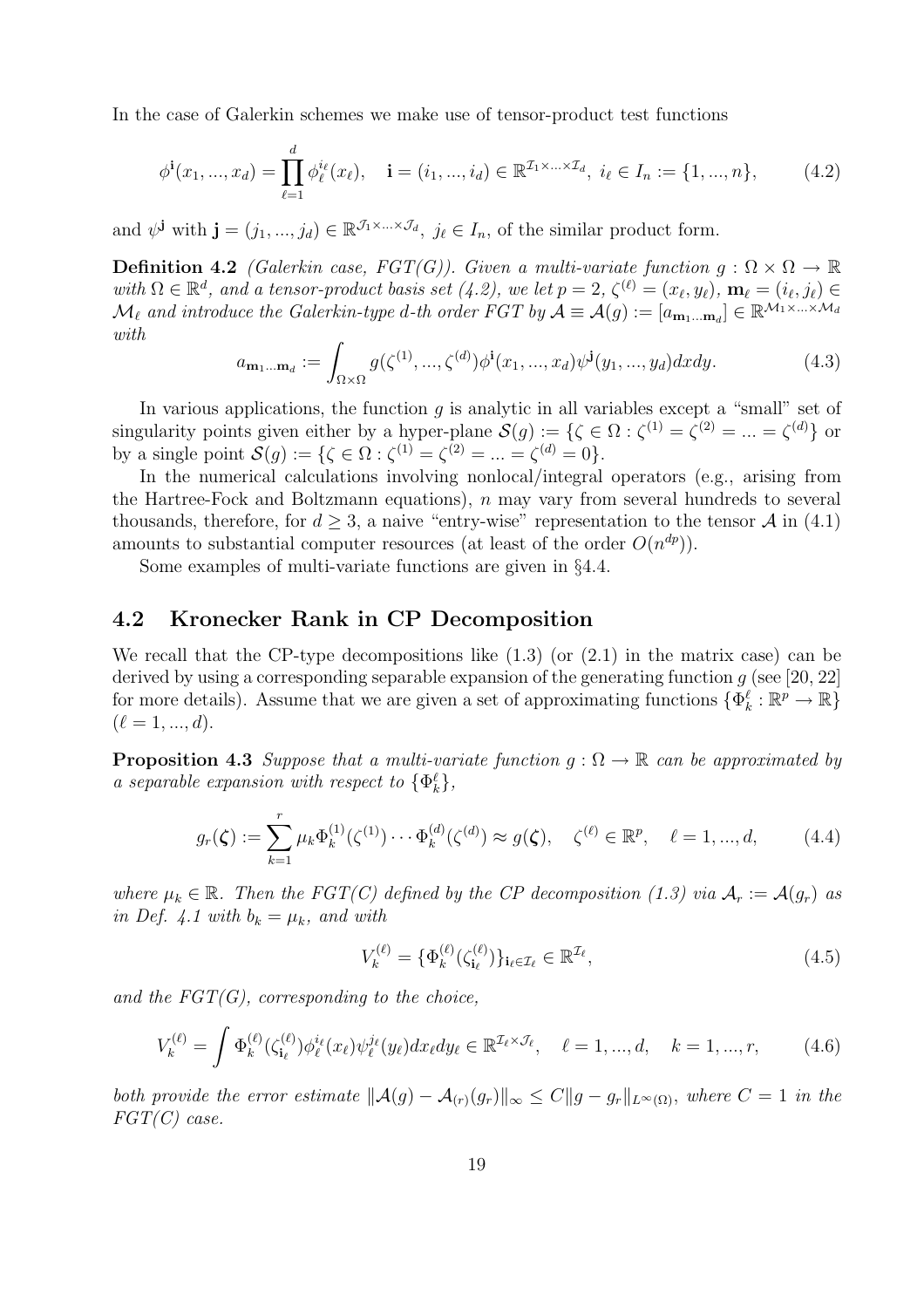*Proof.* The analysis for  $\text{FGT}(C)$  is presented in [20]. In the Galerkin case we readily obtain

$$
|a_{\mathbf{m}_1...\mathbf{m}_d} - a_{\mathbf{m}_1...\mathbf{m}_d}^{(r)}| = \left| \int_{\Omega \times \Omega} (g(x, y) - g_r(x, y)) \phi^{\mathbf{i}}(x) \psi^{\mathbf{j}}(y) dx dy \right|
$$
  

$$
\leq ||g - g_r||_{L^{\infty}(\Omega)} \int_{\Omega \times \Omega} |\phi^{\mathbf{i}}(x) \psi^{\mathbf{j}}(y)| dx dy,
$$

then the result follows.

In computationally efficient algorithms a separation rank  $r$  is supposed to be as small as possible, while the set of functions  $\{\Phi_k^{(\ell)} : \mathbb{R}^p \to \mathbb{R}\}$  can be fixed *a priori* or chosen adaptively to the problem.

Though in general the construction of a decomposition (4.4) with small separation rank r is a complicated numerical task, in many interesting applications efficient approximation methods are available. In particular, for a class of multi-variate functions (say, certain shift-invariant Green's kernels in  $\mathbb{R}^d$ ) it is possible to obtain a dimensionally-independent Kronecker rank estimate  $r = O(\log n | \log \varepsilon|)$  based on sinc-quadrature methods or an approximation by exponential sums (cf. case-study examples in [2, 20]).

In this section we discuss the constructive CP decomposition of FGTs applied to a general class of generating functions characterised in terms of their Laplace transform. The approximation results are based on sinc-quadrature methods.

We consider a class of multi-variate functions  $q : \mathbb{R}^d \to \mathbb{R}$  parametrised by  $q(\zeta) = G(\rho)$ with  $\rho = \rho_1(\zeta_1) + ... + \rho_d(\zeta_d) > 0$ ,  $\rho_\ell : \mathbb{R}^p \to \mathbb{R}_+$  (with small  $p \in \mathbb{N}_{\geq 1}$ ), where a uni-variate function  $G: \mathbb{R}_+ \to \mathbb{R}$  can be represented via the Laplace transform

$$
G(\rho) = \int_{\mathbb{R}_+} \mathcal{G}(\tau) e^{-\rho \tau} d\tau.
$$

Now the FGT(G) approximation corresponds to  $p = 2$ ,  $\zeta_{\ell} = (x_{\ell}, y_{\ell})$ . Without loss of generality, we suppose that  $\phi_{\ell}^{i_{\ell}}(\cdot) = \phi(\cdot + (i_{\ell} - 1)h)$   $(\ell = 1, ..., d)$  with a single scaling function  $\phi$ , where  $h > 0$  is the mesh parameter, and the same for  $\psi_{\ell}^{j_{\ell}}(\cdot)$ . We also simplify and set  $\rho_{\ell} = \rho_0(x_{\ell}, y_{\ell})$  ( $\ell = 1, ..., d$ ) and, moreover,  $\rho_0 : [a, b]^2 \to [a_1, b_1] \in \mathbb{R}_{>0}$ , while  $\rho \in [a_d, b_d] \in \mathbb{R}_{>0}$ . The more general multilevel setting (say, corresponding to the wavelet basis) can be analysed completely similar. For each  $i, j \in I_n$ , we introduce the parameter dependent function

$$
\Psi_{i,j}(\tau) := \int_{\mathbb{R}^2} e^{-\tau \rho_0(x,y)} \phi(x + (i-1)h) \psi(y + (j-1)h) dx dy, \quad \tau \ge 0,
$$

as well as an auxiliary function  $f_I(\tau) := \mathcal{G}(\tau) e^{-\rho \tau}$ .

**Theorem 4.4** (FGT(C) approximation). Assume that

(a)  $\mathcal{G}(\tau)$  has an analytic extension  $\mathcal{G}(w)$ ,  $w \in \Omega_{\mathcal{G}}$ , into a certain domain  $\Omega_{\mathcal{G}} \subset \mathbb{C}$  which can be mapped conformally onto the strip  $D_{\delta}$  (see Appendix), such that  $w = \phi(z)$ ,  $z \in D_{\delta}$ and  $\phi^{-1} : \Omega_{\mathcal{G}} \to D_{\delta}$ ;

(b) for each  $\rho \in [a_d, b_d]$  with  $a_d > 0$ , the function  $f(z) := \phi'(z) f_I(\phi(z))$  belongs to the Hardy space  $H^1(D_\delta)$  with  $N(f, D_\delta) < \infty$  uniformly in  $\rho$ ;

(c)  $f(t), t \in \mathbb{R}$ , has (c1) exponential or (c2) hyperexponential decay as  $t \to \pm \infty$ .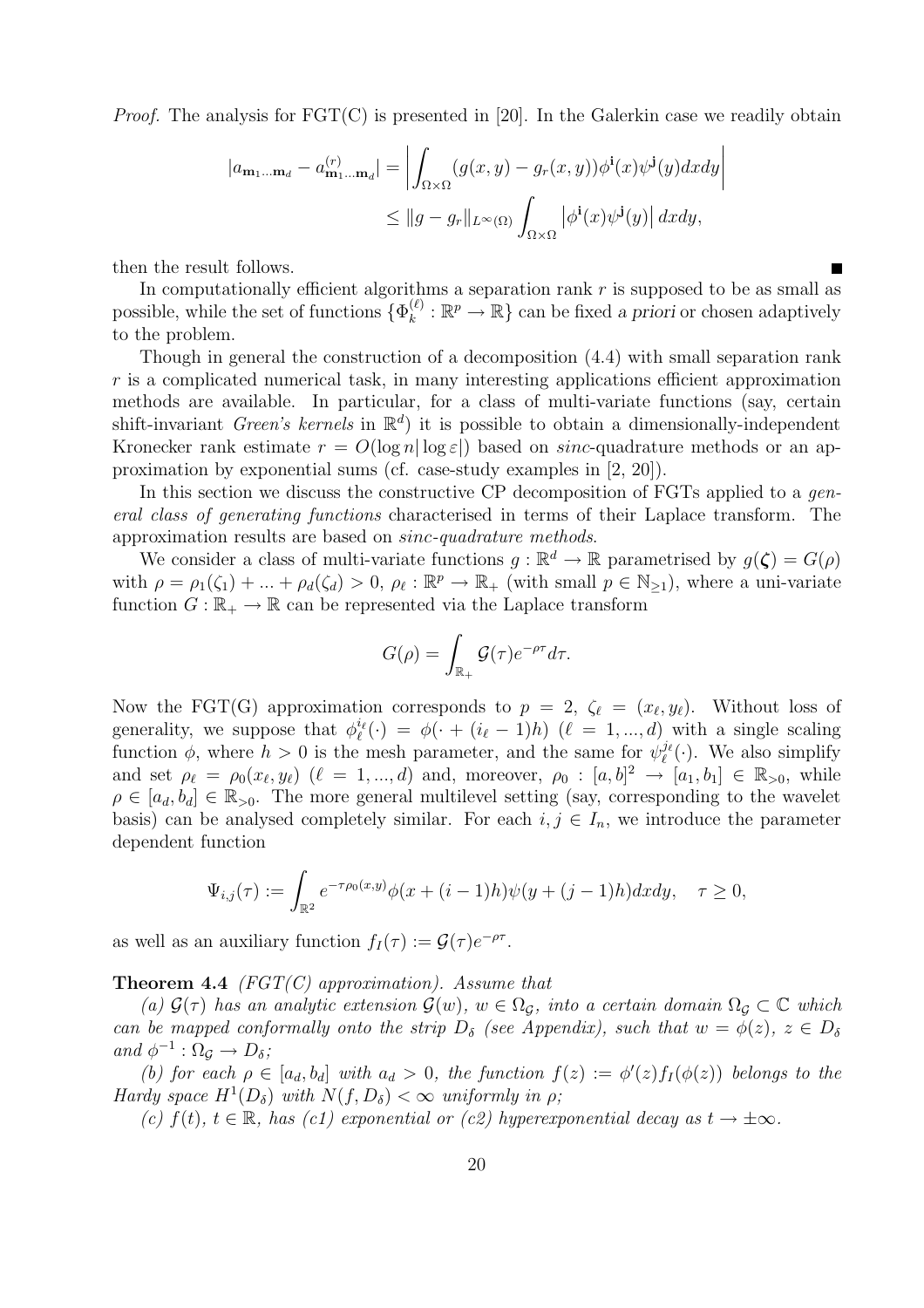Then, for each  $M \in \mathbb{N}_+$ , the  $FGT(C)$ ,  $\mathcal{A}(g)$ , defined on  $[a, b]^d$  allows an exponentially convergent supersymmetric CP decomposition  $\mathcal{A}_{(r)} \in \mathcal{C}_r$  with  $V_k^{(\ell)}$  as in (4.5), where  $\Phi_k^{(\ell)}(\zeta^{(\ell)}) = e^{-a_k \zeta^{(\ell)}}$  ( $\ell = 1, ..., d$ ), and where  $\mu_k$ ,  $a_k$  are explicitly given by the substitution of  $f(t)$  into the sinc-quadrature (5), such that we have

$$
\|\mathcal{A}(g) - \mathcal{A}_{(r)}\|_{\infty} \le Ce^{-\alpha M^{\nu}} \quad \text{with} \ \ r = 2M + 1,\tag{4.7}
$$

where  $\nu = \frac{1}{2}$  $\frac{1}{2}$ ,  $\alpha = \sqrt{2\pi\delta b}$  in the case (c1) and with  $\nu = 1$ ,  $\alpha = \frac{2\pi\delta b}{\log(2\pi a M/b)}$  in the case (c2).  $(FGT(\overline{G})$  approximation). Assume that (a) holds and for each  $\rho \in [a_d, b_d]$  and  $(i, j) \in$ 

 $\mathcal{I}\times\mathcal{J}$ : (b') The transformed integrand  $f(z) := \phi'(z) \mathcal{G}(\phi(z)) \prod_{i=1}^{d}$ space  $H^1(D_\delta)$  with  $N(f, D_\delta) < \infty$  uniformly in  $\rho$ ; item (c) holds.  $\Psi_{i_\ell j_\ell}(\phi(z))$  belongs to the Hardy

Then, for each  $M \in \mathbb{N}$ , the FGT(C),  $\mathcal{A}(g)$ , defined on  $[a, b]^d$  allows a super-symmetric CP decomposition  $A_{(r)} \in \mathcal{C}_r$  with  $V_k^{(\ell)}$  as in (4.6) that yields the error estimate (4.7).

*Proof.* In the FGT(C) case, we directly apply the *sinc*-quadrature theory to the transformed integrand  $f(z)$  to obtain  $T_M(f, \mathfrak{h}) := \mathfrak{h} \sum_{k=-M}^{M} f(k\mathfrak{h}) \approx G(\rho)$  (cf. Appendix) with

$$
|G(\rho) - T_M(\rho)| \le Ce^{-\alpha M^{\nu}}, \quad \rho \in [a_d, b_d]
$$

and with the respective  $\alpha, \nu$ . Combining this estimate with Proposition 4.3 and taking into account the separability property of the exponential proves the first assertion.

To prove the  $\text{FGT}(G)$  case, we notice that by definition

$$
a_{ij} = \int_{\mathbb{R}_+} \mathcal{G}(\tau) \prod_{\ell=1}^d \Psi_{i_\ell j_\ell}(\tau) d\tau \quad \text{for } (i, j) \in \mathcal{I} \times \mathcal{J}.
$$

Again, we apply the *sinc*-quadrature to the transformed integrand  $f(z)$  to obtain the exponential convergence as in the case of FGT(C) approximation. Since our quadrature does not depend on the index **i**,**j** this completes the proof.

Theorem 4.4 proves the existence of a CP decomposition to the FGT  $\mathcal{A}(g)$  with the Kronecker rank  $r = O(|\log \varepsilon| \log n)$  (in the case (c2)) or  $r = O(\log^2 \varepsilon)$  (in the case (c1)).

**Remark 4.5** The sinc-quadrature requires pointwise evaluation of the Laplace transform which can be costly (say, in the case of a matrix-valued function  $\mathcal{G}(\cdot)$  or if  $\mathcal{G}(\cdot)$  is not given explicitly). In such cases one can apply fast numerical methods to compute  $\mathcal{G}$  (cf. [31]) based on the inversion formula

$$
\mathcal{G}(\tau) = \frac{1}{2\pi i} \int_{\Gamma} e^{\tau z} G(z) dz, \quad \tau > 0,
$$

where  $\Gamma$  is a suitable path connecting  $-i\infty$  to  $+i\infty$ .

Notice that in some applications, instead of the Laplace transform, it is more convenient to apply the Gaussian transform

$$
G(\rho) = \int_{\mathbb{R}_+} \widetilde{\mathcal{G}}(\tau) e^{-\rho^2 \tau^2} d\tau
$$

which can be analysed either directly or by reduction to the Laplace transform via the substitutions  $\rho^2 = \nu$ ,  $\tau^2 = t$ .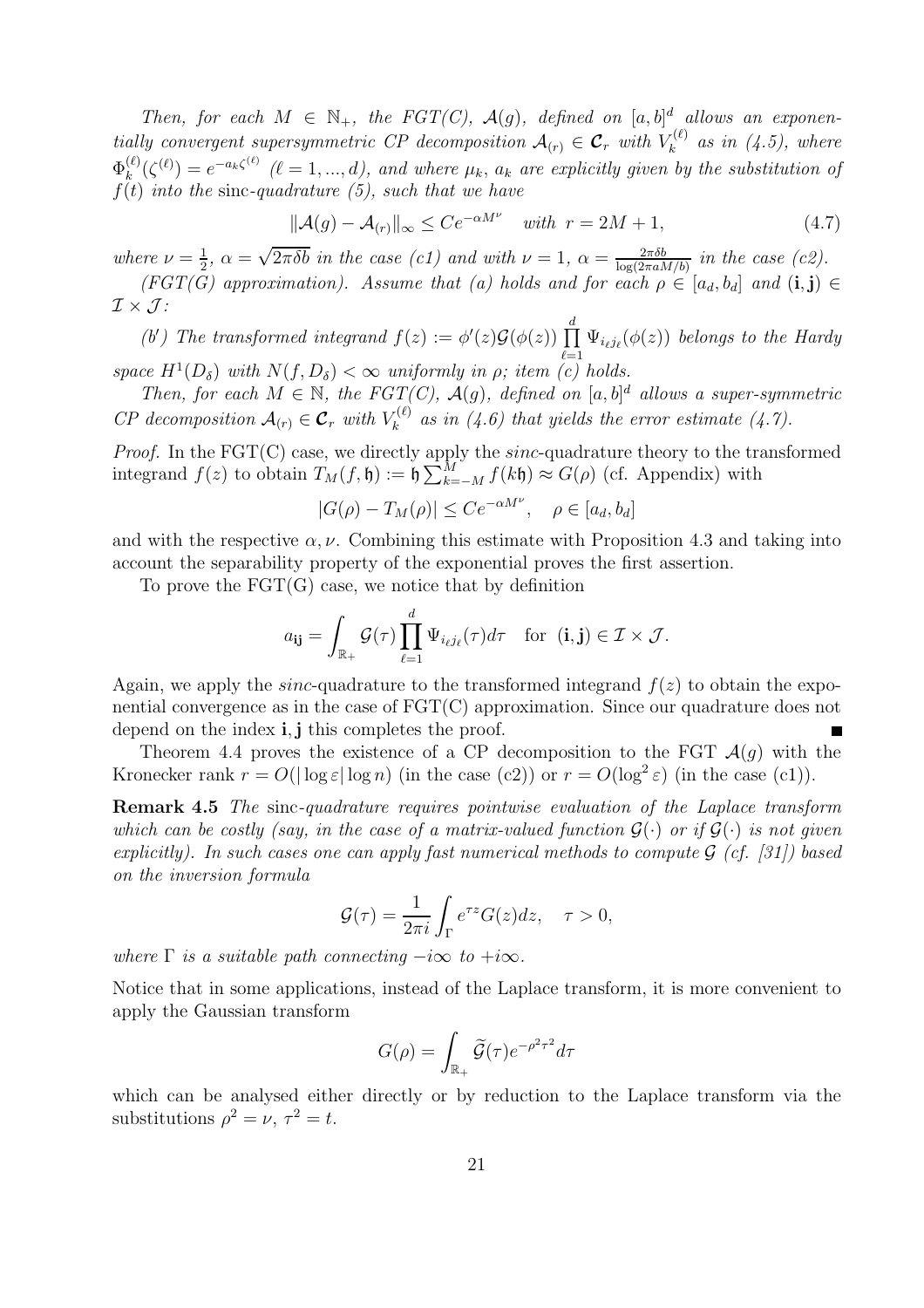#### **4.3 Rank Estimates for the Two-level Rank-**(r1, ..., r*d*) **Model**

For the class of applications based on the separation via tensor-product interpolation, the CP model typically leads to the Kronecker rank estimate  $r_{CP} = r^d$  with  $r = O(\log n |\log \varepsilon|)$ , where the dimensional parameter  $d$  gets into the exponent. In such cases one can apply the two-level rank- $(r_1, ..., r_d)$  Tucker decomposition instead of the rank- $r_{CP}$  canonical model.

The next lemma shows that the error of the Tucker decomposition is directly related to the error of the separable approximation of generating function.

**Lemma 4.6** Let  $g : \Omega \to \mathbb{R}$  be approximated by a separable expansion

$$
g_{\mathbf{r}}(\zeta) := \sum_{k_1=1}^{r_1} \dots \sum_{k_d=1}^{r_d} b_{k_1 \dots k_d} \Phi_{k_1}^{(1)}(\zeta^{(1)}) \dots \Phi_{k_d}^{(d)}(\zeta^{(d)}) \approx g, \quad \zeta^{(\ell)} \in \mathbb{R}^p, \quad 1 \le \ell \le d,
$$
 (4.8)

where  $b_{k_1...k_d} \in \mathbb{R}$ . Then the  $FGT(C)$  of the form  $\mathcal{A}_{(r)} := \mathcal{A}(g_r) \in \mathcal{T}_r$  generated by  $g_r$  with

$$
V_{k_{\ell}}^{(\ell)} = \{ \Phi_{k_{\ell}}^{(\ell)}(\zeta_{i_{\ell}}^{(\ell)}) \}_{i_{\ell} \in \mathcal{I}_{\ell}} \in \mathbb{R}^{\mathcal{I}_{\ell}},
$$
\n(4.9)

and the  $FGT(G)$ , corresponding to the choice,

$$
V_{k_{\ell}}^{(\ell)} = \int \Phi_{k_{\ell}}^{(\ell)}(\zeta_{i_{\ell}}^{(\ell)}) \phi_{\ell}^{i_{\ell}}(x_{\ell}) \psi_{\ell}^{j_{\ell}}(y_{\ell}) dx_{\ell} dy_{\ell} \in \mathbb{R}^{\mathcal{I}_{\ell} \times \mathcal{J}_{\ell}}, \quad \ell = 1, ..., d, \quad k_{\ell} = 1, ..., r_{\ell}, \tag{4.10}
$$

both provide the error estimate  $\|\mathcal{A}(g) - \mathcal{A}_{(r)}(g_r)\|_{\infty} \leq C \|g - g_r\|_{L^{\infty}(\Omega)}$ , where  $C = 1$  in the  $FGT(C)$  case.

*Proof.* By the construction of  $\mathcal{A}_{(r)}$  we have

$$
\|\mathcal{A} - \mathcal{A}_{(\mathbf{r})}\|_{\infty} = \max_{(\mathbf{i}_1,\dots,\mathbf{i}_d)\in\mathcal{I}^{\mathbf{d}}} \{ |g(\zeta_{\mathbf{i}_1}^{(1)},...,\zeta_{\mathbf{i}_d}^{(d)}) - \sum_{k_1=1}^{r_1} \dots \sum_{k_d=1}^{r_d} b_{k_1\dots k_d} \Phi_{k_1}^{(1)}(\zeta_{\mathbf{i}_1}^{(1)}) \dots \Phi_{k_d}^{(d)}(\zeta_{\mathbf{i}_d}^{(d)}) | \},
$$

which proves the assertion in the  $\text{FGT}(C)$  case. The Galerkin-type approximation can be analysed as in Proposition 4.3.

For a class of analytic functions with point singularities the expansion (4.8) can be derived via tensor-product Sinc-interpolation. As an alternative, a tensor-product wavelet (or some other hierarchical basis) as well as polynomial approximations can be applied. However, our choice is motivated by the following favourable features of the  $Sinc$ -basis in  $L^2(\mathbb{R})$ :

(a) Complete  $L^2(\mathbb{R})$ -orthogonal basis in the space of band-limited functions;

(b) interpolation basis; exponential convergence of the Sinc-interpolation/quadratures in the Hardy space  $H^1(D_\delta)$ ;

(c) perfect approximation to the Gaussian exp( $-\alpha x^2$ ),  $x \in \mathbb{R}$  (when the Gaussian basis works well the *Sinc*-basis is also good);

(d) allows a multi-resolution analysis  $(Sinc$ -wavelet [26]).

**Theorem 4.7** Assume that  $q(\zeta)$  satisfies the requirements for tensor-product sincinterpolation (cf. Appendix). Then the  $FGT(C)$ ,  $\mathcal{A}(g)$ , allows an exponentially convergent rank- $(r, ..., r)$  decomposition  $\mathcal{A}_{(r)} \in \mathcal{T}_{r}$  with  $V_{k_{\ell}}^{(\ell)}$  as in (4.9), where  $\Phi_{k_{\ell}}^{(\ell)}(\zeta^{(\ell)}) = \text{sinc}(-a_{k_{\ell}}\zeta^{(\ell)})$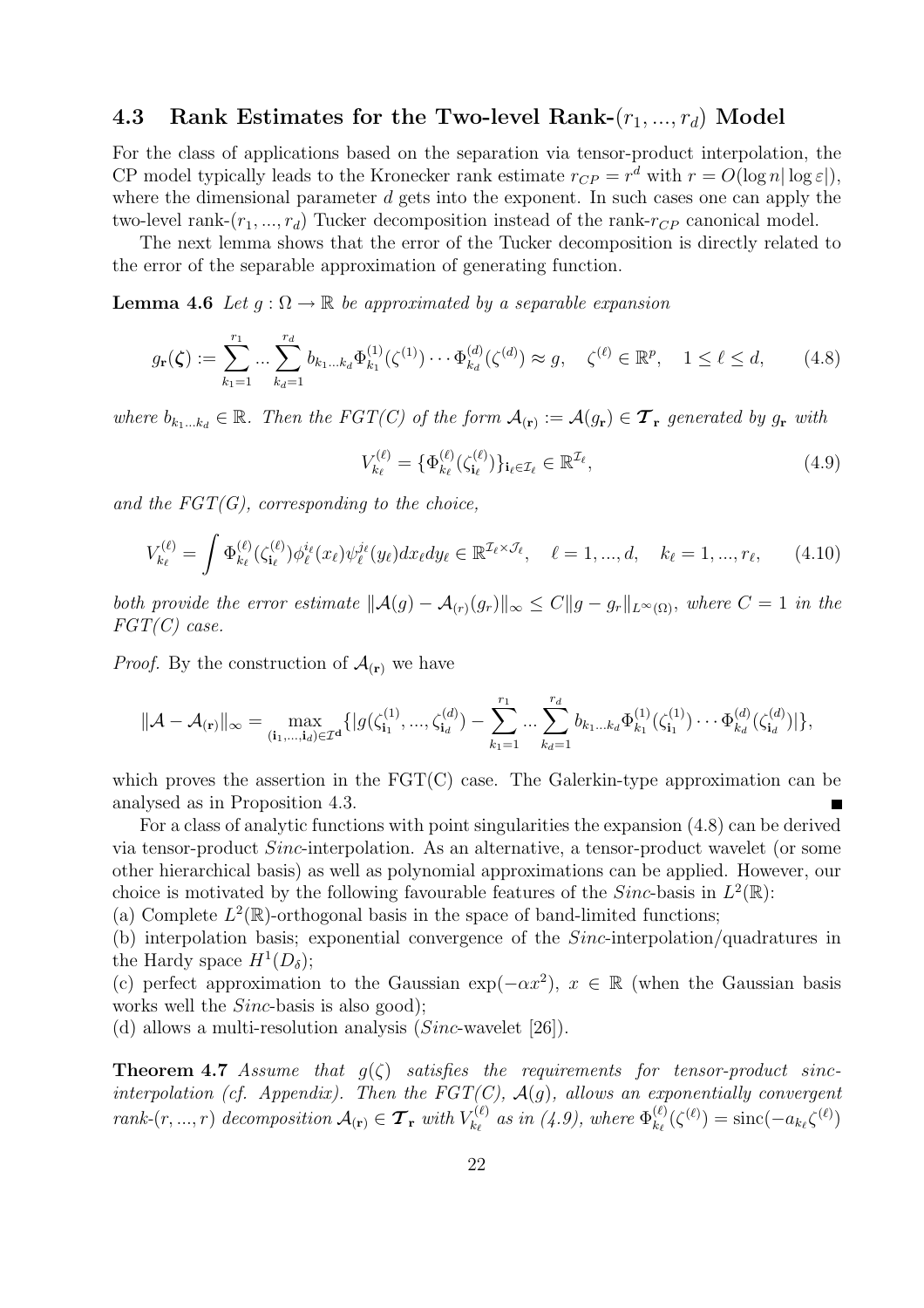$(\ell = 1, ..., d)$ , and where  $b_k$  are explicitly represented via the sinc-interpolation (5.4), such that

$$
\|\mathcal{A}(g) - \mathcal{A}_{(\mathbf{r})}\|_{\infty} \le C(1 + \log M)^d e^{-\alpha M^{\nu}} \quad \text{with } r = 2M + 1,
$$
\n(4.11)

with  $\nu = \frac{1}{2}$  $\frac{1}{2}$ ,  $\alpha = \sqrt{2\pi\delta b}$  in the case (c1) and with  $\nu = 1$ ,  $\alpha = \frac{2\pi\delta b}{\log(2\pi aM/b)}$  in the case (c2) as in Theorem 4.4.

Suppose there is a separable scaling  $g(\zeta) \to \tilde{g}(\zeta) := f_1(\zeta_1)...f_d(\zeta_d)g(\zeta)$  such that  $\tilde{g}$  satisfies conditions of Theorem 4.4. Then there is a decomposition  $A_{(r)} \in \mathcal{T}_{(\mathcal{U},r,q)}$  which converges exponentially in both r and q.

Proof. We apply Lemma 4.6 yielding an exponential error bound for the tensor-product sincinterpolation (cf. Appendix), which proves the first assertion. Since  $\beta$  can be represented via a tensor generated by  $\tilde{q}$  with respect to the *sinc*-collocation grid, application of Theorem 4.4 ensures that  $\beta$  allows a rank-q CP decomposition that converges exponentially in q. Choosing the uniform basis spanned by Sinc functions completes the proof.

The error estimate (4.11) yields  $\max_{\ell} r_{\ell} = O(|\log \varepsilon| \delta^{-1})$  and similarly for q. In turn, in some cases we get the estimate  $\delta^{-1} = O(\log n)$  (cf. [20]).

#### **4.4 Some Examples**

The following examples of multi-variate functions arise in large-scale applications.

#### **4.4.1 Example 1**

Let  $\zeta = (\zeta_1, ..., \zeta_d) \in \mathbb{R}^d$  and choose  $p = 1$ . The function  $g : \mathbb{R}^d \to \mathbb{R}$  defined by  $g(\rho) := 1/\rho$ with  $\rho = \zeta_1 + ... + \zeta_d$ ,  $\zeta_i > 0$ , arises in numerical PDEs (elliptic operator inverse in  $\mathbb{R}^d$ ) and in quantum chemistry simulations, where  $d$  may vary up to one hundred. The analysis is based on the Laplace transform

$$
\frac{1}{\rho} = \int_{\mathbb{R}_+} e^{-\rho t} dt.
$$

The details can be found in [21].

#### **4.4.2 Example 2**

Let  $x, y \in \mathbb{R}^d$ ,  $p = 2$ , and define  $\rho = |x - y|^2 = \zeta_1^2 + \ldots + \zeta_d^2$  with  $\zeta_{\ell} = x_{\ell} - y_{\ell} : \mathbb{R}^2 \to \mathbb{R}$ ,  $\zeta \in \mathbb{R}^d$  The femily of functions  $\zeta \in \mathbb{R}^d$ . The family of functions

$$
g(x, y) \equiv g(\zeta) := 1/\rho^{\lambda} \quad \text{with } \lambda \in \mathbb{R}_{>0},
$$

arises in potential theory, in quantum chemistry and in computational gas dynamics (cf. [25]). The choice  $\lambda = 1/2$  corresponds to the classical Newton potential, while  $\lambda = -1/2$ refers to the distance function.

Low separation rank decomposition to the multi-variate functions  $1/\rho$ ,  $1/\sqrt{\rho}$  and to the related Galerkin approximations were discussed in [2, 20, 21, 22, 37], while the kernel function  $\rho^{\mu}$ ,  $\mu \in \mathbb{R}$ , was considered in [25].

Let us take a closer look to the FGT(G) for the Newton potential  $1/\sqrt{\rho}$  in the hypercube  $[-R, R]^d \in \mathbb{R}^d$ . As a basic example, we consider piecewise linear finite elements defined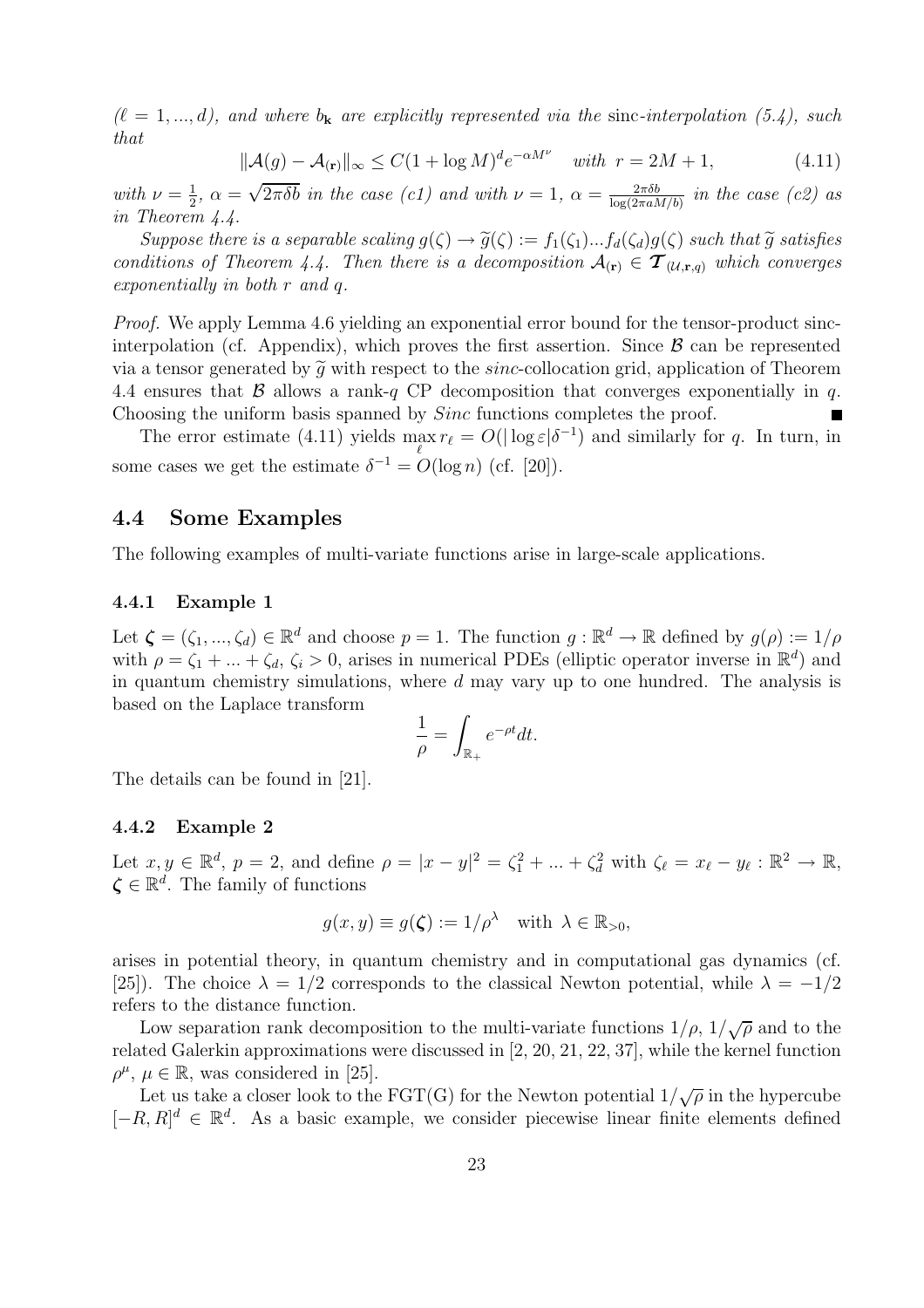by scaling functions  $\phi(x)$ ,  $\psi(x)$  associated with a tensor-product grid with step-size  $h > 0$ . Extension to other types of FEs including those with non-local support is straightforward.

**Lemma 4.8** The FGT(G) for the Newton potential  $1/\sqrt{\rho}$  in the hypercube  $[-R, R]^d \in \mathbb{R}^d$ allows a CP approximation with exponential convergence rate (independent of d) as in  $(4.11)$ with  $\nu = 1/2$ .

*Proof.* We apply the FGT(G)-version of Theorem 4.4. Obviously, we have  $\rho_0(x, y)=(x-y)^2$  $(x, y \in \mathbb{R})$ , hence making use of the Gaussian transform

$$
\frac{1}{\sqrt{\rho}} = \frac{2}{\sqrt{\pi}} \int_{\mathbb{R}_+} e^{-\rho \tau^2} d\tau,
$$

we obtain  $\Psi_{i,j}(\tau) = \Psi_{|i-j|}(\tau) := \int_{\mathbb{R}^2} e^{-\tau^2(x-y)^2} \phi(x) \psi(y+|i-j|h) dxdy, \quad \tau \geq 0$ . Following [36], we choose the analyticity domain as a sector  $\Omega_{\mathcal{G}} := \{w \in \mathbb{C} : |arg(w)| < \delta\}$  with apex angle  $0 < 2\delta < \pi/2$  (here  $\mathcal{G} = 1$ ), and then apply the conformal map  $\varphi^{-1} : \Omega_{\mathcal{G}} \to D_{\delta}$  with  $w = \varphi(z) = e^z$ ,  $\varphi^{-1}(w) = \log(w)$  (cf. Theorem 4.4(a)).

To check condition (b ) of Theorem 4.4, first, we notice that the transformed integrand  $f(z) := \exp(z) \prod_{i=1}^{d}$  $\ell=1$ <br> $\vdots$  $\Psi_{i_{\ell}j_{\ell}}(\phi(z))$  belongs to the Hardy space  $H^1(D_{\delta})$ . Let  $H = (H_1, ..., H_d) \in \mathbb{R}^d$ with  $H_{\ell} = |i_{\ell} - j_{\ell}| h \leq R$  and let

$$
f * g(u) = \int_{\mathbb{R}} f(x)g(u - x)dx
$$

be the convolution product in  $\mathbb{R}^d$  provided that  $q(x) = |f| * |g|$  is locally integrable. Now, using the shift property of convolution,  $f(\cdot+C)*g(\cdot) = f*g(\cdot+C)$  and applying the Fubini theorem in the form

$$
(f * g, \mu)_{L^2} = \int_{\mathbb{R}^d \times \mathbb{R}^d} f(x)g(y)\mu(x+y)dxdy, \quad \mu \in \mathcal{D}(\mathbb{R}^d),
$$

we obtain (note that  $\psi$  is an even function)

$$
\int_{\mathbb{R}^d \times \mathbb{R}^d} e^{-w^2 |x-y|^2} \phi(x) \psi(y - H) dx dy = \int_{\mathbb{R}^d \times \mathbb{R}^d} e^{-w^2 |u|^2} \phi(x) \psi(u - x + H) dx du
$$
  
\n
$$
= \int_{\mathbb{R}^d} e^{-w^2 |u|^2} \phi(\cdot) * \psi(\cdot + H)(u) du
$$
  
\n
$$
= \int_{\mathbb{R}^d} e^{-w^2 |u|^2} (\phi * \psi)(u + H) du
$$
  
\n
$$
= \int_{\mathbb{R}^d} e^{-w^2 |v - H|^2} (\phi * \psi)(v) dv,
$$

taking into account that the functions  $\phi$  and  $\psi$  have compact support  $[-h, h]^d$ .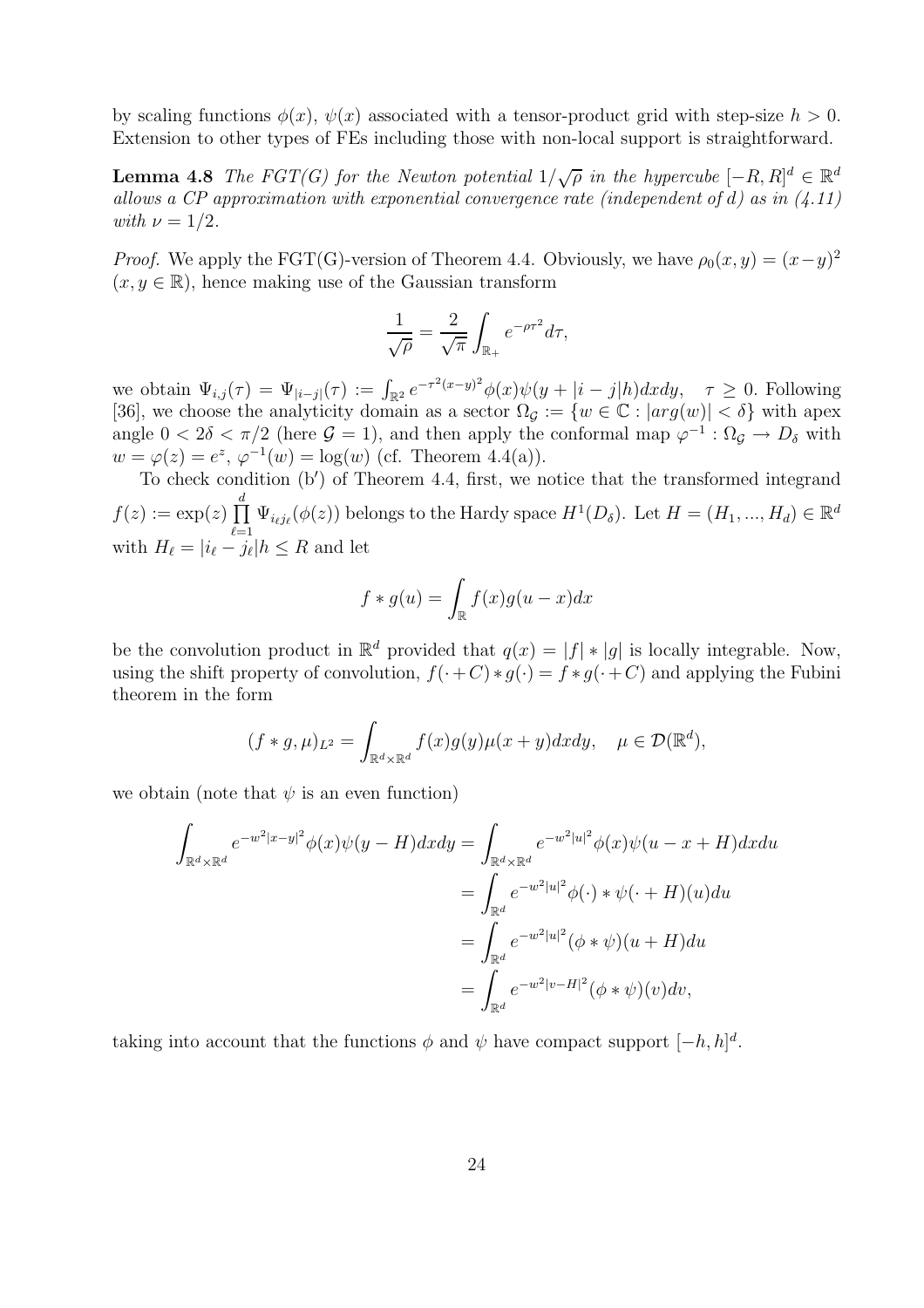Notice that the support of  $\phi * \psi$  is  $[-2h, 2h]^d$ . Now we estimate the constant  $N(f, D_{\delta})$ by

$$
N(f, D_{\delta}) = \int_{\partial \Omega_{\mathcal{G}}} |f(w)| |dw|
$$
  
= 
$$
\int_{\partial \Omega_{\mathcal{G}}} \int_{\mathbb{R}^{d} \times \mathbb{R}^{d}} |e^{-w^{2}|x-y|^{2}} \phi(x) \psi(y - H) dxdy| |dw|
$$
  
= 
$$
2 \int_{\mathbb{R}_{+}} \int_{\mathbb{R}^{d}} |e^{-\zeta^{2} \exp(2i\delta)|u - H|^{2}} (\phi * \psi)(u) du| d\zeta
$$
  

$$
\leq 2 \int_{\mathbb{R}^{d}} \int_{\mathbb{R}_{+}} |e^{-\zeta^{2} \exp(2i\delta)|u - H|^{2}} |d\zeta| \phi * \psi|(u) du
$$
  
= 
$$
2 \int_{\mathbb{R}^{d}} \int_{\mathbb{R}_{+}} e^{-\zeta^{2} \cos(2\delta)|u - H|^{2}} d\zeta |\phi * \psi|(u) du.
$$

Calculating the integral in variable  $\zeta$  analytically, we now proceed

$$
2\int_{\mathbb{R}^d} \int_{\mathbb{R}_+} e^{-\zeta^2 \cos(2\delta)|u-H|^2} d\zeta |\phi * \psi|(u) du = \frac{2}{\sqrt{\cos(2\delta)}} \int_{\mathbb{R}^d} \frac{|\phi * \psi|(u)}{|u - H|} du
$$
  

$$
\leq \frac{2 \max |\phi * \psi|}{\sqrt{\cos(2\delta)}} \int_{supp(\phi * \psi)} \frac{du}{|u - H|}
$$
  

$$
\leq \frac{Cmeas(supp(\phi * \psi))}{diam(supp(\phi * \psi))\sqrt{\cos(2\delta)}}.
$$

This bound is uniform in  $H$  since the Newton potential

$$
V(H) = \frac{1}{|u|} * |\phi * \psi|(H)
$$

is a harmonic function outside of  $supp(\phi*\psi)$ ,  $\Delta V = -4\pi |\phi*\psi|$ , and  $V(H) \to 0$  as  $|H| \to \infty$ . Finally, we check that condition (c1) is also valid, which completes the proof.  $\blacksquare$ 

#### **4.4.3 Example 3**

Let  $\rho$  be defined as in Example 2. The function

$$
g(x, y) \equiv g(\zeta) := \exp(-\rho^{\lambda})
$$
 with  $\lambda \in \mathbb{R}_{>0}$ ,

arises in quantum chemistry  $(\lambda = 1/2)$  and in stochastic PDEs. The following Lemma shows the existence of a low-rank CP and the two-level rank- $(r_1, ..., r_d)$  decompositions to the FGT generated by  $e^{-2\sqrt{\alpha}|x-y|} = e^{-2\sqrt{\alpha\rho}}$ .

**Lemma 4.9** (I) Let A be the FGT(C) generated by  $e^{-2\sqrt{\alpha}|x-y|}$  in  $\Omega^d$  (cf. Def. 4.1). Then there is an exponentially convergent CP decomposition to the off-diagonal part of A (|**i**−**j**| ≥ 1) with the Kronecker rank  $r = O(|\log \varepsilon|(|\log \varepsilon| + |\log h|))$ . Besides, diag  $\mathcal{A}(G)$  is a rank-1 tensor.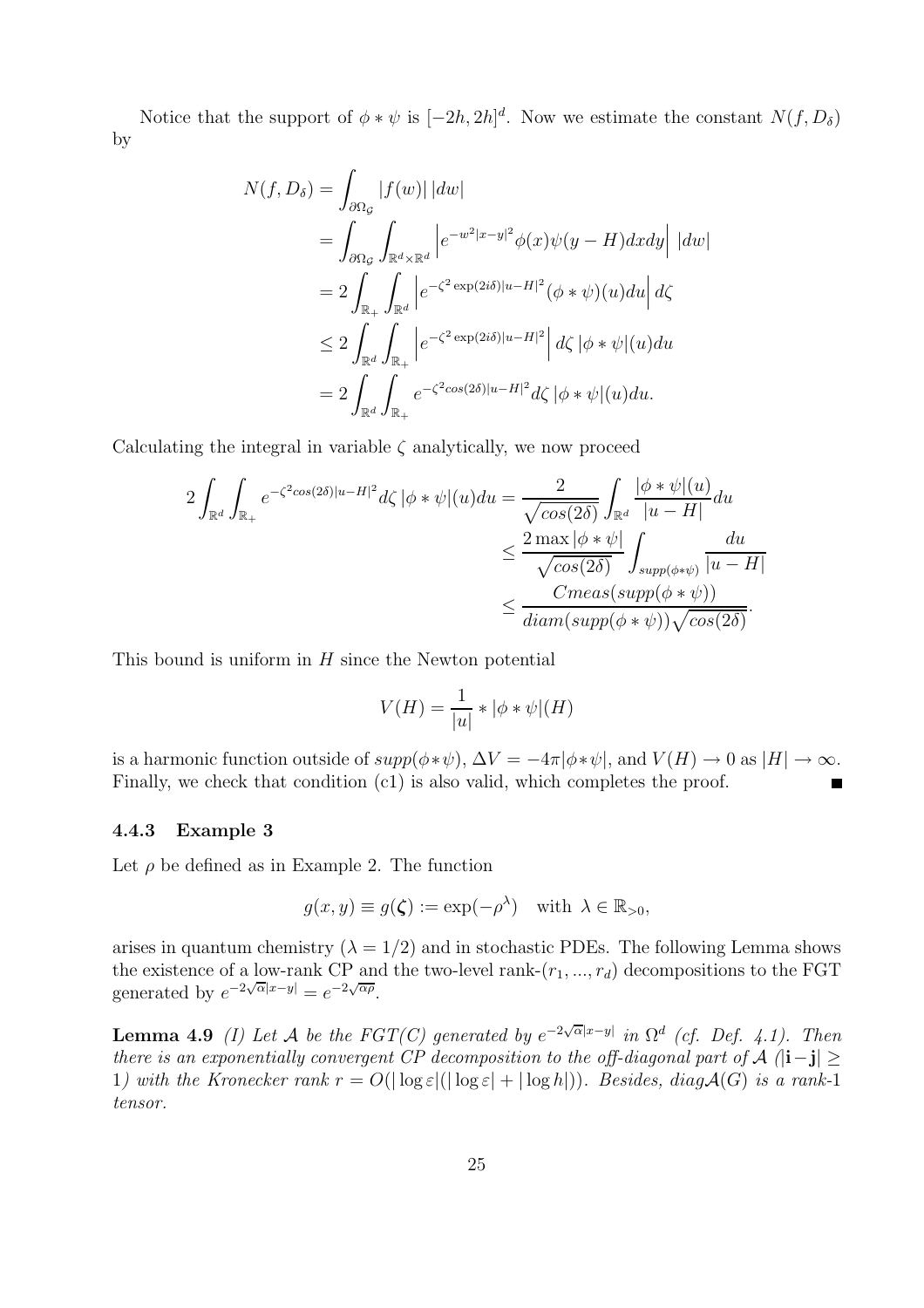(II) The corresponding  $FGT(G)$  with respect to the FE basis in  $[-R, R]^d$  as above, allows an exponentially convergent rank  $r$  CP decomposition to the target tensor  $\mathcal{A}(G)$ .

(III) There is a two-level rank- $(r, ..., r)$  decomposition to the FGT(G),  $\mathcal{A}(G)$  with  $q = r$ and with r as above. On any hyper-cube  $[R_0, R]^d$  with  $R_0 > 0$ , there is the two-level rank-<br>(x, x) deconnection to  $ECT(C)$  with  $q = r$  and with r as above.  $(r, ..., r)$  decomposition to  $FGT(C)$  with  $q = r$  and with r as above.

*Proof.* (I). We apply the Laplace transform to represent  $G(\rho) = e^{-2\sqrt{\alpha \rho}} (\rho > 0)$ ,

$$
e^{-2\sqrt{\alpha\rho}} = \frac{\sqrt{\alpha}}{\sqrt{\pi}} \int_{\mathbb{R}_+} \tau^{-3/2} exp(-\alpha/\tau - \tau \rho) d\tau,
$$

which corresponds to the choice  $\mathcal{G}(\tau) = \frac{\sqrt{\alpha}}{\sqrt{\pi}} \tau^{-3/2} e^{\alpha/\tau}$ . Via substitution  $\tau = e^t$  (i.e.  $\varphi(z) =$  $e^z$ ), we obtain

$$
e^{-2\sqrt{\alpha\rho}} = \frac{\sqrt{\alpha}}{\sqrt{\pi}} \int_{\mathbb{R}} f(t; \alpha, \rho) dt \quad \text{with} \quad f(t; \alpha, \rho) = \exp(-t/2 - \alpha e^{-t} - \rho e^t).
$$

The decay of the integrand  $f(t; \alpha, \rho)$  on the real axis is

$$
f(t; \alpha, \rho) \approx e^{-t/2 - \rho e^t}
$$
 as  $t \to \infty$ ,  $f(t; \alpha, \rho) \approx e^{|t|/2 - \alpha e^{|t|}}$  as  $t \to -\infty$ ,

corresponding to  $a = 1$ ,  $b = \min\{\alpha, \rho\}$ ,  $C = 1$  in (5.3). Moreover, it is easy to check that  $f(z) \in H^1(D_\delta)$ ,  $\delta < \pi/2$  with uniformly bounded constant  $N(f, D_\delta)$  in both  $\alpha$  and  $\rho$ . Hence (5) holds implying the bound  $M = O(|\log \varepsilon|(|\log \varepsilon| + \log 1/b))$ . Applying Theorem 4.4, we prove the existence of a rank- $(2M + 1)$  CP decomposition to the corresponding FGT(C) via the interpolation grid  $\omega$  that fits to the restriction  $\rho > h$ , with  $h > 0$  being the mesh parameter. Furthermore, the diagonal part of  $\mathcal{A}(G)$  corresponds to the choice  $\rho = 0$ , which proves part (I).

In the case of  $\text{FGT}(G)$ , we have

$$
\Psi_{|i-j|}(\tau) := \int_{\mathbb{R}^2} e^{-\tau(x-y)^2} \phi(x) \psi(y+|i-j|h) dx dy, \quad \tau \ge 0.
$$

Clearly,  $f(z; \alpha, \rho) \in H^1(D_{\delta})$  with  $\delta < \pi/2$ . To prove condition (b') of Theorem 4.4, we note that  $|\mathcal{G}(\zeta \exp(i\delta))| \leq C_0 < \infty$  for  $\zeta \in [0,\infty)$ . The following arguments are slight modifications of those in the previous lemma,

$$
N(f, D_{\delta}) = \int_{\partial \Omega_{\mathcal{G}}} |f(w)| |dw|
$$
  
= 
$$
\int_{\partial \Omega_{\mathcal{G}}} \int_{\mathbb{R}^{d} \times \mathbb{R}^{d}} |\mathcal{G}(w)| |e^{-w|x-y|^{2}} \phi(x)\psi(y-H)dxdy| |dw|
$$
  

$$
\leq 2 \int_{\mathbb{R}_{+}} \int_{\mathbb{R}^{d}} |\mathcal{G}(\zeta \exp(i\delta))| |e^{-\zeta \exp(i\delta)|u-H|^{2}} (\phi * \psi)(u)du| d\zeta
$$
  

$$
\leq 2C_{0} \int_{\mathbb{R}^{d}} \int_{\mathbb{R}_{+}} |e^{-\zeta \exp(i\delta)|u-H|^{2}} |d\zeta| \phi * \psi|(u)du,
$$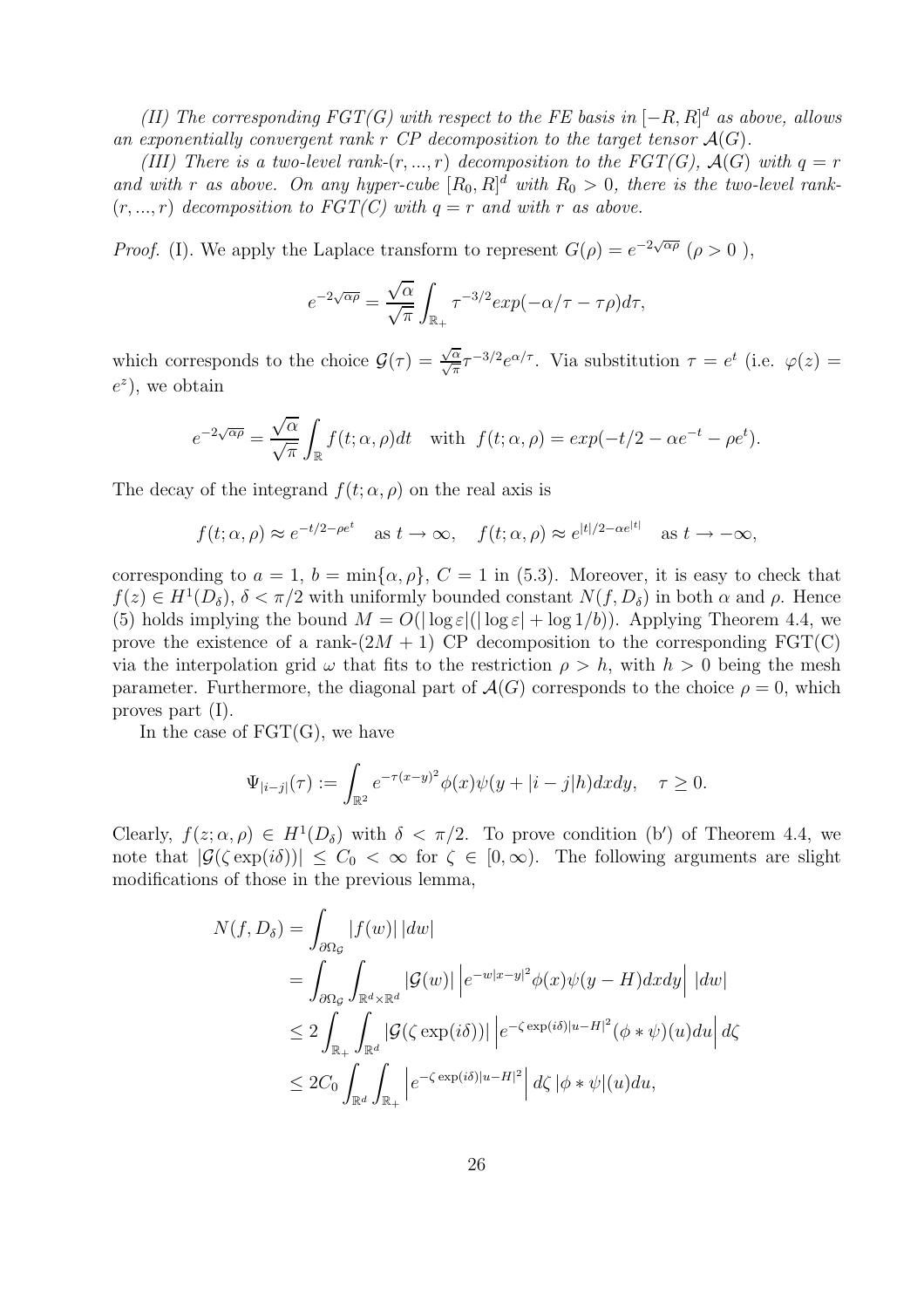$$
\int_{\mathbb{R}^d} \int_{\mathbb{R}_+} \left| e^{-\zeta \exp(i\delta)|u-H|^2} \right| d\zeta \left| \phi * \psi \right|(u) du = \int_{\mathbb{R}^d} \int_{\mathbb{R}_+} e^{-\zeta \cos(\delta)|u-H|^2} d\zeta \left| \phi * \psi \right|(u) du
$$
\n
$$
= \frac{1}{\cos(\delta)} \int_{\mathbb{R}^d} \frac{|\phi * \psi|(u)}{|u-H|^2} du
$$
\n
$$
\leq \frac{\max |\phi * \psi|}{\cos(\delta)} \int_{supp(\phi * \psi)} \frac{du}{|u-H|^2}
$$
\n
$$
\leq \frac{C \cdot \max(\sup p(\phi * \psi))}{\cos(\delta) \cdot \mathrm{diam}(\mathrm{supp}(\phi * \psi))}.
$$

This bound is uniform in H. Finally, it is easily seen that condition  $(c)$  of Theorem 4.3 is satisfied with  $b = 1/2$  which completes the proof of part (II). The first statement in item (III) is the direct consequence of part (II).

To prove the last assertion, first, we construct the tensor-product Sinc-interpolant to the scaled function  $G_1(\rho) = \prod_{\ell=1}^d$  $\int_{\frac{1}{2}}^{\frac{1}{2}}$  $|\zeta_{\ell}|^a G(\rho)$  with some  $0 < a < 1$ , which leads to a rank- $(r, ..., r)$ Tucker decomposition of  $\mathcal{A}(G_1)$ , where  $V_k^{(\ell)}$  are computed with the modified basis functions  $|x_{\ell}|^{-a}\phi_{\ell}(x_{\ell})\psi_{\ell}(y_{\ell})$  (cf. Lemma 4.5).

The core tensor has now the form  $\mathcal{B} = \mathcal{A}(b_1 \times_2 ... \times_d b_1) \odot INT_{sinc}(G)$ , where  $INT_{sinc}(G)$ represents the trace of G at the Sinc-interpolation points, and  $b_1$  is the corresponding trace of the weight function  $|\zeta_{\ell}|^a$ . Applying part (I), we approximate  $INT_{sinc}(G)$  by the CP-model with the Kronecker rank r. In this way, we obtain  $\mathcal{A}(G) = \mathcal{A}(b_1^{-1} \times_2 ... \times_d b_1^{-1}) \odot \mathcal{A}(G_1)$ ,<br>hence the desired representation is given by rescaling of the corresponding and constructed hence the desired representation is given by rescaling of the corresponding one constructed for  $\mathcal{A}(G_1)$ .

The FGT(C) approximation (with dimensionally independent rank) is well suited for the collocation or FEM-Galerkin type schemes in the range of arguments  $|x - y| > h > 0$ . The  $\text{FGT}(G)$  approximation is applicable to a complete tensor. The *Sinc*-interpolation is useful to construct a two-level rank- $(r_1, ..., r_d)$  decomposition.

In the numerical illustrations below (cf. Fig. 4.1) indicate the exponential convergence of the two-level approximation. In the first level, we apply the Sinc-interpolation with respect to  $x \in [0, B]$  to the scaled function  $x^{\alpha} \exp(-\sqrt{x^2 + y^2})$   $(\alpha = 0.5)$ , which already satisfies the required conditions. The core tensor is represented via the CP model using the truncated SVD. The first and the second pair of pictures correspond to the choice  $B = 1.0$  and  $B = 10$ . respectively.

**Remark 4.10** It is easily seen that Lemmata 4.8, 4.9 actually apply to a general basis which ensures the local integrability of  $|\phi| * |\psi|$  and the decay property of  $|\phi * \psi|$  in the form

$$
\int_{\mathbb{R}} \left| \mathcal{F}(\frac{1}{|x|^{\beta}}) \mathcal{F}(|\phi * \psi|) \right| d\omega < \infty, \quad \mathcal{F}-\text{the Fourier transform}
$$

with  $\beta = 1, 2$ , respectively (say, with  $|\phi * \psi(u)| \leq C \exp(-a|u|)$ ). In particular, the latter is the case for both compactly supported and "Mexican hat"-type wavelets.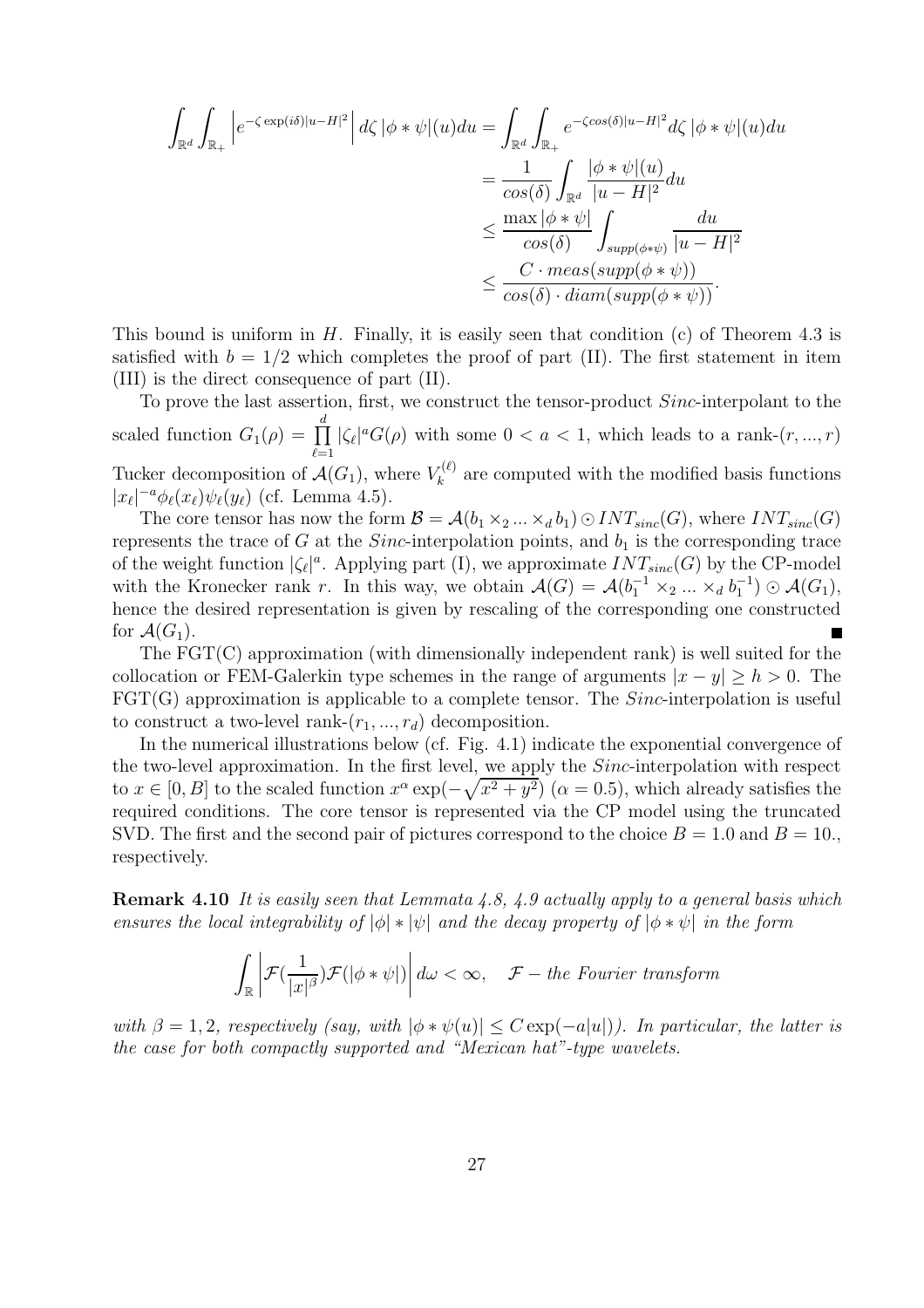

Figure 4.1: Two-level rank- $(r_1, ..., r_d)$  approximation to  $\exp(-|x-y|)$  in the format  $\mathcal{T}_{(\mathcal{U}, \mathbf{r}, q)}$  (cf. Def. 2.7) with  $d = 2$ : *Sinc*-interpolation error (left), SVD for the core tensor (right).

#### **4.4.4 Example 4**

Further examples of Green's kernels are given by the Yukawa and the Helmholtz potentials (the latter is considered for low frequency)

$$
g_1(x, y) \equiv g(\zeta) := \frac{e^{-\mu\sqrt{\rho}}}{\sqrt{\rho}}, \quad \mu \in \mathbb{R}_{\geq 0}; \quad g_2(x, y) \equiv g(\zeta) := \frac{e^{-\kappa\sqrt{\rho}}}{\sqrt{\rho}}, \quad \kappa \in \mathbb{C}.
$$

Here we sketch the analysis for the Yukawa potential. Applying the Laplace transform

$$
\frac{e^{-\mu\sqrt{\rho}}}{\sqrt{\rho}} = \frac{1}{\sqrt{\pi}} \int_{\mathbb{R}_+} \tau^{-1/2} \exp\left(-\rho\tau - \mu^2/\tau\right) d\tau,
$$

we find that the analytic properties of the integrand are completely similar to those in Example 3. Hence Lemma 4.9 with the corresponding modifications can be applied.

#### **4.4.5 Example 5**

The so-called *variable hard spheres* model (related to the deterministic Boltzmann equation) is specified by the function

$$
g_{1,\lambda}(x,y) := |x|^{\lambda} \operatorname{sinc}\left(\frac{|x||y|}{\pi}\right), \quad x, y \in \mathbb{R}^p, \quad \lambda \in (-3,1],
$$

where the sinc-function is defined in Appendix. A more general kernel function is given by  $g_{2,\lambda}(x, y) := \frac{|x-y|^{\lambda}}{\sqrt{|x|^2+|y|^2+}}$  $\frac{|x-y|^{\alpha}}{|x|^2+|y|^2+2(x,y)|}$ . These examples correspond to the choice  $d = 2$ ,  $p = 1, 2, 3$ . It is worth to note that  $g_{1,\lambda}$  depends solely on two scalar variables  $|x|, |y|$  instead of 2p variables in the general case, while  $g_{2,\lambda}$  includes also the scalar product  $\langle x, y \rangle$  (cf. [25] for separable approximation to  $g_{1,\lambda}$  and  $g_{2,\lambda}$ ).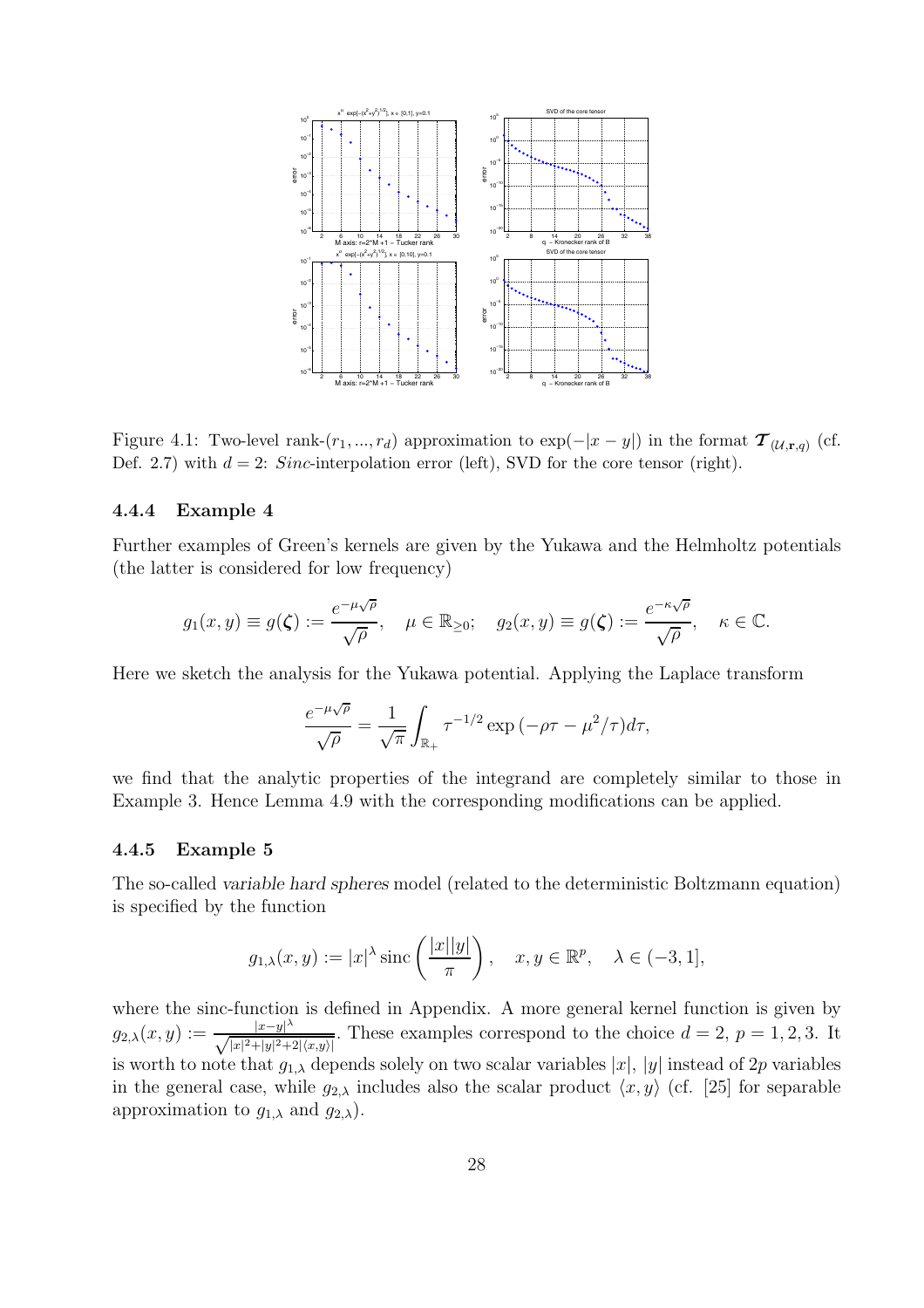## **5 Appendix: Sinc Methods**

Following the standard tools in the *sinc*-methods (cf. [36]), we introduce the Hardy space  $H^1(D_\delta)$  as the set of all complex-valued functions f, which are analytic in the strip  $D_\delta :=$  $\{z \in \mathbb{C} : |\Im \mathfrak{m} z| \le \delta\}$  with some  $\delta < \frac{\pi}{2}$ , such that

$$
N(f, D_{\delta}) := \int_{\partial D_{\delta}} |f(z)| \, |dz| = \int_{\mathbb{R}} \left( |f(x + i\delta)| + |f(x - i\delta)| \right) dx < \infty.
$$

Let

$$
S(k, \mathfrak{h})(x) = \frac{\sin\left[\pi(x - k\mathfrak{h})/\mathfrak{h}\right]}{\pi(x - k\mathfrak{h})/\mathfrak{h}} \equiv \operatorname{sinc}(\frac{x}{\mathfrak{h}} - k) \qquad (k \in \mathbb{Z}, \ \mathfrak{h} > 0, \ x \in \mathbb{R})
$$

be the k-th Sinc function with step size  $\mathfrak{h}$ , evaluated at x, where the sinc-function is defined by

$$
\text{sinc}(z) = \frac{\sin(\pi z)}{\pi z}, \quad z \in \mathbb{C}.\tag{5.1}
$$

. Given  $f \in H^1(D_\delta)$ ,  $\mathfrak{h} > 0$ , and  $M \in \mathbb{N}_0$ , the corresponding Sinc quadrature read as

$$
T_M(f, \mathfrak{h}) := \mathfrak{h} \sum_{k=-M}^M f(k\mathfrak{h}) \approx \int_{\mathbb{R}} f(\xi) d\xi.
$$

If

 $|f(\xi)| \leq C \exp(-b|\xi|)$  for all  $\xi \in \mathbb{R}$  with  $b, C > 0$ , (5.2)

then the quadrature error satisfies

$$
\left| \int_{\mathbb{R}} f(\xi) d\xi - T_M(f, \mathfrak{h}) \right| \leq C e^{-\sqrt{2\pi \delta b M}} \quad \text{with } \mathfrak{h} = \sqrt{2\pi \delta / b M},
$$

and with a positive constant C depending only on  $f, \delta, b$  (cf. [36]). If f possesses the hyper-exponential decay

$$
|f(\xi)| \le C \exp(-b e^{a|\xi|}) \qquad \text{for all } \xi \in \mathbb{R} \quad \text{with } a, b, C > 0,
$$
 (5.3)

then the choice  $\mathfrak{h} = \log(\frac{2\pi aM}{b})/(aM)$  leads to (cf. [10])

$$
\left| \int_{\mathbb{R}} f(\xi) d\xi - T_M(f, \mathfrak{h}) \right| \le C N(f, D_\delta) e^{-2\pi \delta a M / \log(2\pi a M/b)}.
$$

Note that  $2M + 1$  is the number of quadrature/interpolation points. If f is an even function, this number reduces to  $M + 1$ .

The classical Sinc interpolant (cardinal series representation) reads as

$$
C_M(f, \mathfrak{h}) = \sum_{\nu=-M}^{M} S(\nu, \mathfrak{h}) f(\nu \mathfrak{h}) \approx f. \tag{5.4}
$$

If (5.2) holds then the interpolation error satisfies

$$
||f - C_M(f, \mathfrak{h})||_{\infty} \le CM^{1/2} e^{-\sqrt{\pi \delta b M}},
$$
 with  $\mathfrak{h} = \sqrt{\pi \delta / b M}.$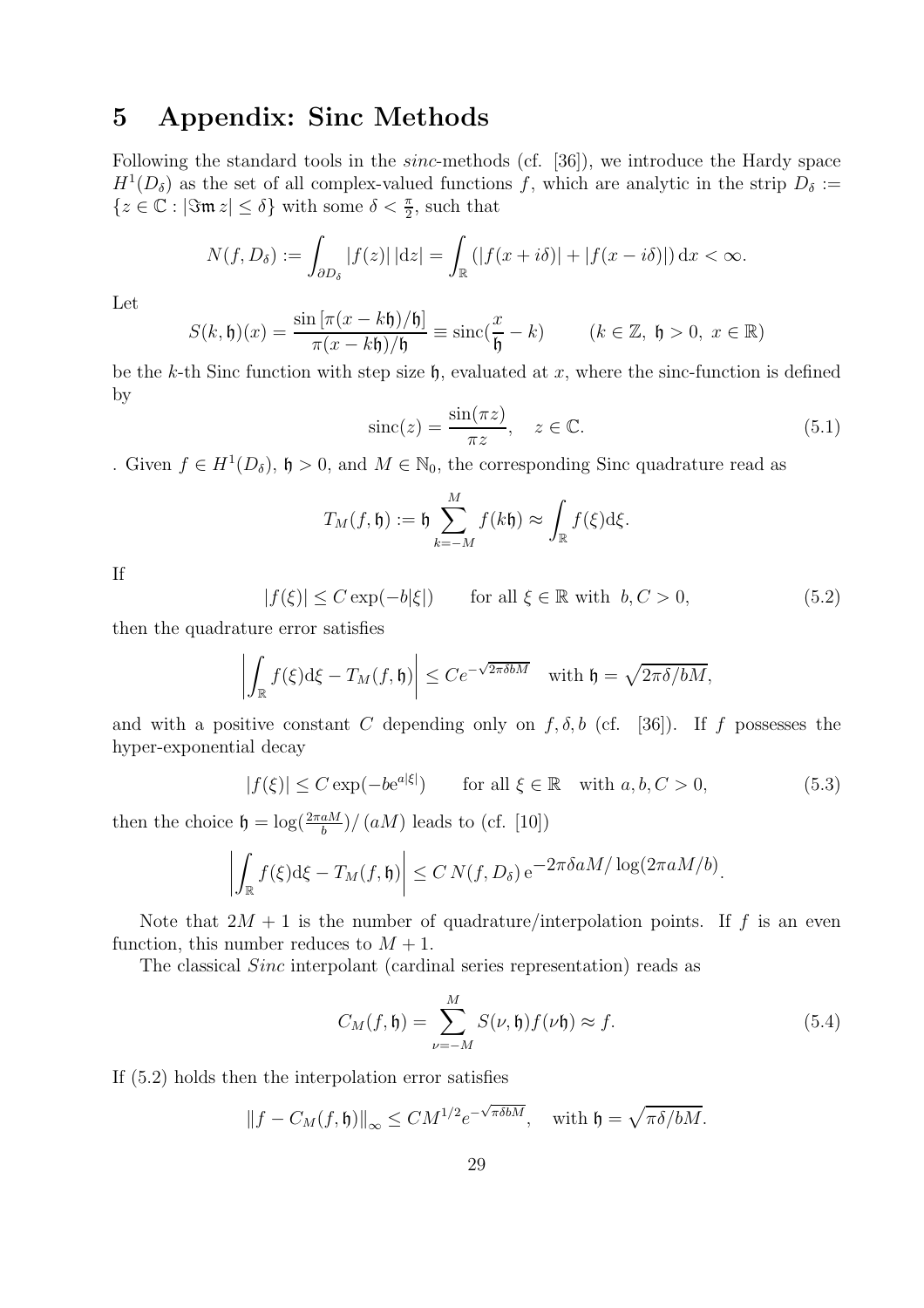Assuming the hyper-exponential decay of  $f$ , we obtain

$$
||f - C_M(f, \mathfrak{h})||_{\infty} \leq C \frac{N(f, D_{\delta})}{2\pi\delta} e^{-\pi\delta aM/\log(\pi aM/b)} \quad \text{with } \mathfrak{h} = \log(\frac{\pi aM}{b})/(aM) .
$$

All the results can be reformulated for an arbitrary subinterval in  $\mathbb{R}$ , in particular for  $\mathbb{R}_+$ .

The Sinc interpolation method can be extended to the multi-dimensional case. Let a function  $g_{\ell}(\cdot): I_{\ell} \to \mathbb{R}$  be a univariate parameter-dependent function, which is the restriction of a multi-variate function g onto  $I_{\ell}$  with fixed remaining variables. Suppose that  $g_{\ell}(\cdot)$ satisfies all the regularity and decay conditions above, uniformly in  $\ell = 1, ..., d$ . It is shown in [20] that the *tensor-product Sinc interpolation*  $C_M$  with respect to d variables,

$$
\mathbf{C}_M g := C_M^{(1)}... C_M^{(d)} g,
$$

provides the exponential error estimate

$$
|g(\zeta) - \mathbf{C}_M(g, \mathfrak{h})(\zeta)| \le \frac{C\Lambda_M^d}{2\pi\delta} \max_{\ell=1,\dots,d} N(g_\ell(\cdot), D_\delta) e^{\frac{-\pi\delta M}{\log M}}
$$

with the Lebesgue constant  $\Lambda_M = O(\log M)$ , and where  $C_M^{(\ell)}g = C_M^{(\ell)}(g, \mathfrak{h})$  denotes the univariate *Sinc* interpolation from (5.4) applied to the variable  $\zeta_{\ell} \in I_{\ell}$ .

**Acknowledgements.** This work is based in part on the results of a collaboration with W. Hackbusch (MPI MIS, Leipzig). Helpful and stimulating discussions with W. Hackbusch, Ch. Lubich (University of Tuebingen) and with E. Tyrtyshnikov (University of Moscow) are gratefully acknowledged.

## **References**

- [1] G. Beylkin, M. M. Mohlenkamp: Numerical operator calculus in higher dimensions, PNAS, Vol. 99, no. 16, 2002, 10246–10251.
- [2] G. Braess and W. Hackbusch: Approximation of  $1/x$  by exponential sums in  $[1,\infty)$ . IMA J. Numer. Anal. 25 (2005), no. 4, 685-697.
- [3] J.D. Carrol and J. Chang: Analysis of individual differences in multidimensional scaling via an N-way generalization of 'Eckart-Young' decomposition, Psychometrika 35 (1970), 283-319.
- [4] L. De Lathauwer, B. De Moor, J. Vandewalle: A multilinear singular value decomposition, SIAM J. Matrix Anal. Appl., Vol. 21, no. 4, 2000, 1253–1278.
- [5] L. De Lathauwer, B. De Moor, J. Vandewalle: On the best rank-1 and rank- $(R_1, ..., R_N)$ approximation of higher-order tensors. SIAM J. Matrix Anal. Appl., 21 (2000) 1324- 1342.
- [6] L. De Lathauwer, B. De Moor, J. Vandewalle: Computation of the canoninical decomposition by means of a simultaneous generalized Schur decomposition. SIAM J. Matrix Anal. Appl., 26 (2004) 295-327.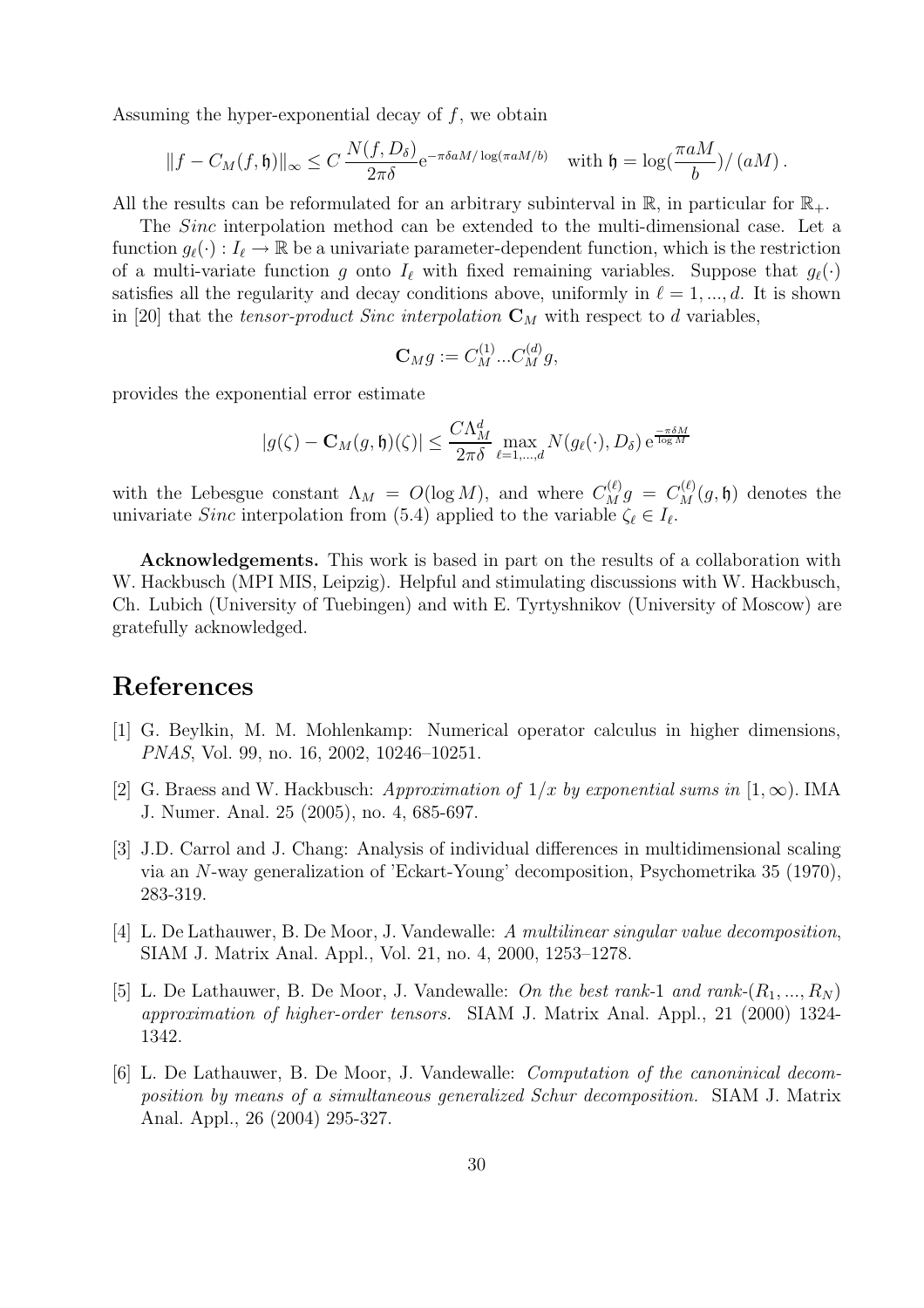- [7] H.-J. Flad, W. Hackbusch, B.N. Khoromskij, and R. Schneider: Concept of data-sparse tensor-product approximation in many-particle models (in preparation).
- [8] H.-J. Flad, W. Hackbusch, D. Kolb, and R. Schneider: Wavelet approximation of correlated wavefunctions. I. Basics, J. Chem. Phys. **116**, (2002), 9641-9657.
- [9] I.P. Gavrilyuk, W. Hackbusch, and B.N. Khoromskij: Data-sparse approximation to operator-valued functions of elliptic operators. Math. Comp. **73** (2003), 1297–1324.
- [10] I.P. Gavrilyuk, W. Hackbusch, and B.N. Khoromskij: Data-sparse approximation to a class of operator-valued functions. Math. Comp. **74** (2005), 681-708.
- [11] I.P. Gavrilyuk, W. Hackbusch, and B.N. Khoromskij: Tensor-product approximation to elliptic and parabolic solution operators in higher dimensions. Computing **74** (2005), 131-157.
- [12] I.P. Gavrilyuk and V.L. Makarov: Exponentially convergent algorithms for the operator exponential with applications to inhomegeneous problems in Banach spaces. SIAM J. on Numer. Anal., v. 43, No. 5 (2005), 2144-2171.
- [13] I.P. Gavrilyuk and V.L. Makarov: Algorithms without accuracy saturation for evolution equations in Hilbert and Banach spaces. Math. Comp. 74 (2005), 555-583.
- [14] G.H. Golub, C.F. Van Loan: Matrix Computations, Johns Hopkins University Press, Baltimore, MD, 1996.
- [15] L. Grasedyck and W. Hackbusch: Construction and arithmetics of H-matrices. Computing **70** (2003), 295-334.
- [16] M. Griebel and S. Knapek: Optimized tensor-product approximation spaces. Constr. Approx. **16** (2000), 303-332.
- [17] W. Hackbusch: A sparse matrix arithmetic based on  $H$ -matrices. I. Introduction to H-matrices, Computing **62** (1999), 89–108.
- [18] W. Hackbusch and B.N. Khoromskij: A sparse H-matrix arithmetic. II. Application to multi-dimensional problems, Computing **64** (2000), 21–47.
- [19] W. Hackbusch and B.N. Khoromskij: A sparse H-matrix arithmetic: General complexity estimates. J. Comp. Appl. Math. **125** (2000) 479-501.
- [20] W. Hackbusch and B.N. Khoromskij: Low-rank Kronecker product approximation to multi-dimensional nonlocal operators. Part I. Separable approximation of multi-variate functions; Computing **76** (2006), 177-202.
- [21] W. Hackbusch and B.N. Khoromskij: Low-rank Kronecker product approximation to multi-dimensional nonlocal operators. Part II. HKT representations of certain operators. Computing **76** (2006), 203-225.
- [22] W. Hackbusch, B.N. Khoromskij and E.E. Tyrtyshnikov: Hierarchical Kronecker tensorproduct approximations. J. Numer. Math. **13** (2005), 119–156.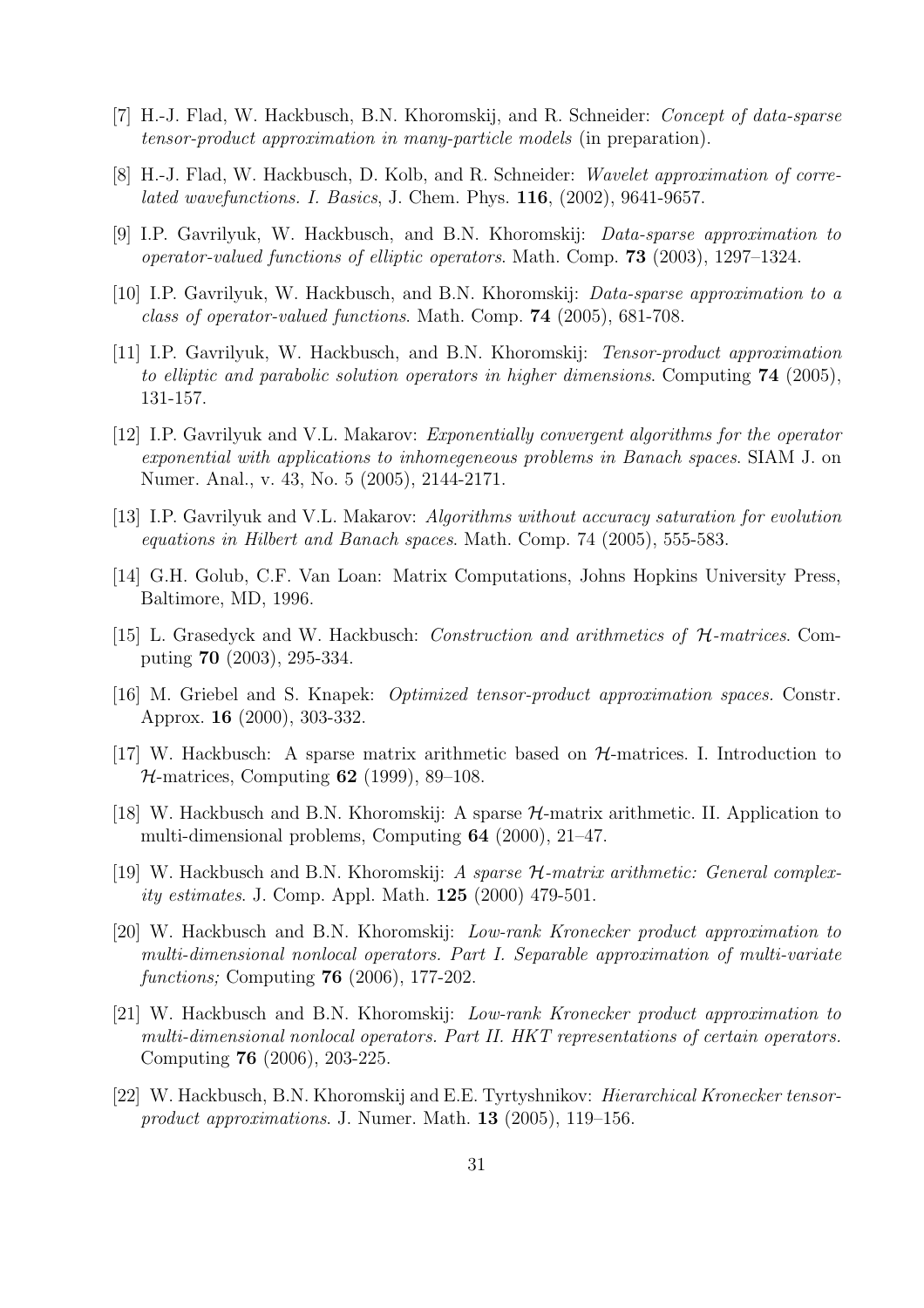- [23] W. Hackbusch, B.N. Khoromskij and E.E. Tyrtyshnikov: Approximate Iterations for Structured Matrices. Preprint 112, MPI MIS, Leipzig 2005, submitted.
- [24] R. Harshman: Foundation of the PARAFAC procedure: Model and conditions for an "explanatory" multi-mode factor analysis. UCLA Working Papers in Phonetics, 16 (1970), 1-84.
- [25] B.N. Khoromskij: Structured data-sparse approximation to high order tensors arising from the deterministic Boltzmann equation. Preprint 4, Max-Planck-Institut für Mathematik in den Naturwissenschaften, Leipzig, 2005 (to appear in Math. Comp.).
- [26] B.N. Khoromskij: An Introduction to Structured Tensor-Product Representation of Discrete Nonlocal Operators. Lecture Notes 27, MPI MIS, Leipzig 2005.
- [27] O. Koch and Ch. Lubich: *Dynamical Low Rank Approximation*. Preprint Uni. Tuebingen, 2005.
- [28] T. Kolda: Orthogonal tensor decompositions. SIAM J. Matrix Anal. Appl. 23 (2001) 243-255.
- [29] J.B. Kruskal: Three-way arrays: rank and uniqueness of trilineardecompositions, with applications to arithmetic complexity andstatistics. Linear Algebra Appl., 18 (1977) 95- 138.
- [30] J.B. Kruskal: Rank, decomposition, and uniqueness for 3-way and N-way arrays. In Multiway Data Analysis, R. Coppi and S. Bolasco, eds., North-Holland, Amsterdam, 1989, 7-18.
- [31] M. Lopez-Fernandez, C. Palencia and A. Schädle: A spectral order method for inverting sectorial Laplace transform. SINUM 2006, to appear.
- [32] Ch. Lubich: On Variational Approximations in Quantum Molecular Dynamics. Math. Comp. **74** (2005), 765-779.
- [33] T. von Petersdorf and Ch. Schwab: Numerical solution of parabolic equations in high dimensions. M2AN, vol. 38, no. 1 (2004), 93-127.
- [34] Ch. Schwab and R.A. Todor: Sparse Finite Elements for Stochastic Elliptic Problems higher order moments. Computing 71 (2003), 43-63.
- [35] A. Smilde, R. Bro, P. Geladi: Muti-way Analysis. Wiley, 2004.
- [36] F. Stenger: Numerical methods based on Sinc and analytic functions. Springer-Verlag, Heidelberg, 1993.
- [37] S. Schwinger: Separierbare Approximation der Coulomb-Wechselwirkung. Diplomarbeit, TU Chemnitz/MPI MIS Leipzig, 2005.
- [38] L.R. Tucker: Some mathematical notes on three-mode factor analysis. Psychometrika 31 (1966) 279-311.